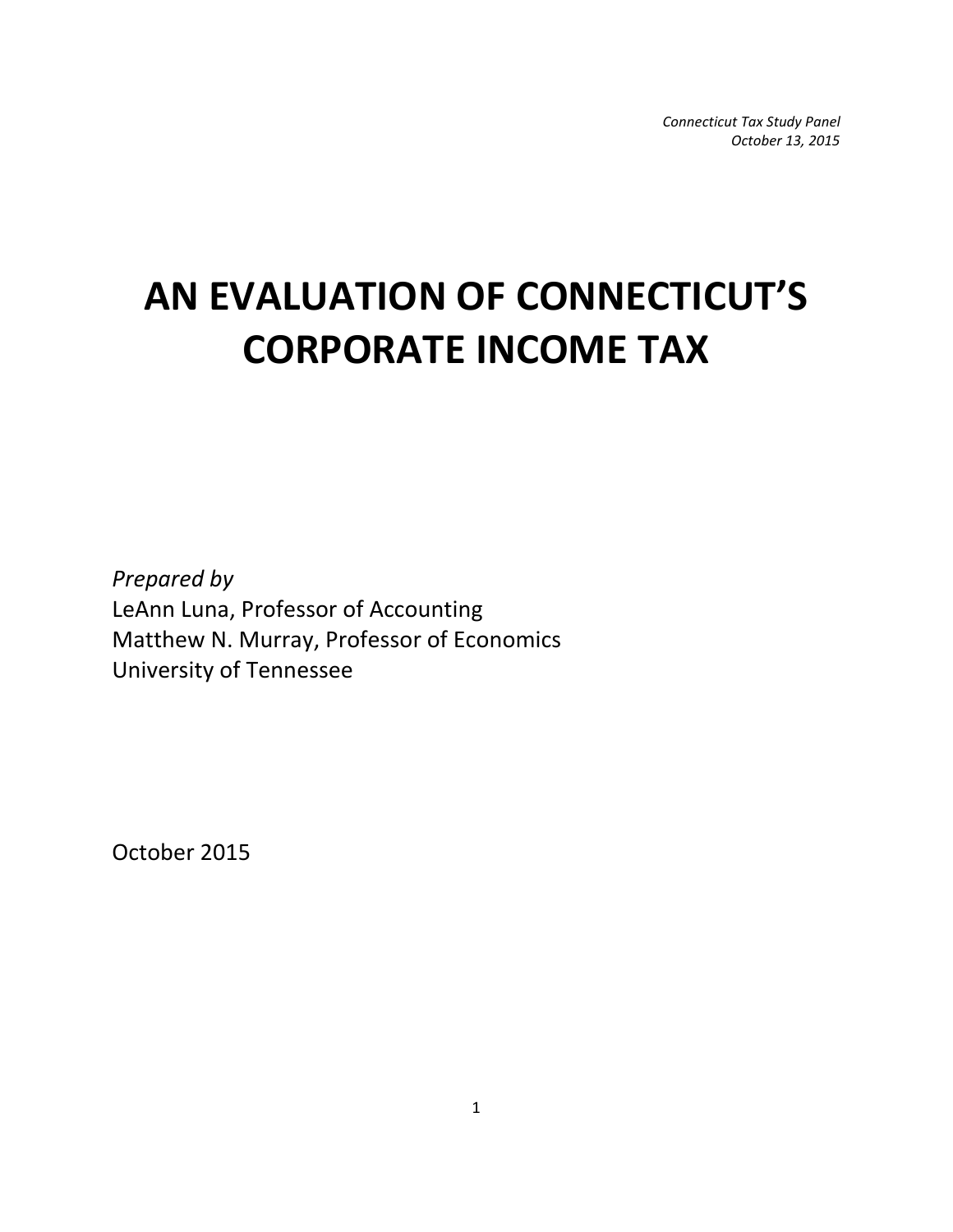# **AN EVALUATION OF CONNECTICUT'S CORPORATE INCOME TAX**

# **Table of Contents**

| FIGURE 2: Corporate and Personal Income Tax Rates for Neighboring States, January 1, 2015 14                  |  |
|---------------------------------------------------------------------------------------------------------------|--|
| FIGURE 4: Northeastern States that Source Service Revenue Using A Market-Based Approach 15                    |  |
|                                                                                                               |  |
|                                                                                                               |  |
|                                                                                                               |  |
|                                                                                                               |  |
| FIGURE 7: Annual Percent Change in Connecticut Corporate Income and Non-Corporate State Taxes: 1975 to        |  |
|                                                                                                               |  |
|                                                                                                               |  |
|                                                                                                               |  |
| FIGURE 10: Connecticut Corporate Income Tax as a Share of Total Personal Income, 1975 to 2014 29              |  |
| TABLE 6: Corporate Income Tax Collections Per Capita and as Share of Total Personal Income by State, 201431   |  |
|                                                                                                               |  |
|                                                                                                               |  |
|                                                                                                               |  |
|                                                                                                               |  |
| TABLE 11: Distribution of Corporation Business Tax Returns, Gross Tax Liability and Tax Due After Credits, by |  |
|                                                                                                               |  |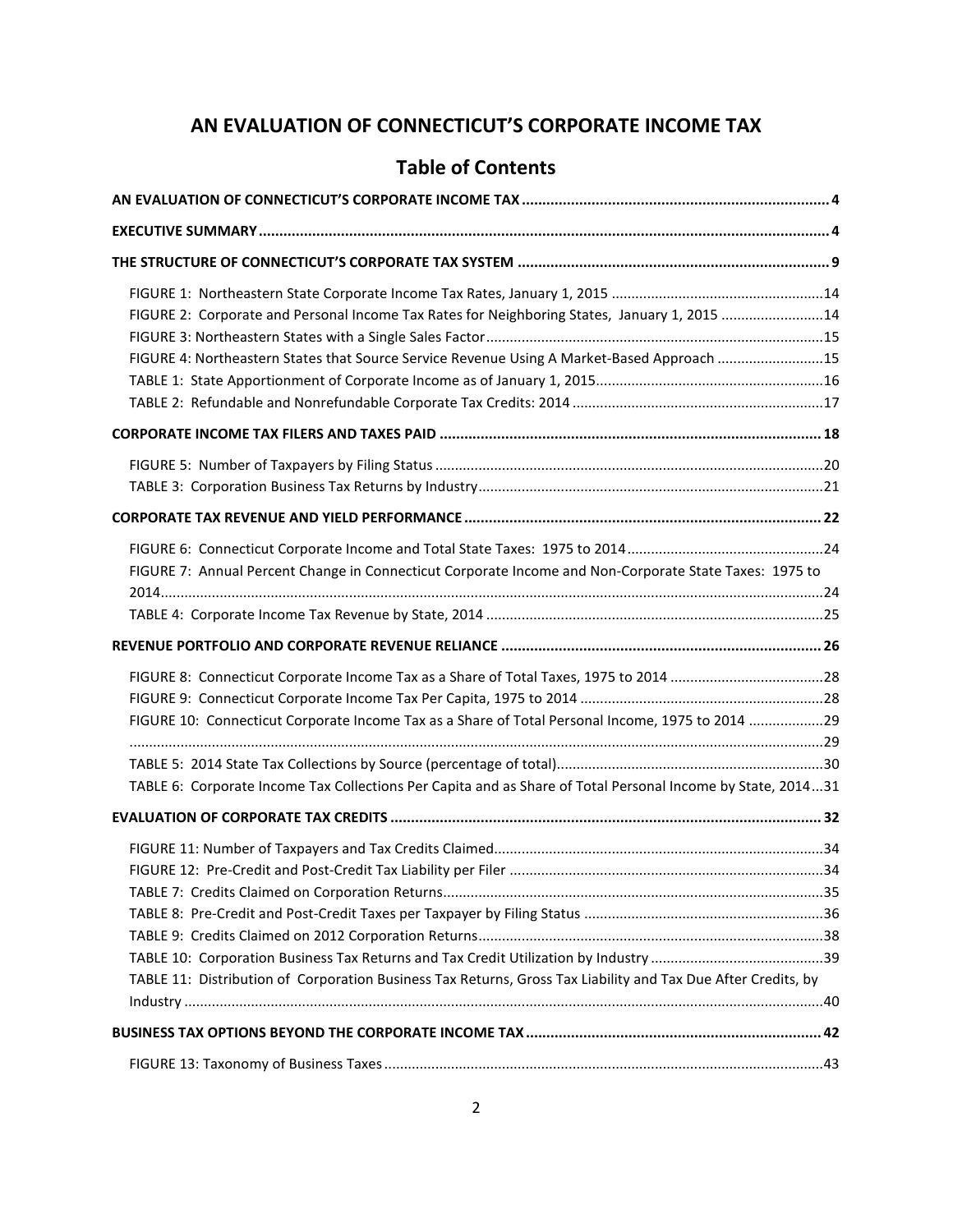| TABLE 12: Corporate Tax Rates and Revenue Neutral VAT and GRT Rates Error! Bookmark not defined.     |  |
|------------------------------------------------------------------------------------------------------|--|
|                                                                                                      |  |
| TABLE 14: Connecticut Gross Domestic Product, Distribution of Selected Sectors, 2012 (millions \$)60 |  |
|                                                                                                      |  |
|                                                                                                      |  |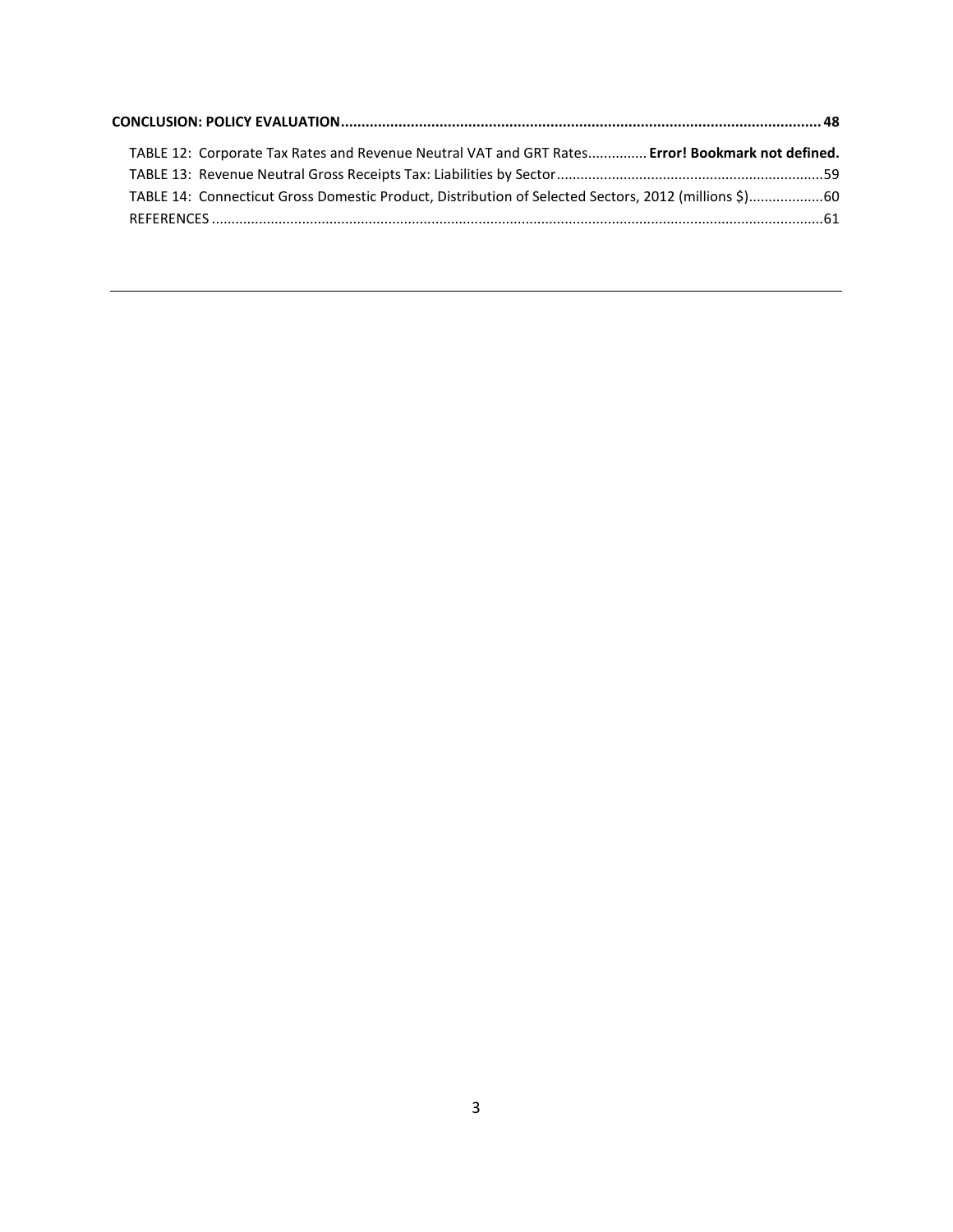# <span id="page-3-0"></span>**AN EVALUATION OF CONNECTICUT'S CORPORATE INCOME TAX**

### <span id="page-3-1"></span>**Executive Summary**

Connecticut has one of the highest corporate income tax rates in the region at 9 percent including the temporary surcharge. Despite the surcharge and limits on the extent to which credits can offset income taxes due (currently limited to 50.01 percent of pre-credit tax liability), corporate income tax collections dropped by more than \$125 million between 2006 and 2012. The tax is a small contributor to the overall finances of the state.

We were engaged to evaluate the existing corporate income tax in Connecticut, compare and contrast it with both its neighbors and with national trends, and to suggest possible steps that will both stabilize corporate tax revenues and enable long-term economic growth. Below is a summary of the current system, how it compares to the tax regimes in nearby competing states, and our findings and suggestions for reform.

### Findings: The Current Regime

Connecticut levies an income tax on C Corporations, but does not levy an entity-level tax on pass-through entities such as S Corporations, LLCs, LLPs, partnerships, etc. If a firm's tax liability under the income tax is zero, the alternative capital base or minimum tax will apply. In 2012, 41,290 corporate taxpayers filed returns compared to 44,277 in 2003. In 2012, approximately 97 percent of corporate taxpayers (40,290 firms) filed single entity returns, with the remainder filing combined (998) or unitary (232) returns. Connecticut uses a broad nexus standard that asserts taxing authority on corporations with at least \$500,000 in sales in the state, whether or not the corporation has property or payroll in the state. For most corporations, including manufacturers and any business selling tangible or intangible goods, income is apportioned to Connecticut using a single factor sales formula, and most other entities apportion income using a three-factor formula of property, payroll and double weighted sales. A small number of sectors confront unique apportionment rules. Sales of services are sourced to Connecticut when the services are performed in Connecticut, and are not based where the customer resides. Connecticut levies a preference tax on taxpayers who file combined returns. Businesses subtract the combined tax liability of businesses filing as separate entities from the tax liability of the combined group and pay the difference, up to a maximum limit, as a preference tax. For tax years beginning on or after January 1, 2016, Connecticut will have mandatory combined reporting for entities that are part of a unitary business. Connecticut requires addbacks of intercompany party interest and intangible expenses.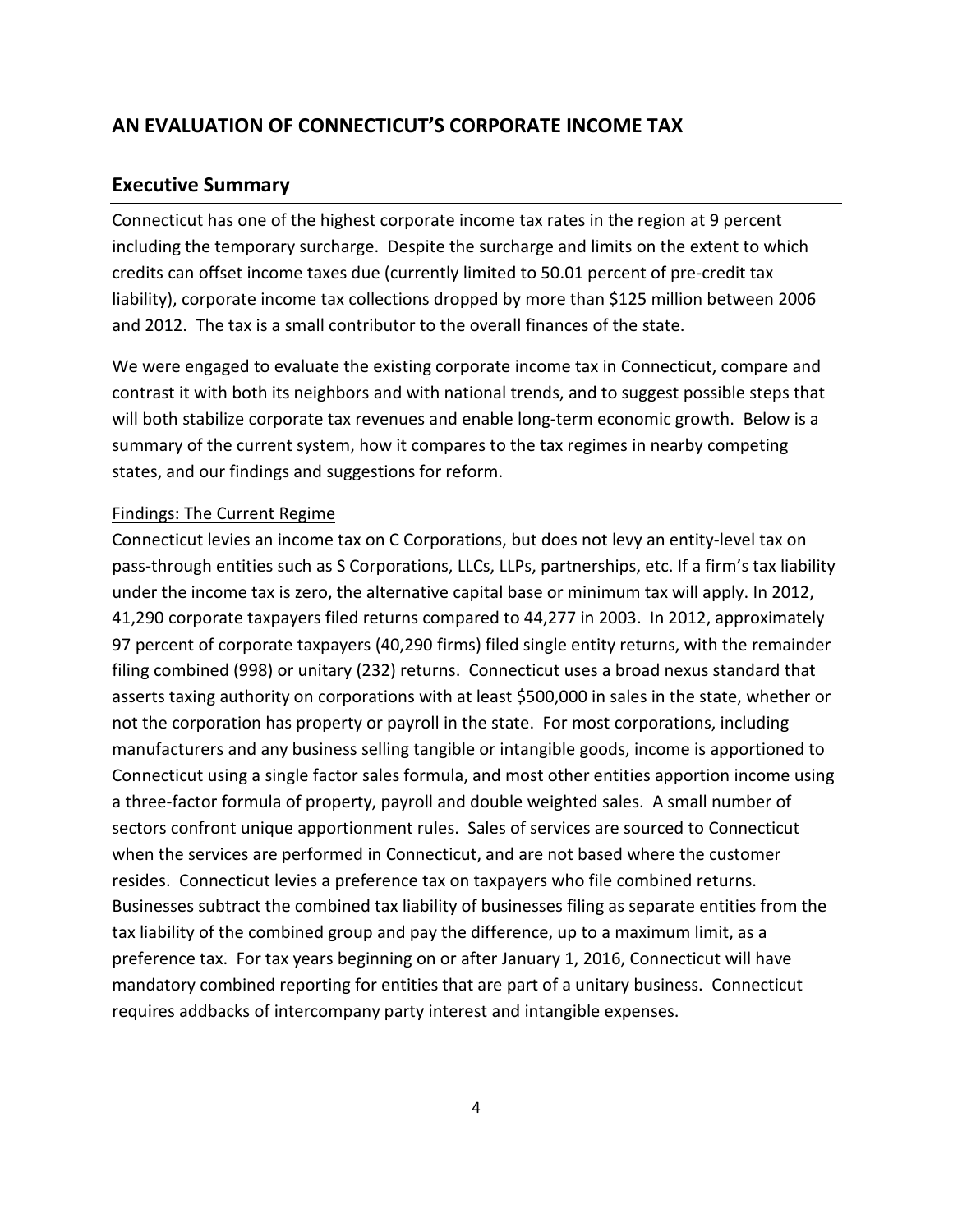The Connecticut corporate tax regime is complex but in many respects similar to the structures in other states in the northeast region. Tax rates in the region range from 7.1 percent in New York and 7.0 percent in Rhode Island (roughly comparable to the Connecticut rate of 7.5 percent without the surcharge) to 10 percent in Pennsylvania. One notable difference is that several states in the region (e.g. Pennsylvania, New York, Delaware, Maine, Massachusetts and Rhode Island) source services based on the location of the customer, instead of where the services are performed. This market-based sourcing method if adopted in Connecticut would exclude from Connecticut tax any exported services and will tend to decrease the income tax burden of in-state firms providing services in other states. Market-based sourcing will levy a destination tax on services consumed in Connecticut but produced in other states.

### Findings: Tax Credits

Tax credits are a significant element of the Connecticut corporate tax structure. They lead to revenue erosion, add complexity to the system and policy changes lead to instability and uncertainty in business tax liabilities. Business taxpayers claimed approximately \$150 million in tax credits in 2012, a significant increase from the \$93 million claimed in 2003. More significant, Connecticut taxpayers are carrying forward an estimated \$2.5 billion in tax credits, almost four times the total net corporate income tax receipts in 2014. To stem the magnitude of lost revenue, the state passed legislation in the summer of 2015 that limits tax credits for years beginning on or after January 1, 2015 to 50.01 percent (down from 70 percent) of precredit tax liability. Furthermore, while the number of taxpayers claiming tax credits has declined by about 50 percent from 2003 through 2012, the value per credit increased by 225 percent during the same period to approximately \$42,000 per credit and \$151 million in total credits claimed in 2012. Elimination of all credits in 2012 would have supported rate reduction of 1.9 percentage points. The annual use of credits and the large overhang of credit carryforwards will put downward pressure on corporate income tax collections for the foreseeable future.

### Findings: Revenue Performance

Connecticut is ranked 19<sup>th</sup> nationally in total corporate income tax collections which is broadly consistent with its GDP ranking of 23<sup>rd</sup> in the country. Compared to the northeast region, Connecticut collects less per person and relies on corporate income taxes for a smaller share of total revenues than its nearby competing states. Also consistent with most corporate income tax systems, the tax is highly volatile and more volatile than other revenue sources, with collections booming in economic expansion, peaking most recently at approximately \$900 million in 2007, but then plummeting to less than \$450 million in 2009. Furthermore, revenues have been flat or declining on a long-term basis despite a number of piecemeal fixes in recent years, such as restricting the use of credits, introduction of the surtax in 2003, an increase in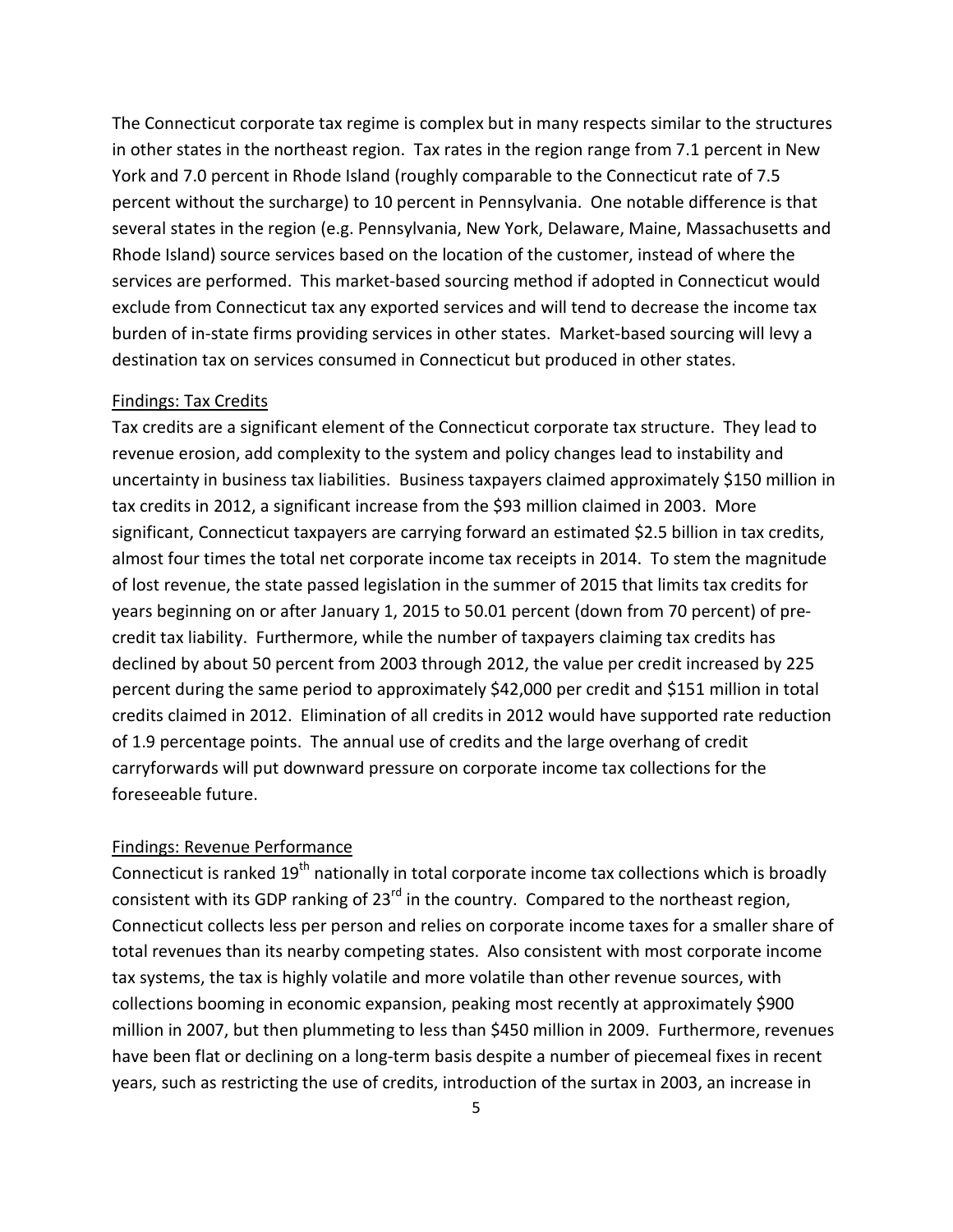the maximum preference tax for combined returns in 2003, and the introduction of economic nexus for corporate filers in 2009. These measures have helped stem losses from the corporate income tax but indicate a growing and long-term problem with the corporate income tax as a stable and dependable source of revenue for Connecticut. Corporate income tax collections were only 3.9 percent of overall state tax collections in 2014 and would have been far less without the special provisions mentioned previously that have enhanced yield. For neighboring states, corporate tax collections represent larger shares of total tax revenue, and range from approximately 6.3 percent of total collections in New York to around 9 percent for Delaware and Massachusetts.

### Policy Recommendations: Existing Corporate Income Tax

The corporate income tax system is intended to be a benefit tax and raise revenue to compensate for service demands imposed on the state. However, it must also be neutral if not competitive with the tax systems in other states for economic development purposes. With these competing goals in mind, below are suggested policy changes that will simplify the system, potentially broaden the base and therefore allow for lower rates, and partially address declining corporate income tax receipts without harming the business environment in Connecticut. We discuss the following policy recommendations in greater detail in the report.

**1. Eliminate the capital base tax system.** The requirement to calculate tax liabilities under two systems (the net income and capital base methods) and pay the higher of the two leads to higher administrative and compliance costs and creates taxpayer uncertainty regarding tax liabilities. Any revenue losses could be made up by raising the rate and/or placing limits on the future issuance of credits; base broadening would be a superior solution.

**2. Implement a low-rate franchise (capital base) for all taxpayers.** A franchise tax would add some stability to the business tax system portfolio and ensure that all taxpayers paid something in tax. However, these are unpopular taxes and some states have chosen to eliminate their franchise tax. In addition, it would sustain an additional tax instrument.

**3. Clarify the corporate tax rate via elimination of the corporate surtax.** The surcharge should be embedded as a statutory rate in the regular corporate income tax rate schedule. This would enhance policy stability, reduce tax-induced distortions and improve the transparency of the system.

**4. Eliminate the proliferation of tax credits.** The credit system narrows the base, is complicated, and subject to ongoing change which creates tax liability and tax revenue uncertainty. Further, many of the credits are used only by a small number of firms. In some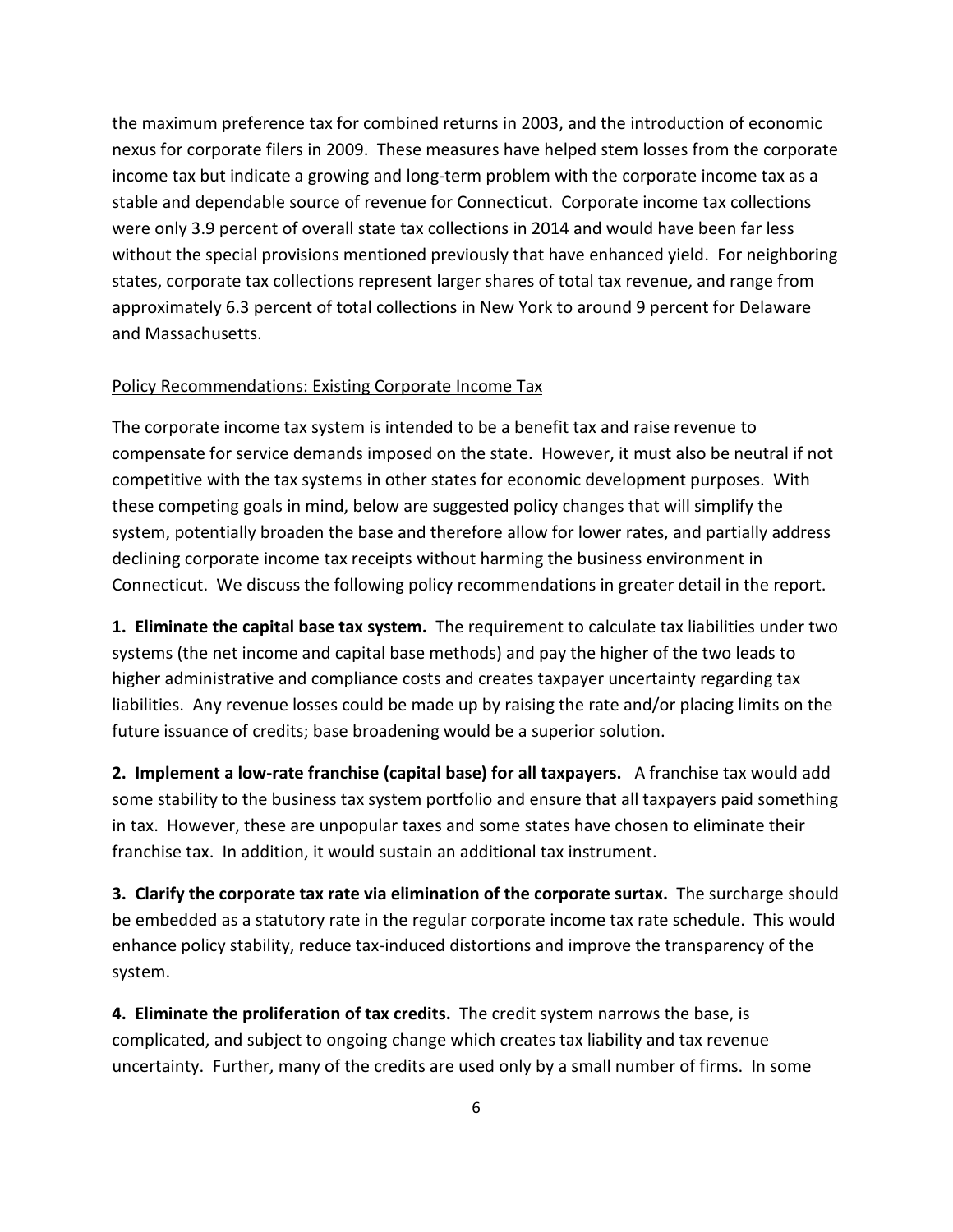cases the credits simply reward businesses for decisions that they would have made regardless of the structure of taxation. The state continues to implement tax credits that erode corporate revenue performance while at the same time placing restrictions on their use. Base broadening could be undertaken to support corporate rate reduction.

**5. Evaluate whether tax credits are achieving their objective.** If tax credits are intended to provide corporate tax relief, then broaden the base by phasing credits out and lower the statutory tax rate. If tax credits are intended to promote economic development, then greater efforts should made to identify policies that can promote economic growth at lower revenue costs to the state.

**6. Enact a market-based sourcing rule in lieu of the current cost-of-performance rule for apportionment of the sales factor for service providers.** This can minimize distortions through taxation at destination rather than at origin and harmonize sourcing with the treatment of tangible goods.

**7. Unitary groups for combined reporting should be as inclusive as possible**. Include nontaxable entities such as insurance subsidiaries and foreign subsidiaries in tax havens.This can reduce distortions and opportunities for tax planning.

**8. Broaden addback statutes by including management fees.** This can reduce opportunities for tax planning.

**9. Eliminate the election to report combined reporting on a water's edge, worldwide, or federal affiliated bases**. Eliminating elections will reduce administrative and compliance costs.

**10. Impose single factor sales apportionment for all taxpayers.** This will help realize numerous policy goals including simplicity and neutrality and lower the tax cost on in-state production.

### Business Tax Options: Major Structural Reform and Elimination of the Corporate Tax

The states have taken numerous steps in recent years to shore up the corporate income tax, including the introduction of combined reporting. However, due to base erosion and the volatility of the traditional corporate income tax, a number of states have moved to business taxes that tax business activity rather than profits or taxable income. These alternatives are best thought of as options on a continuum with the options varying by the deductions allowable under each system. On one end is the corporate income tax that allows all "ordinary and necessary" expenses as deductions, has a relatively small tax base of profits, and relatively high rates. On the other end is a gross receipts tax that includes all or most business receipts in the tax base and allows for few or no deductions. This results in a larger and more stable base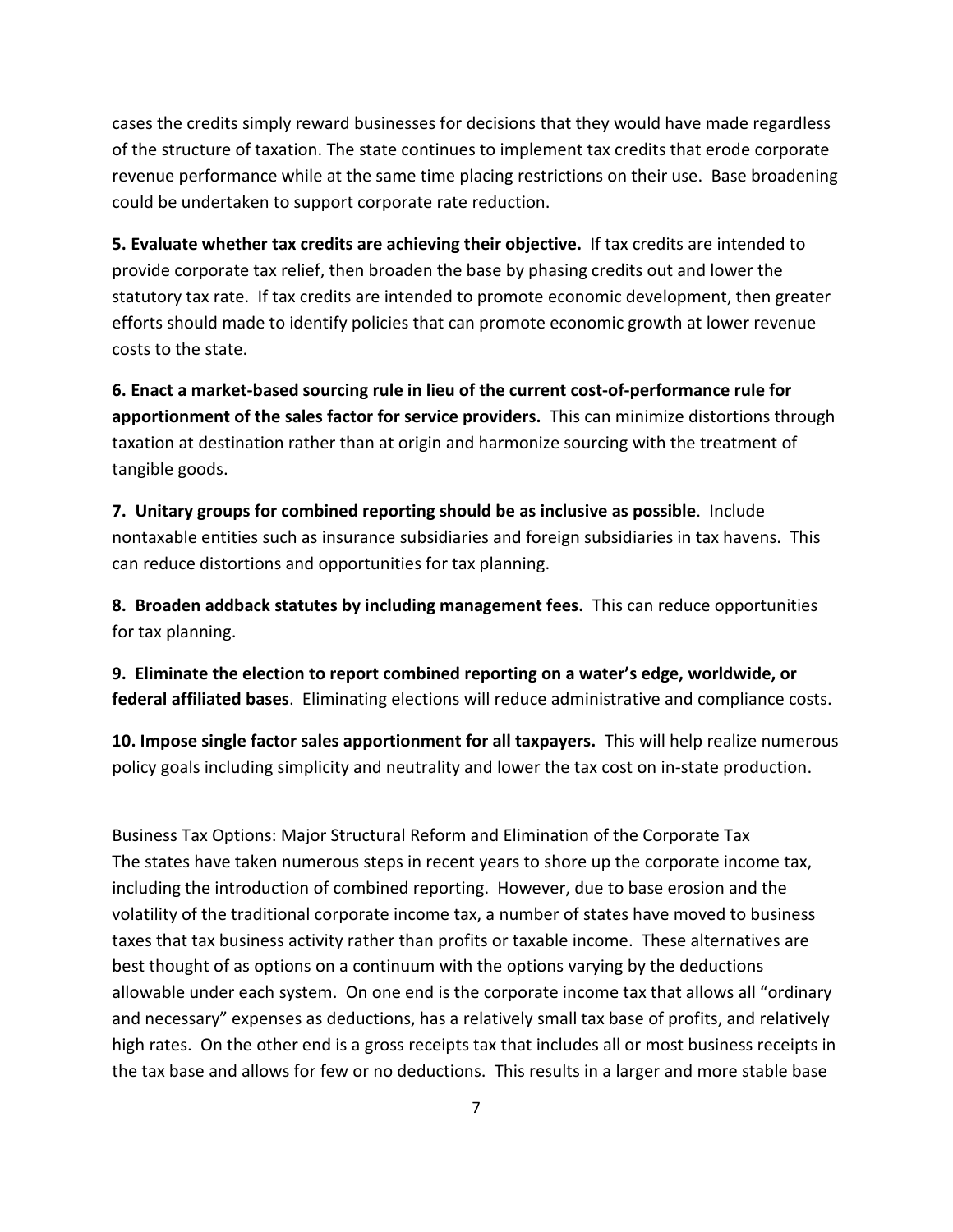than the corporate income tax and allows for far lower tax rates (typically less than 1 percent) to raise revenues comparable to the corporate income tax. Between the two extremes are value-added taxes and gross margin taxes that allow for some deductions such as purchases from a third party in the case of a subtraction value-added tax and material and labor typically part of cost of goods sold for some existing gross margin taxes. These exclusions create administrative and compliance costs, enable tax planning and necessitate a higher tax rate. Generally these taxes are levied on all businesses, rather than just corporations.

Any variant of the currently-implemented activity taxes would be a dramatic change in the approach to business taxes and would set Connecticut apart from its competitors in the region. These activity-based taxes have several important advantages over the corporate income tax. The taxes are levied on a much larger base and thus support much lower rates, which reduces distortions including the payoff for many tax planning efforts (since it is more difficult to shift sales than net income); are more stable during expansions and recessions; show stronger base growth over time; and fall on virtually all businesses in the state. However, the disadvantages are that the tax can pyramid as goods move through the supply chain, with a tax potentially levied at each step - raw materials, finished goods, wholesaler, retailer, etc. This advantages vertically integrated firms and may encourage consolidations within a supply chain. The low tax rates would help minimize this distortion. The tax also will comparatively disadvantage high turnover, low profit margin businesses such as discount retail outlets and grocers versus high profit margin businesses such as retailers of luxury goods and many service providers. The presumption is that the tax will be shifted forward and firms in similar sectors will operate on a level playing field. Transitioning to an activity-based tax will pose transitional problems due to the presence of net operating loss carryovers and the large income tax credit carryforwards in Connecticut. These problems have been effectively addressed in other states.

Estimates developed for Connecticut indicate that a revenue neutral gross receipts tax (based on pre-credit corporate tax collections) would have required a 0.22 percent rate in 2012 while an addition VAT would have required a rate of 0.64 percent. The resulting simplifications and the lower rates would enhance the state's attractiveness as a place to do business. The gross receipts tax and VAT bases were more stable and showed stronger growth than corporate tax collections between 2007 and 2012. Stronger base growth would mitigate the need for ongoing structural changes that have been intended to enhance corporate income tax yield.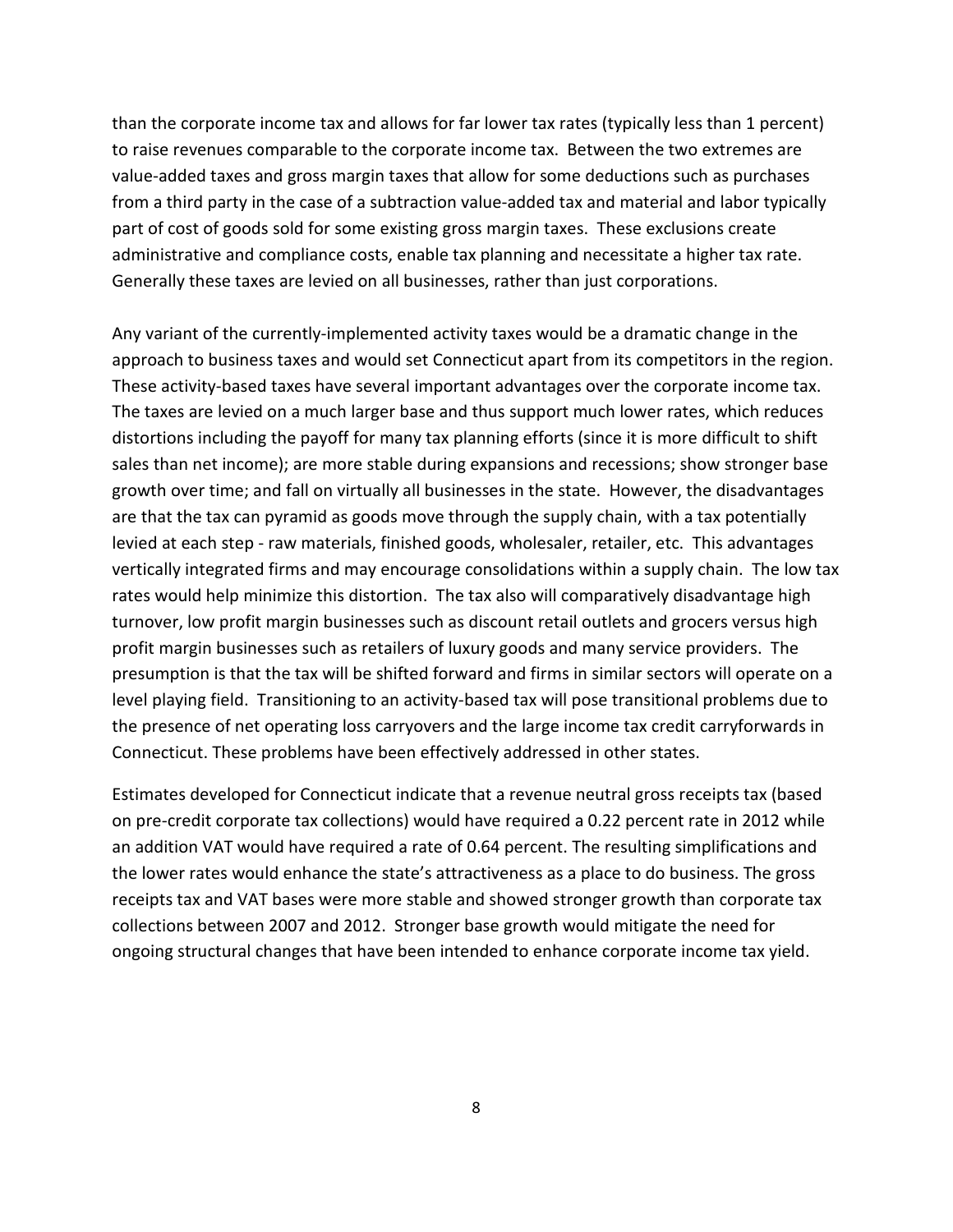# **AN EVALUATION OF CONNECTICUT'S CORPORATE INCOME TAX**

# <span id="page-8-0"></span>**The Structure of Connecticut's Corporate Tax System**

Forty-four states and the District of Columbia tax corporate net income, each with its own rates and definition of the tax base. Only Nevada, Ohio, South Dakota, Texas, Washington, and Wyoming do not impose broad corporate income taxes. State corporate income tax rates for the top bracket vary from a low of 4.0 percent in Kansas to a high of 12.0 percent in Iowa. The median state imposes a rate of approximately 7 percent. Connecticut's tax is the greater of 7.5 percent tax on net income or 3.1 mills per dollar of capital holding (maximum tax of \$1 million). A 20 percent income tax surcharge for 2015 brings the top rate to 9.0 percent for affected companies. The surcharge applies to companies that have more than \$250 in corporate tax liability and either (1) have at least \$100 million in annual gross income or (2) file combined or unitary returns, regardless of the amount of annual gross income. Recent legislation extended the surcharge two additional years to 2016 and 2017, with a 10 percent surcharge (maximum effective rate of 8.25 percent) being imposed for the 2018 income year. The surcharge will be fully phased out for subsequent years. There is also a \$250 minimum tax that applies to corporations. Financial service companies pay a tax equal to the greater of 7.5 percent of net income or \$250. Insurance companies are exempt from the income tax but pay a separate tax; insurance company taxation is beyond the scope of this report.

Among neighboring states, corporate income tax rates are higher than Connecticut's 7.5 percent rate in Massachusetts, New Hampshire, Vermont, New Jersey and Pennsylvania, and are slightly lower in New York and Rhode Island (see Figure 1). Connecticut's 7.5 percent rate plus the surcharge places it among the highest tax rate states in the region. Three of Connecticut's neighboring states have higher personal income tax rates (New York, Vermont, and New Jersey) (see Figure 2). Massachusetts, Pennsylvania, and Rhode Island's rates are lower than that of Connecticut, and New Hampshire only imposes the personal income tax on interest and dividends. A recent report that focuses on industry-specific burdens notes that the state has an above average burden that has increased over time.<sup>[1](#page-8-1)</sup>

The Connecticut corporate business tax is imposed on all corporations as a tax on the privilege of exercising a corporate franchise or engaging in corporate activities in Connecticut. Like other states, Connecticut can only levy income tax on businesses with a taxable presence, or *nexus* in the state. Federal law places some limits on the ability of states to subject certain businesses to the income tax. For example, Public Law 86-272 prohibits states from taxing business income when the only connection with the state is the solicitation of sales of tangible

<span id="page-8-1"></span><sup>&</sup>lt;sup>1</sup> The Tax Foundation and KPMG, *Location Matters: The State Tax Costs of Doing Business*, 2015.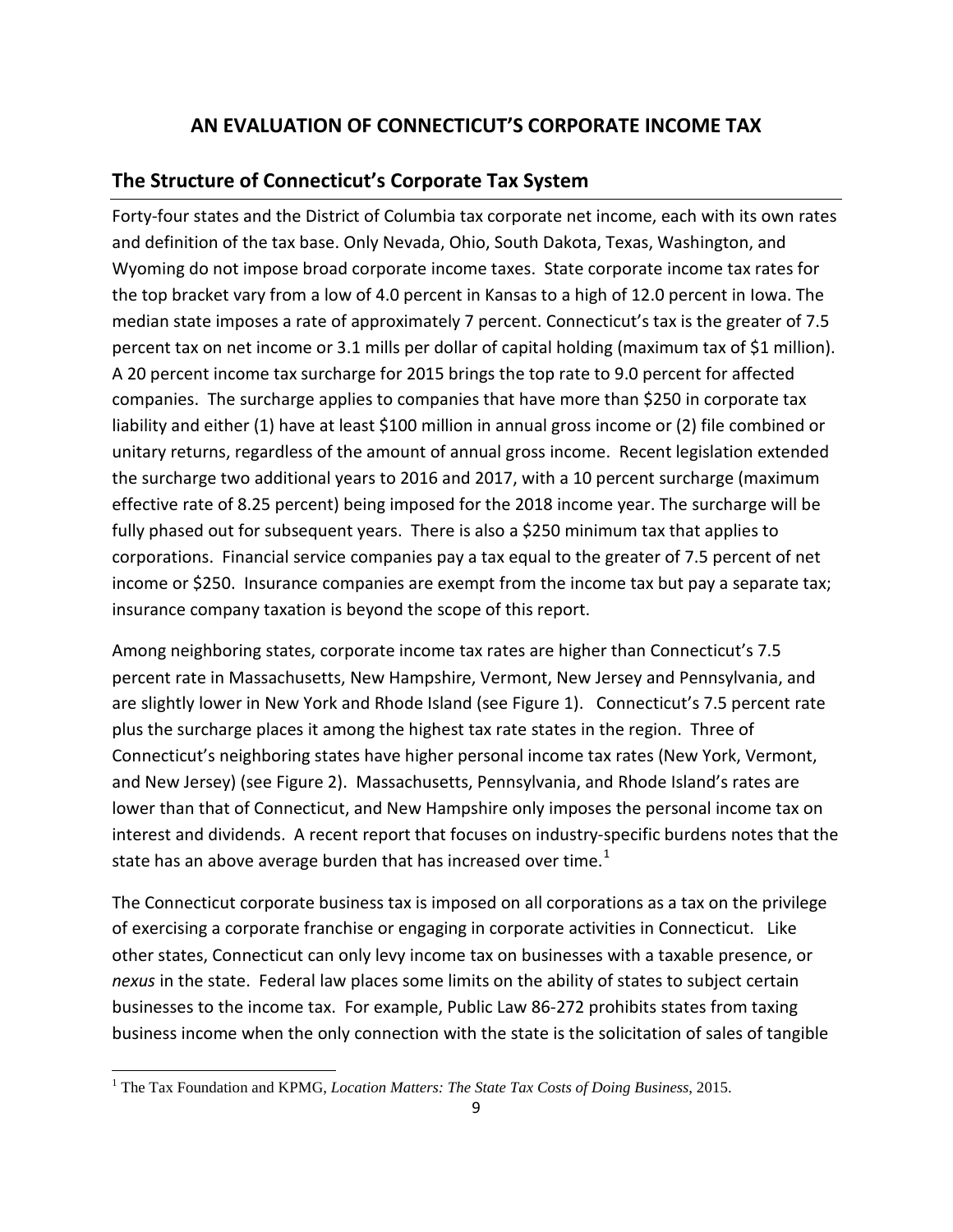personal property to customers in the state. In the past, most states required some physical connection, such as an office or permanent employees, to assert nexus. However, many states have broadened their nexus standards to assert income taxing authority when the entity has an "economic nexus" and tax corporations with only customers or intangible assets located in the state. Connecticut has adopted a broad nexus standard, and for income years beginning on or after January 1, 2010, a corporation is subject to the Connecticut business tax if it has a substantial economic presence in Connecticut or derives income from sources in the state.<sup>[2](#page-9-0)</sup> Several states, including California, Colorado, Connecticut, Michigan, New York, Ohio, Tennessee, and Washington, have adopted a "bright-line" receipts factor presence standard in which a taxpayer is deemed to establish income tax nexus if the taxpayer's gross receipts from the state exceed an established threshold. Connecticut has partially adopted the Multistate Tax Commission (MTC) model for factor presence nexus standard such that nexus is established if the business has any property or payroll in the state, or \$500,000 or more in Connecticut sales even when the business has no other presence in the state.

Connecticut currently allows combined reporting but does not require it. However, for tax years beginning on or after January 1, 2016, Connecticut will have mandatory combined reporting for any company that is part of a unitary business.<sup>[3](#page-9-1)</sup> Partnerships and S Corporations may be considered unitary if they meet certain criteria. The combined group's net income and apportionment factors will be determined on a water's edge basis but include affiliated corporations that are incorporated in a tax haven.<sup>[4](#page-9-2)</sup> However, worldwide and/or federallydefined affiliated group elections are available. Insurance companies remain exempt from the income tax, and it is unclear in the new law whether insurance companies will be included in the group as a non-taxable member. Financial services companies are included with nonfinancial service company members.

Allowing entities to elect between combined reporting versus affiliate group basis is generally not the preferred policy option as a firm will always choose the method that minimizes its tax burden, creating potential horizontal inequities. Further, allowing such elections increases administration and compliance costs because both the state and businesses must administer two different sets of rules. In the Northeast region, Maine, New Hampshire, Vermont, Massachusetts, New York, and Rhode Island also have mandatory combined reporting. Within the past decade, eight states have adopted combined reporting in an effort to combat tax

<span id="page-9-0"></span> $2$  Prior to 2010, Connecticut used a physical presence test.

<span id="page-9-1"></span> $3$  See Fox and Luna (2010) for a detailed discussion of combined reporting. The report was commissioned by the NCSL Task Force on State & Local Taxation of Communications and can be found at

<http://www.ncsl.org/documents/standcomm/sccomfc/combinedreportingfinaldraft.pdf>

<span id="page-9-2"></span> $<sup>4</sup>$  It may be difficult to determine which members to include in the combined report as it will be dependent on the</sup> listing of tax haven countries, which will be determined by the Connecticut Department of Revenue Services.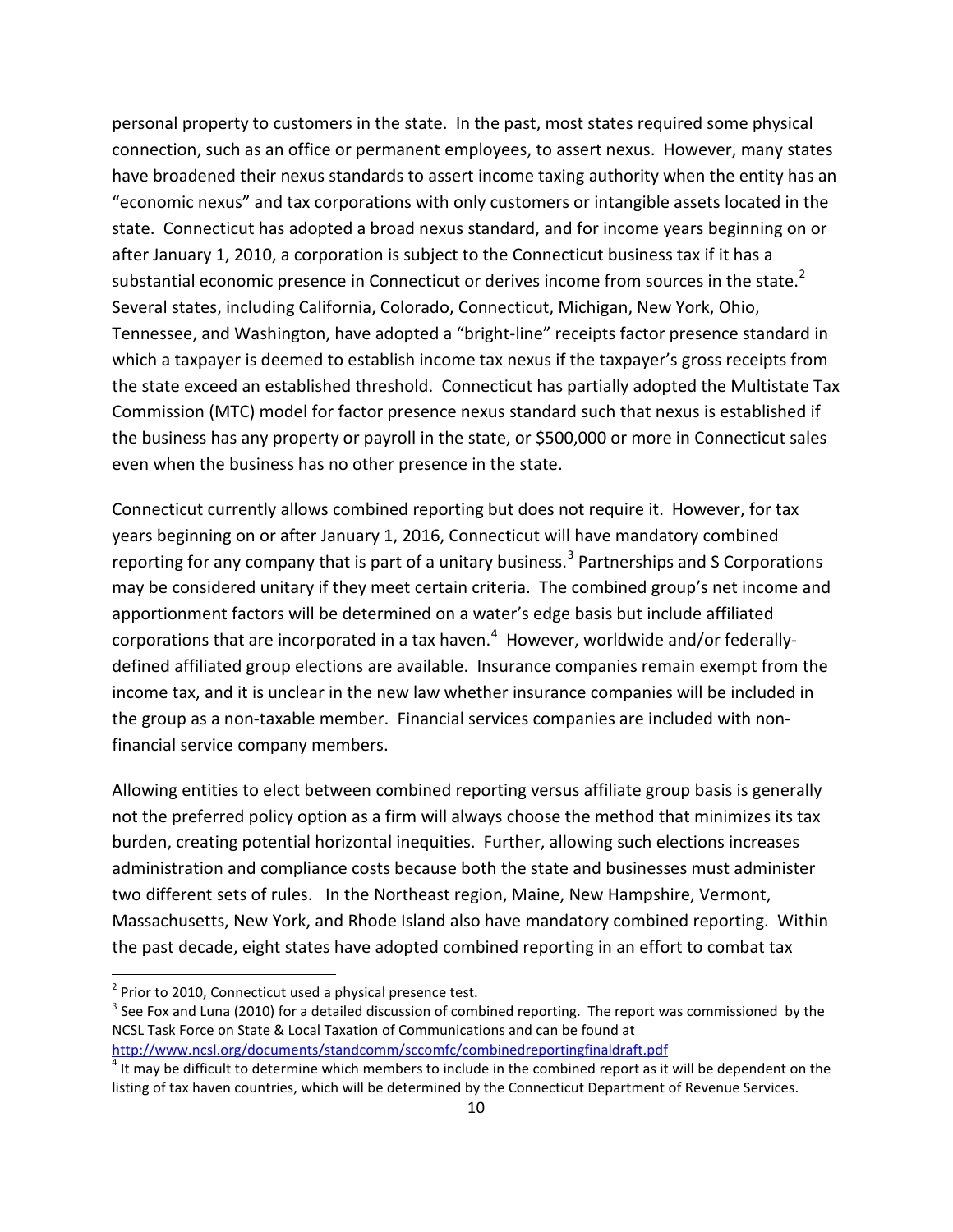planning and limit revenue erosion. Existing research doesn't offer clarity on whether combined reporting will enhance or erode state tax collections.

The starting point for determining Connecticut taxable income is federal net income, and with a few exceptions, the rules conform to the federal law. Additions to federal income include certain payments (interest and intangible costs) to related corporations, section 199 qualified domestic production activities deduction, Connecticut state income or franchise taxes, bonus depreciation, dividends paid by a captive real estate investment trust (REIT), and interest from federal, state, or local government obligations.

Addbacks for related party expenses have been a common approach to combat abusive tax planning. Nearly two dozen states require some type of addback for intercompany expenses. Some combined reporting states also have addback statutes to apply to related party expense paid to a member not in the combined group (i.e., foreign company). Some state statutes are very narrow, requiring only intercompany royalty payments. Others require royalties and intangible interest, while some require royalties and all interest, including intercompany interest. Finally, a few require addback of all intercompany expenses, including management fees. Connecticut requires the addback of related party interest and intangible expenses, unless the corporation can provide convincing evidence that the adjustments are unreasonable and the intercompany transactions were not for tax avoidance purposes.

Most states follow the UDITPA approach to determine business and nonbusiness income, with the former apportioned and the latter allocated to the situs of the corporate headquarters. However, in Connecticut, a corporation's entire net income is subject to apportionment. States vary dramatically in how they apportion corporate income (see Table 1). Connecticut has two main apportionment formulas--the three factor formula with property, payroll, and doubleweighted sales and the single-factor sales formula. Apportionment formulas that place extra weight on the sales factor are intended to promote economic development by reducing tax liabilities related to in-state property and payroll. The single sales formula applies to manufacturers, businesses who derive income from the sale or use of tangible personal or real property, broadcasters and production firms, brokerage services, and credit card activities. For both methods, sales are sourced using the destination method and are sourced to Connecticut if delivered to an in-state purchaser. Under the new combined reporting rules, each member of the combined group will calculate its own apportionment based on the formula applicable to that member. Pass through entities use the traditional three factor formula, but each factor is single weighted instead of double weighting of sales as with corporate taxpayers.

With the exception of Delaware, all states in the northeast and mid-Atlantic regions have moved away from the traditional 3-factor equal weighting formula (see Figure 3). Only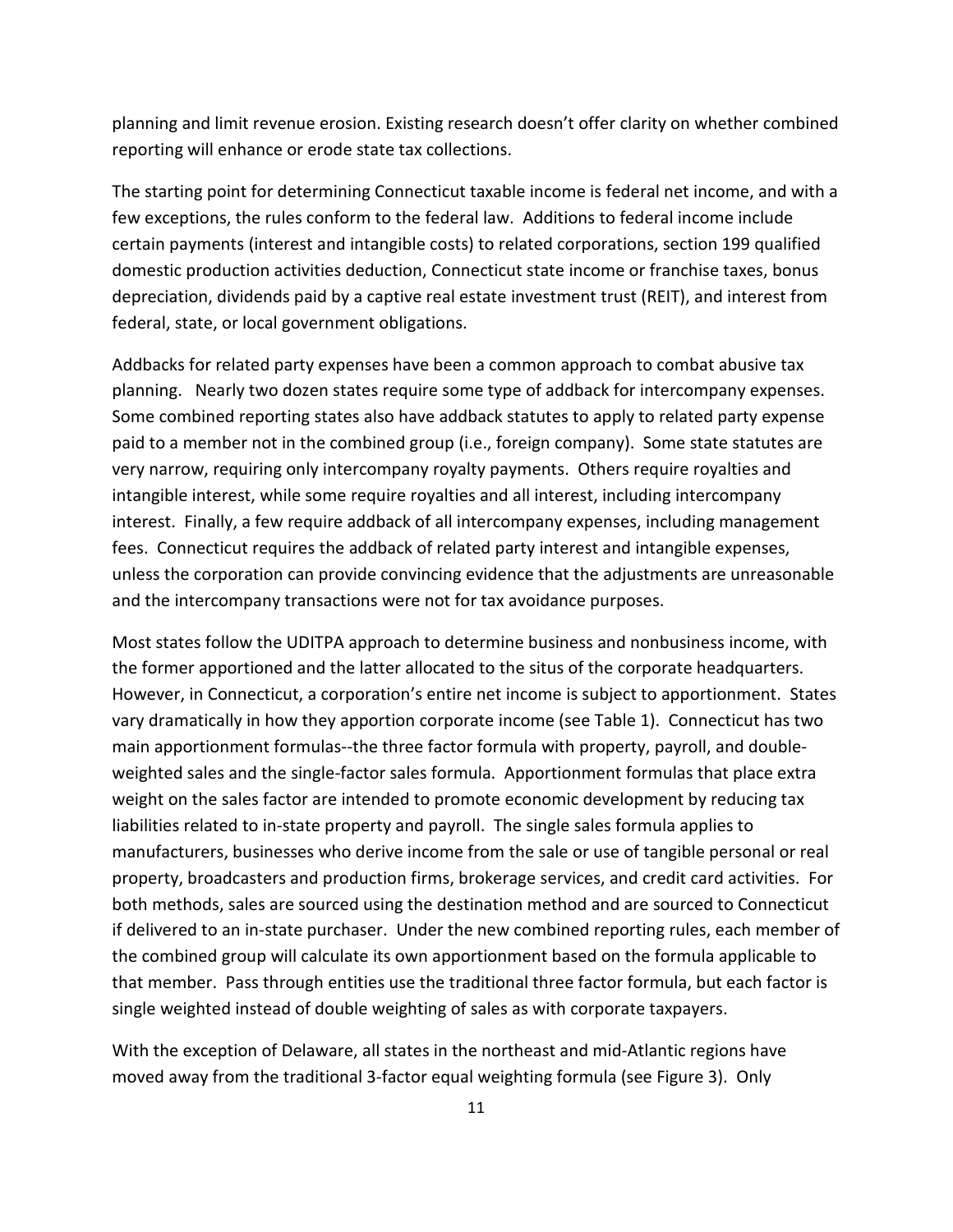Vermont, New Hampshire and Massachusetts double weight sales; all other states in the region use a single sales factor formula. Connecticut should consider harmonizing the apportionment rules so a single set of rules applies to all business taxpayers regardless of form or line of business. In-state businesses with significant sales outside the state favor single factor formulas because the method disregards their in-state property and payroll, and will generally result in lower overall income apportioned to Connecticut. However, the single factor formula will tend to increase apportioned income for out of state businesses selling into Connecticut. Multiple apportionment formulas increase tax complexity and thus administrative and compliance costs and may affect the relative attractiveness of different organizational forms.

Connecticut sources multistate service revenue using the traditional cost of performance rules, so services performed in Connecticut are sourced to Connecticut, regardless of location of the customer. However, as the U.S. has evolved into a service-based economy, many states are moving away from these rules and are adopting market-based sourcing for multistate service revenue. Fox and Yang (2015) show that this can increase tax revenues. Cost of performance is often criticized for being too difficult to determine, for penalizing in-state companies (i.e., origin taxation), and unfair when using an all or nothing approach. Market-based sourcing seeks to assign revenue based on the location of either the service provider's customers or where the customers receive benefit from the service provided, yielding destination-based taxation. The cost of performance rule is looked at as an all or nothing type rule because the majority state gets assigned all of the revenue. Under market-based sourcing, the destination of the service revenue is important, not where the revenue is earned. Market-based sourcing allows states to tax out-of-state service providers with customers within the respective state. States lose revenues from in-state companies due to lower sales factor apportionment but generate more revenues from out-of-state firms performing services.

While destination taxation is generally preferred, the term "market" can vary substantially across the states, and the location of the benefit can be difficult to determine, particularly if the service is not site specific (e.g., management consulting, accounting services, custom software). This problem also exists in the sales tax arena, and it is common for sellers of software or information services to ask customers to specify where the service will be used. Reliance on customers' information will lead to inconsistencies. For example, one customer may think the benefit is received at the company headquarters while another may think the benefit is received in all jurisdictions where the company has operations. More guidance from states using market-based sourcing is needed.

Most of Connecticut's neighbors have moved to market-based sourcing for services; New Jersey, Vermont, New Hampshire continue to use cost of performance (see Figure 4). States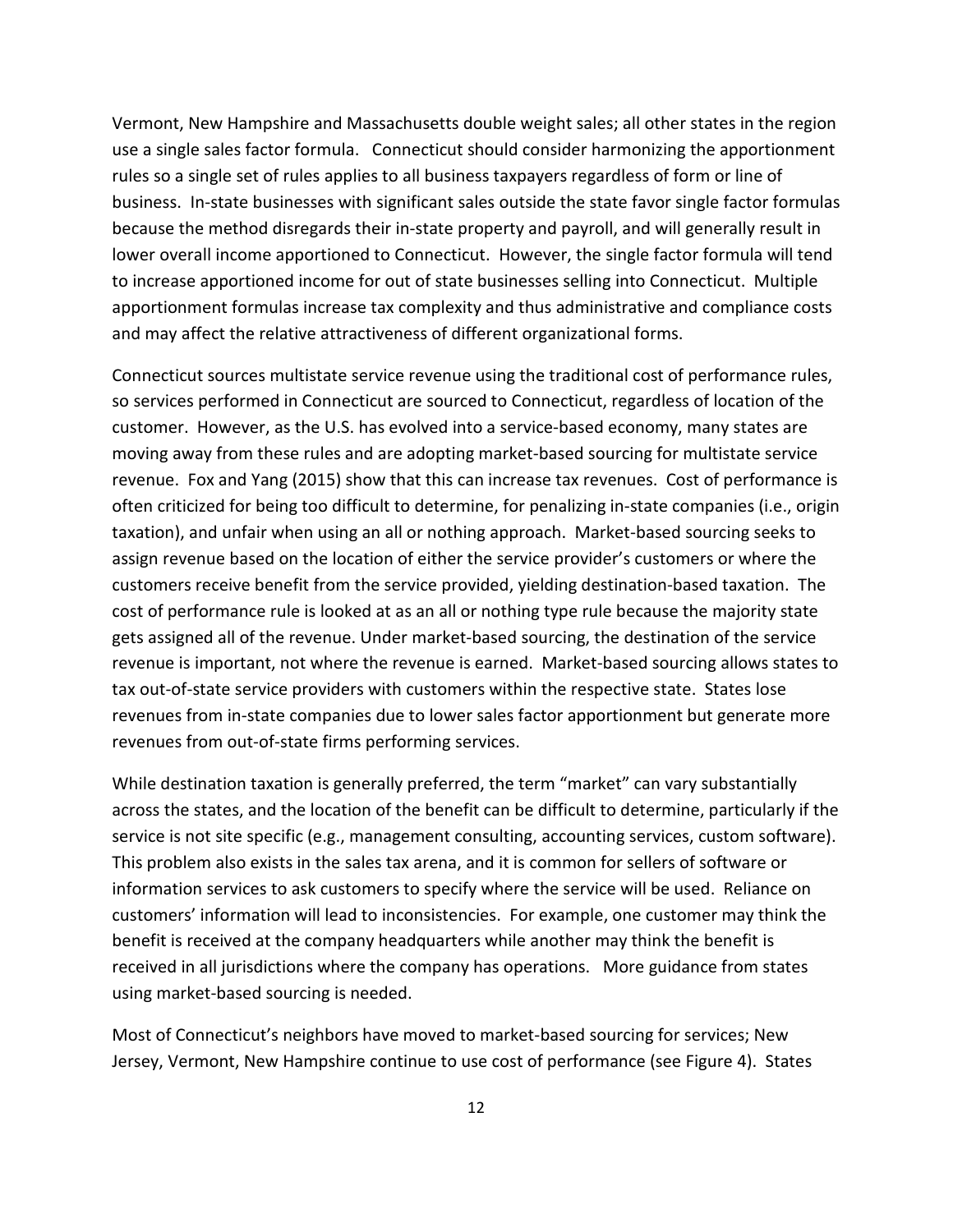also have special rules for sourcing royalties from holding companies and software services. The combination of cost of performance rules in one state and market-based sourcing in another state can lead to "nowhere" income or double taxed income. For example, Connecticut firms providing services to a state with market based sourcing (State M) may be taxed under Connecticut's cost of performance standards, and in the destination state under market based sourcing rules. Alternatively, a service provider located in State M providing services to Connecticut businesses may avoid income tax on the entire amount of the services provided (nowhere income).

An important feature of the state corporate income tax in Connecticut is the presence of a variety of non-refundable credits that businesses may use to offset their corporate tax liability. Connecticut is certainly not unique in its use of credits, but its scope of use is higher than other states, at least in terms of the number of credits offered through the corporate income tax code. To provide perspective, Table 2 shows the total number of refundable and nonrefundable corporate income tax credits in 2014 for those states with the traditional corporate income tax structure. These data show Connecticut having 30 credits compared to an average of just over 25 across all states. The only state in the region with more credits embedded in the corporate income tax is New York with 54. What these data do not reveal is how extensively the states actually employ the various credits and their consequences for foregone revenue. We discuss credits in more detail below.

Recent legislation will impose limits on net operating loss (NOL) carryforwards and tax credits. Beginning with the 2015 tax year, the amount of the NOL deduction will be limited to 50 percent of Connecticut net income. An alternative limit is available for corporations that are part of a combined group with over \$6 billion in unused NOLS from tax years prior to 2013. Tax credits used to reduce corporate tax liability will be limited to 50.01 percent (currently 70 percent) of the amount of tax due in any income year prior to the application of credits.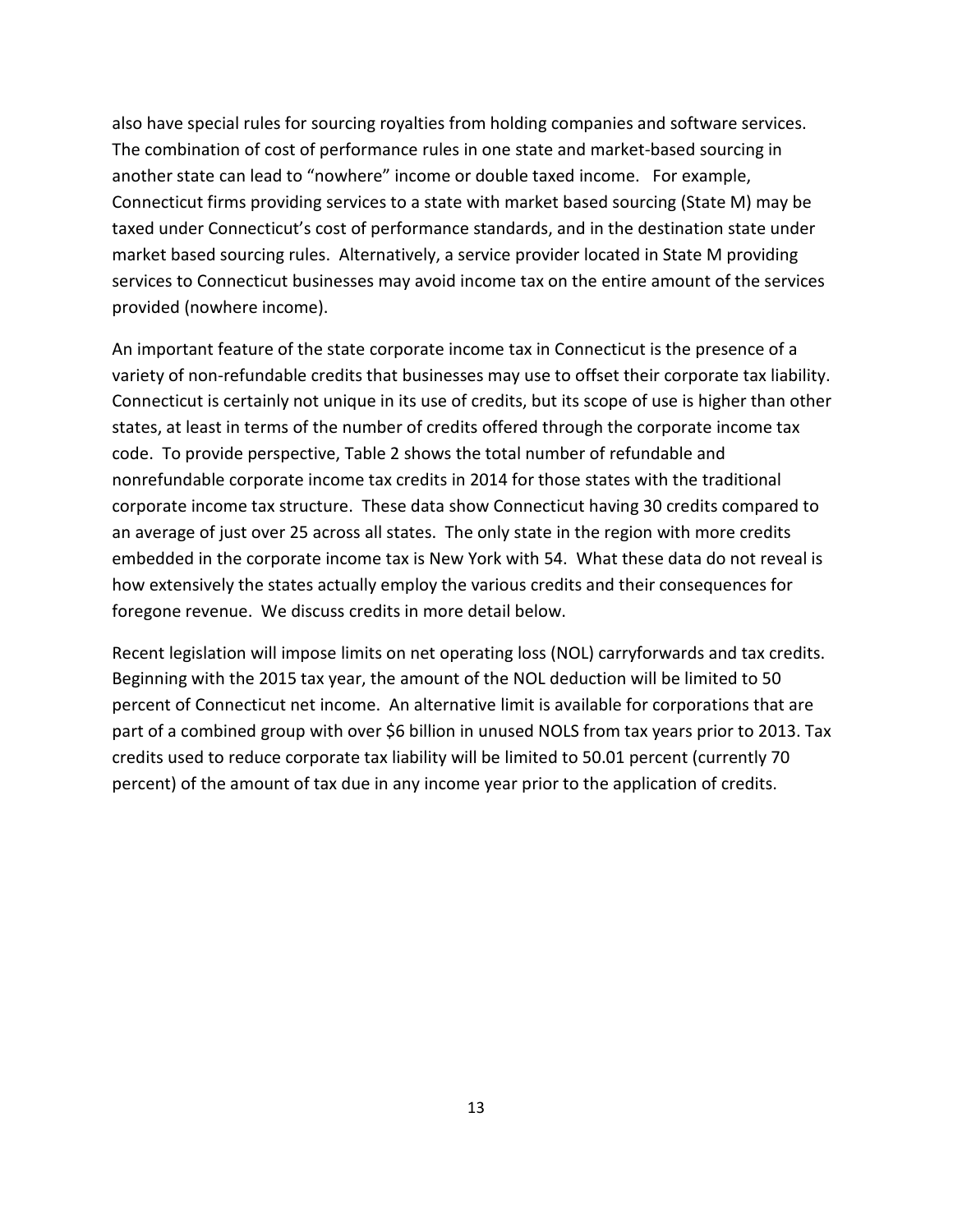

<span id="page-13-0"></span>**FIGURE 1: Northeastern State Corporate Income Tax Rates, January 1, 2015**



<span id="page-13-1"></span>**FIGURE 2: Corporate and Personal Income Tax Rates for Neighboring States, January 1, 2015**

Source: The Federation of Tax Administrators from various sources. Does not include 20 percent Connecticut corporate surcharge which yields a 9.0 percent total rate for 2015.

Source: RIA Checkpoint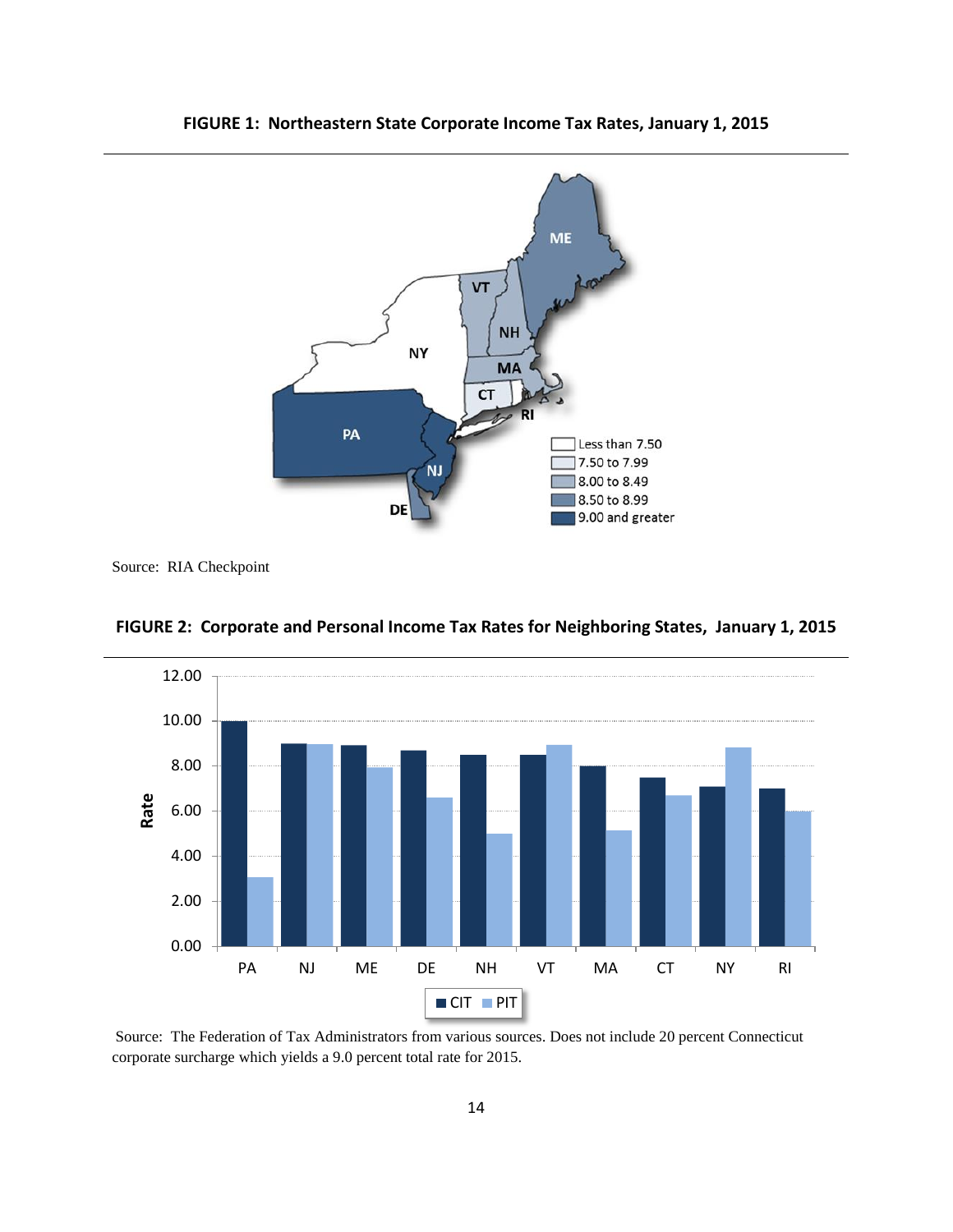<span id="page-14-0"></span>

**FIGURE 3: Northeastern States with a Single Sales Factor**



<span id="page-14-1"></span>**FIGURE 4: Northeastern States that Source Service Revenue Using A Market-Based Approach**

Source: RIA Checkpoint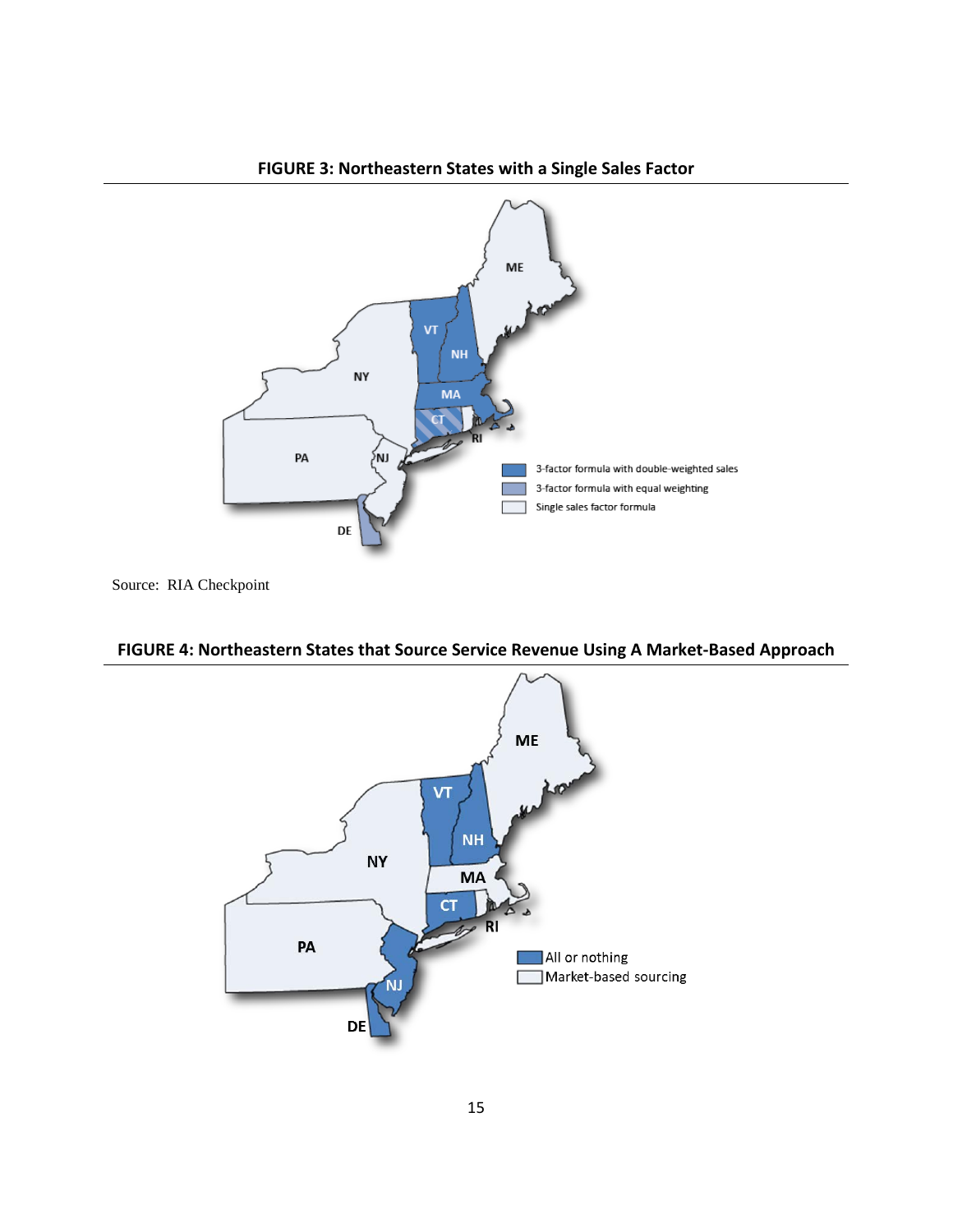<span id="page-15-0"></span>

| <b>State</b>          | <b>Formula</b>                       |   | <b>State</b>            | <b>Formula</b>         |              |
|-----------------------|--------------------------------------|---|-------------------------|------------------------|--------------|
| Alabama *             | Double wtd Sales                     |   | Montana *               | 3-Factor               |              |
| Alaska*               | 3-Factor                             |   | Nebraska                | Sales                  |              |
| Arizona *             | Double wtd<br>Sales/90percent Sales, |   | Nevada                  | No State Income Tax    |              |
|                       | <b>5percent Property &amp;</b>       |   |                         |                        |              |
|                       | <b>5percent Payroll</b>              |   | New Hampshire           | Double wtd Sales       |              |
| Arkansas *            | Double wtd Sales                     |   | New Jersey              | Sales                  |              |
| California *          | <b>Sales</b>                         |   | New Mexico <sup>*</sup> | 3 /Triple wtd Sales    | $\mathbf b$  |
| Colorado <sup>*</sup> | Sales                                |   | New York                | <b>Sales</b>           |              |
| Connecticut           | Double wtd Sales/Sales               |   | North Carolina *        | Double wtd Sales       |              |
| Delaware              | 3-Factor                             |   | North Dakota *          | 3-Factor               |              |
| Florida               | Double wtd Sales                     |   | Ohio                    | n.a.                   | $\mathsf{C}$ |
| Georgia               | Sales                                |   | Oklahoma                | 3-Factor               |              |
| Hawaii <sup>*</sup>   | 3-Factor                             |   | Oregon                  | <b>Sales</b>           |              |
| Idaho <sup>*</sup>    | Double wtd Sales                     |   | Pennsylvania            | <b>Sales</b>           |              |
| Illinois <sup>*</sup> | Sales                                |   | Rhode Island            | <b>Sales</b>           |              |
| Indiana               | Sales                                |   | South Carolina          | <b>Sales</b>           |              |
| lowa                  | <b>Sales</b>                         |   | South Dakota            | No State Income Tax    |              |
| Kansas <sup>*</sup>   | 3-Factor                             |   | Tennessee               | Double wtd Sales       |              |
| Kentucky <sup>*</sup> | Double wtd Sales                     |   | <b>Texas</b>            | <b>Sales</b>           |              |
| Louisiana             | 3-Factor                             |   | Utah                    | <b>Sales</b>           |              |
| Maine *               | <b>Sales</b>                         |   | Vermont                 | Double wtd Sales       |              |
| Maryland              | Sales/Double wtd Sales               |   | Virginia                | Double wtd Sales/Sales |              |
| Massachusetts         | Sales/Double wtd Sales               |   | Washington              | No State Income Tax    |              |
| Michigan              | <b>Sales</b>                         |   | West Virginia *         | Double wtd Sales       |              |
| Minnesota             | <b>Sales</b>                         |   | Wisconsin *             | Sales                  |              |
| Mississippi           | Sales/Other                          | a | Wyoming                 | No State Income Tax    |              |
| Missouri <sup>*</sup> | 3-Factor                             |   | Dist. Of Columbia       | Sales                  |              |

### **TABLE 1: State Apportionment of Corporate Income as of January 1, 2015**

Source: Compiled by Federation of Tax Administrators from state sources.

Notes:

The formulas listed are for general manufacturing businesses. Some industries have a special formula different from the one shown.

State has adopted substantial portions of the UDITPA Uniform Division of Income Tax Purposes Act).

Slash (/) separating two formulas indicates taxpayer option or specified by state rules.

3-Factor = sales, property, and payroll equally weighted.

Double wtd Sales = 3 factors with sales double-weighted

Sales = single sales factor

1. Mississippi provides different apportionment formulas based on specific type of business. A single sales factor formula is required if no specific business formula is specified.

2. New Mexico is phasing in a single sales factor for manufacture business through 1/1/2018.

3. Ohio Tax Department publishes specific rules for situs of receipts under the CAT tax.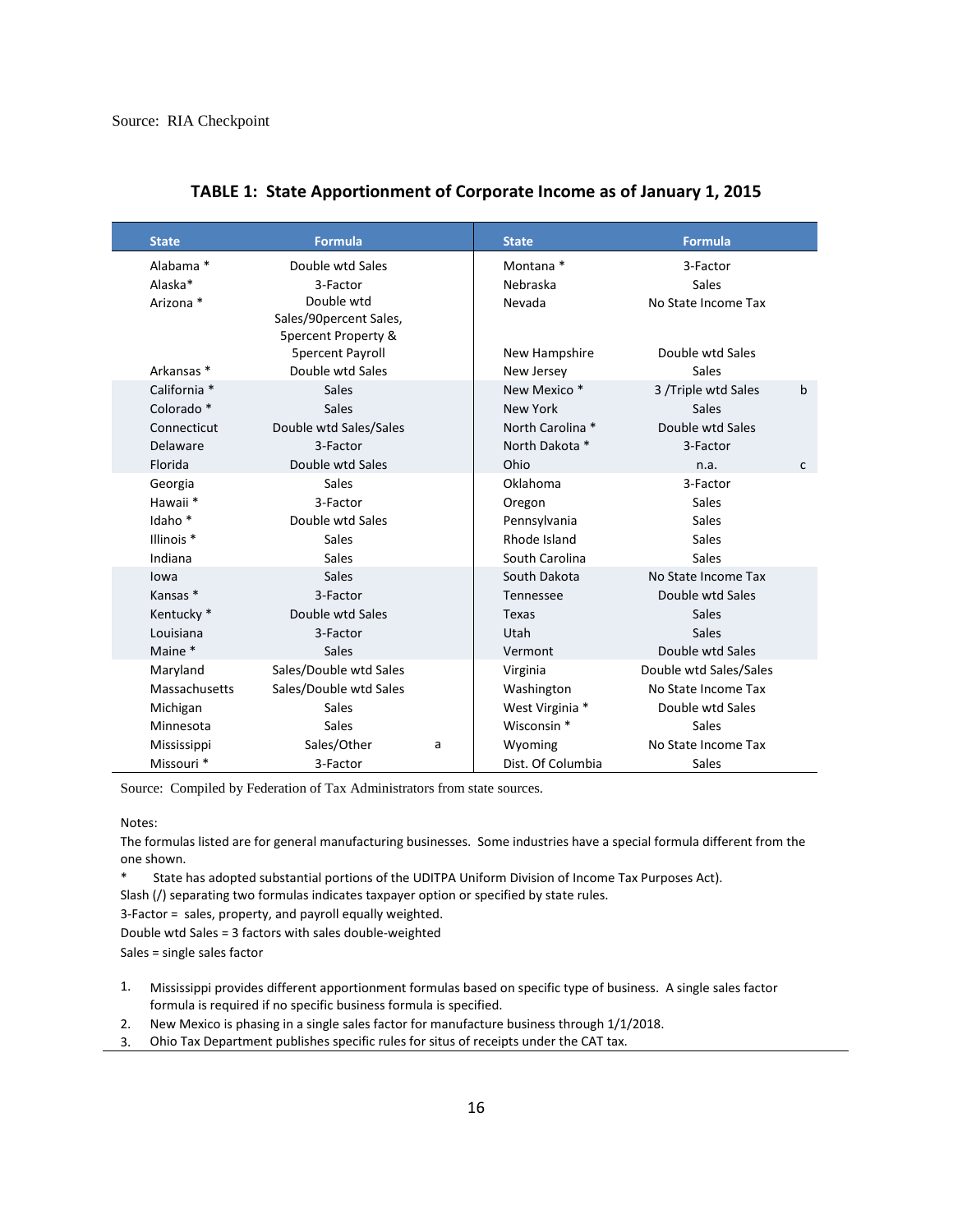<span id="page-16-0"></span>

| <b>State</b>    | <b>Number</b>  | <b>State</b>       | <b>Number</b> |
|-----------------|----------------|--------------------|---------------|
| Alabama         | 14             | Nevada             | n.a.          |
| Alaska          | $\overline{7}$ | New Hampshire      | 8<br>$\ast$   |
| Arizona         | 25             | New Jersey         | 19            |
| Arkansas        | 44             | New Mexico         | 19            |
| California      | 18             | New York           | 54            |
| Colorado        | 18             | North Carolina     | 48            |
| Connecticut     | 30             | North Dakota       | 26            |
| Delaware        | 9              | Ohio               | n.a.          |
| Florida         | 22             | Oklahoma           | 44            |
| Georgia         | 32             | Oregon             | 36            |
| Hawaii          | 21             | Pennsylvania       | 14            |
| Idaho           | 14             | Rhode Island       | 14            |
| <b>Illinois</b> | 21             | South Carolina     | 57            |
| Indiana         | 40             | South Dakota       | n.a.          |
| lowa            | 33             | Tennessee          | 8             |
| <b>Kansas</b>   | 32             | <b>Texas</b>       | n.a.          |
| Kentucky        | 24             | Utah               | 19            |
| Louisiana       | 58             | Vermont            | 13            |
| Maine           | 18             | Virginia           | 29            |
| Maryland        | 30             | Washington         | n.a.          |
| Massachusetts   | 18             | West Virginia      | 27            |
| Michigan        | $\mathbf{1}$   | Wisconsin          | 17            |
| Minnesota       | 6              | Wyoming            | n.a.          |
| Mississippi     | 29             |                    |               |
| Missouri        | 60             | <b>Average for</b> |               |
| Montana         | 22             | states with        |               |
| Nebraska        | 11             | <b>CIT</b>         | 25.2          |

### **TABLE 2: Refundable and Nonrefundable Corporate Tax Credits: 2014**

Source: *Corporate Tax Incentives: Charting State Tax Credits*, Larry R. Garrison and Heather Evanoff, Journal of Multistate Taxation and Incentives 24(2014).

n.a. not applicable

\*Business Profits Tax Credits only. Six credits under Business Enterprise Tax have direct counterparts under Profits Tax.

Note: Generally includes franchise and excise tax credits.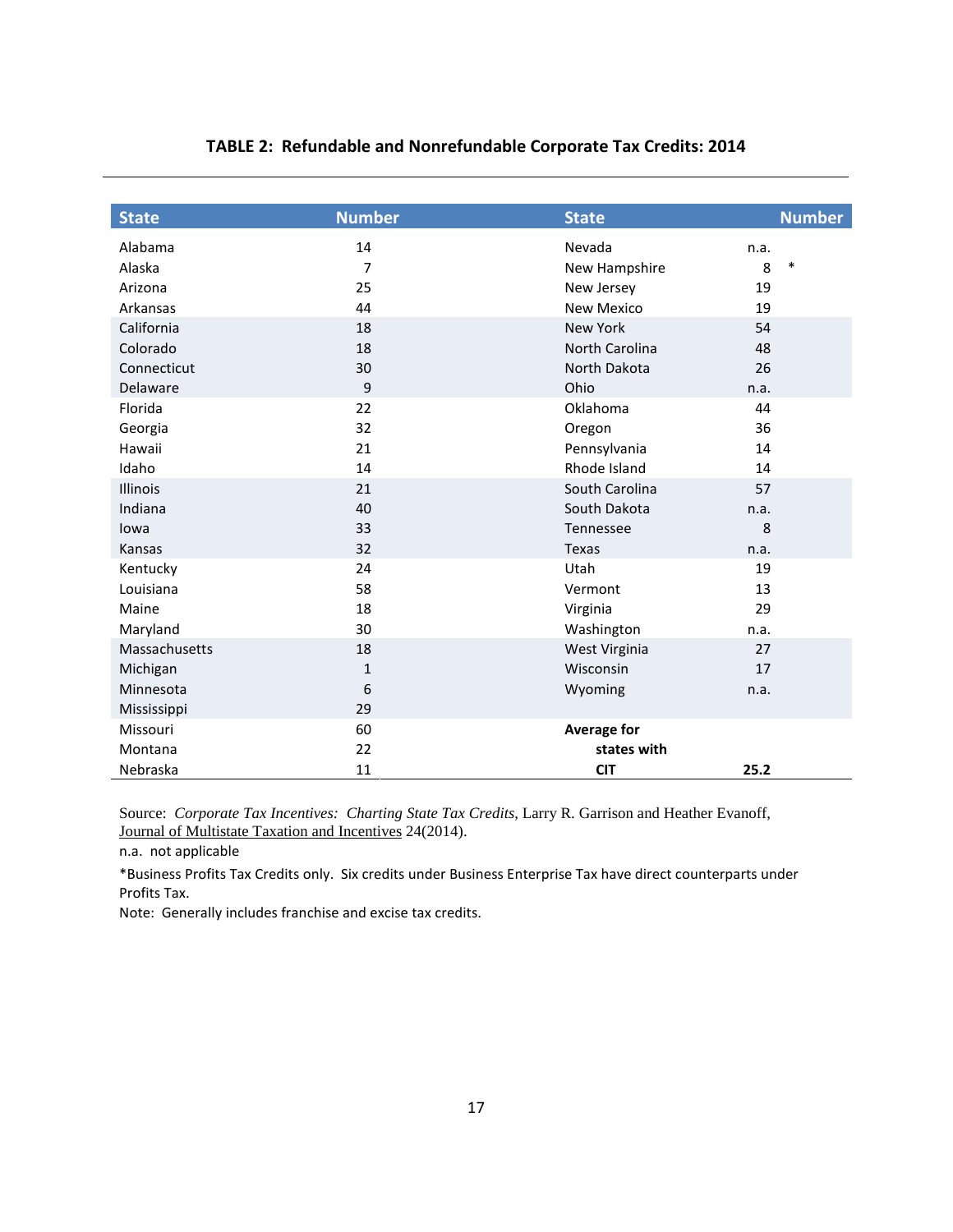### <span id="page-17-0"></span>**Corporate Income Tax Filers and Taxes Paid**

Business taxpayers in Connecticut may file as pass-through entities with income taxed at the individual level under the personal income tax or choose the corporate form for reporting purposes.<sup>[5](#page-17-1)</sup> Businesses must calculate tax on a net income basis and on a capital basis, as noted above, and then pay tax on the higher of the two measures; if the tax liability is below \$250 for each method, the minimum tax of \$250 is to be remitted. The net income tax is the most important component of the corporate tax system, yielding 85.6 percent of collections in 2012. The capital base method produced 10.9 percent of post-credit taxes compared to just 3.4 percent for the minimum tax.

In 2012, a total of 41,290 corporate taxpayers filed business tax returns as either single filers, combined filers or unitary filers.<sup>[6](#page-17-2)</sup> Single filers dominated and accounted for 40,060 or 97.0 percent of the returns filed, compared to only 998 combined filers and 232 unitary filers. In 2012, 20.9 percent of non-exempt business tax filers paid the net income tax, 12.1 percent paid the capital base tax and a sizable 57.6 percent paid the minimum tax.

The overall trend of business tax return filing by filer type is shown in Figure 5. There were 44,277 business tax returns filed in 2003 and 41,290 returns filed in 2012, reflecting a decline of 2,987 or 6.7 percent. The number of single filers fell 3,122, combined filers fell by 75 and the number of unitary filers rose by 210 returns. The decline in corporate tax returns likely reflects, at least in part, an ongoing shift to pass-through personal income tax reporting at the individual level. The dip in the number of single filers in 2005 was followed by a sharp jump and then a smoother decline in the number of business filers. The number of single filers appears to have been affected by the onset of the Great Recession which occurred at the end of 2007. The rate of decline subsequently slowed and in 2012 the number of single filers showed the first growth since 2006. Combined filers show only a very small decline during the period of the recession, with slight growth emerging in 2010. The number of unitary filers shows slow, steady growth over the 2003-2012 time frame.

While single filers have considerable dominance in terms of the number of returns filed, the amount of tax paid per return is lower than for combined and unitary filers. In 2012, single filers accounted for 60.4 percent of taxes paid (after credits) compared to 29.2 percent for combined filers and 10.3 percent for unitary filers. In 2003, single filers contributed 59.6

<span id="page-17-1"></span><sup>&</sup>lt;sup>5</sup> Pass-through entities have grown significantly and now account for over one-half of all business income at the federal level. The income is concentrated among high-income earners. Cooper et al. (2015) estimate that partnerships and sole proprietorships have much lower tax rates then regular corporations under the federal income tax.

<span id="page-17-2"></span><sup>6</sup> Data on business filers are taken from the *Annual Report,* Connecticut Department of Revenue Services, various years. See [http://www.ct.gov/Drs/cwp/view.asp?a=1442&q=266020&drsPNavCtr=percent7C49946percent7C](http://www.ct.gov/Drs/cwp/view.asp?a=1442&q=266020&drsPNavCtr=%7C49946%7C)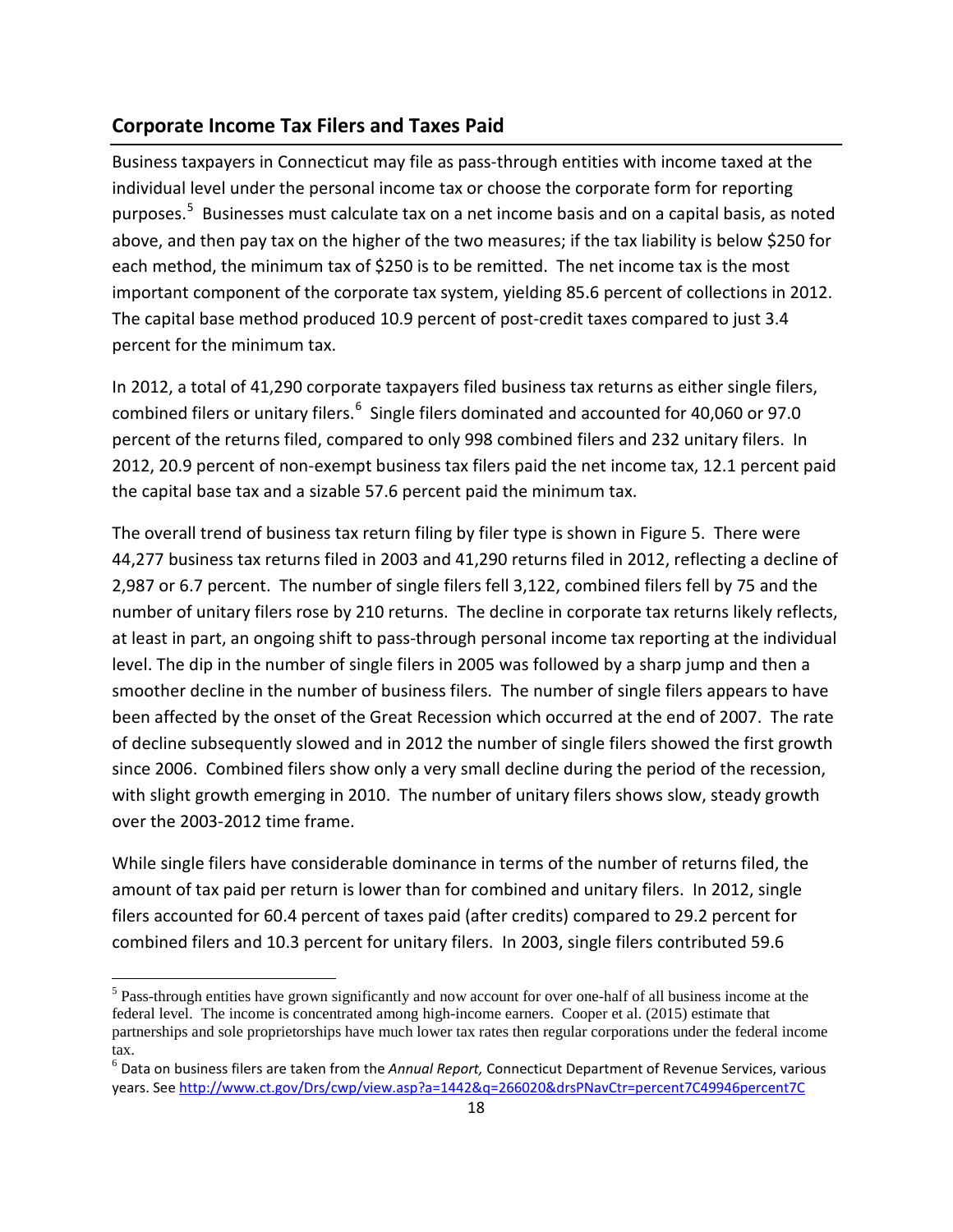percent of post-credit tax revenue versus 39.7 percent for combined filers and only 0.7 percent for unitary filers.

Combined filers potentially confront a unique preference tax. In 2003, the maximum preference tax was increased to \$250,000 from \$25,000. Combined filers must calculate tax as if they were reporting separately as well as if they were to file as a combined entity. The difference between these two tax liabilities—up to the preference cap—is the preference tax liability. Under the lower cap, preference tax revenues were only \$7.8 million in 2002. However, under the revised cap of \$250,000 preference tax revenues jumped to \$34.6 million in 2003. Combined filers nonetheless saved \$195.4 million in taxes in 2003 by not filing separate returns. The preference tax cap was increased to \$500,000 in 2009. In 2012, preference tax revenue totaled \$34.8 million and combined filers saved \$467 million in taxes compared to filing separately.

A significant share of corporate revenue is derived from a small number of firms. For example, in 2012, 11 taxpayers paid 20 percent of all pre-credit taxes or 15.3 percent of post-credit taxes. On the other hand, 37,381 firms, representing 98.2 percent of all filers, paid the bottom 20 percent of pre-credit taxes and 23.7 percent of all post-credit taxes. The pattern was roughly similar in 2008.

A corporate surtax was in place in 2003, 2004, 2006, and 2009-2015 and is scheduled to remain in place until 2018. The surtax, which applies to *pre-credit* tax liabilities as well as the minimum tax, produced \$40.2 million in 2010, \$38.6 million in 2011 and \$77.5 million in 2012. The rates have ranged from a low of 10 percent in 2009-2011 to a high of 25 percent in 2004. The surtax is 20 percent through 2017 and 10 percent for 2018.

The number of returns filed for 2006 and 2012 by industry sector is reported in Table 3.<sup>[7](#page-18-0)</sup> (Tables 10 and 11 below present data on taxes and credits by industry.) The largest number of returns in 2012 came from the professional, scientific and technical services sector (6,238), followed by manufacturing (3,871) and real estate and rental leasing (3,787). A total of 4,570 returns were not assigned to a specific sector. The number of returns filed fell 4.6 percent between 2006 and 2012. The decline was broadly based, with only professional, scientific and technical services, management of companies and enterprises and the unassigned category showing growth. The largest percentage decline was in the small mining sector (35.4 percent), which accounted for only 0.2 percent of returns in 2006 and 0.1 percent of returns in 2012. The construction sector saw the largest numerical decline, totaling 949 returns.

 $\overline{\phantom{a}}$ 

<span id="page-18-0"></span> $7$  Business tax returns by industry sector are not reported prior to 2006.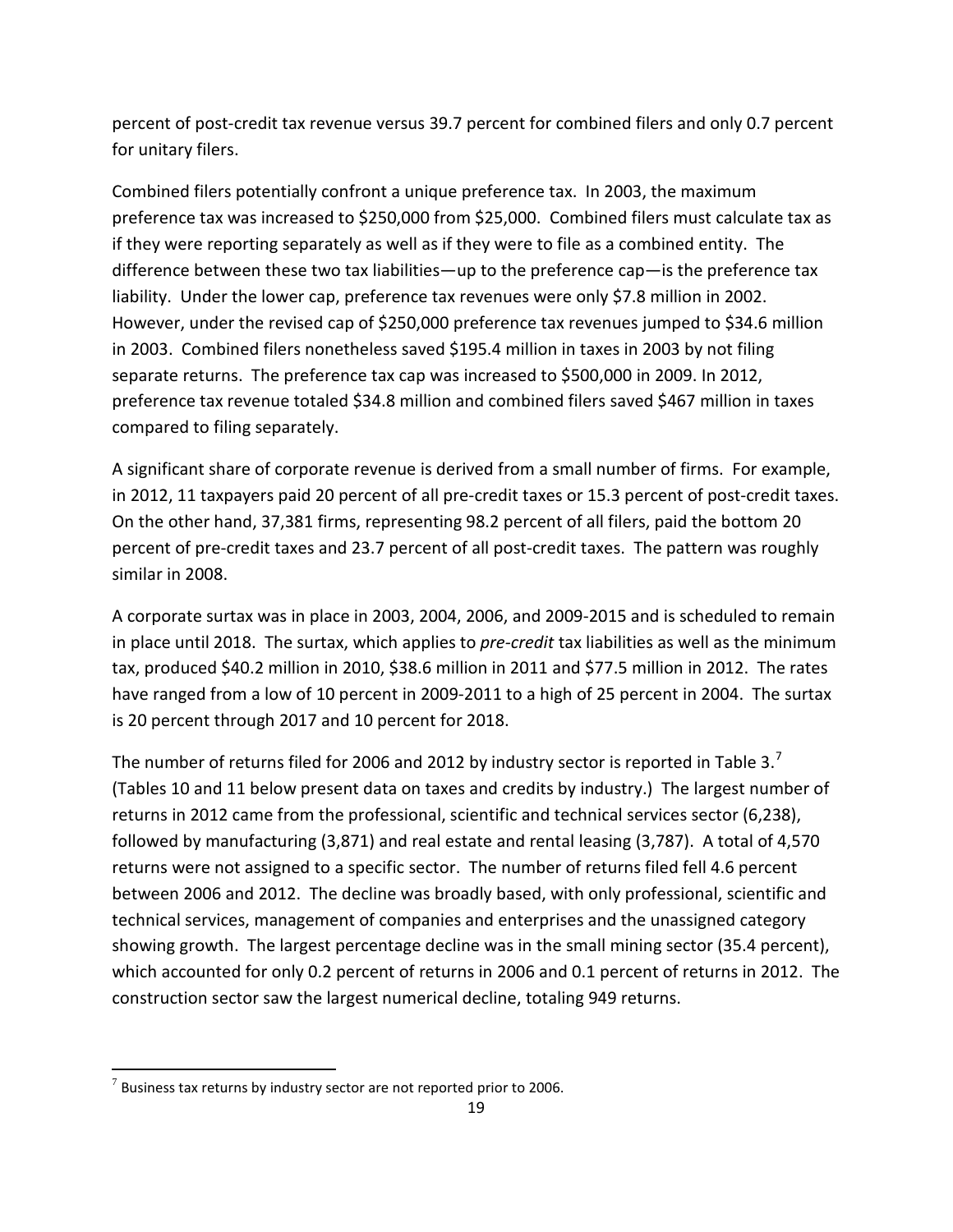The Connecticut Department of Revenue Services effectively administers two rather complex business tax systems for those firms reporting under the corporate umbrella—the net income tax and the capital base tax. Connecticut is among a minority of states that impose a capital base tax and its rate is relatively high. The system is complicated further by the allowance for differing filing status which adds additional layers of complexity. This is especially noteworthy when only a very small number and share of returns are submitted by unitary and combined filers. The requirement that businesses calculate tax under the multiple systems adds appreciably to the compliance costs and administrative burden of the corporate tax system in Connecticut. The preference tax and the surtax are additional elements of the system which add further complexity and uncertainty due to ongoing policy changes.

<span id="page-19-0"></span>

**FIGURE 5: Number of Taxpayers by Filing Status**

Source: State of Connecticut, Department of Revenue Services, Annual Report, various years.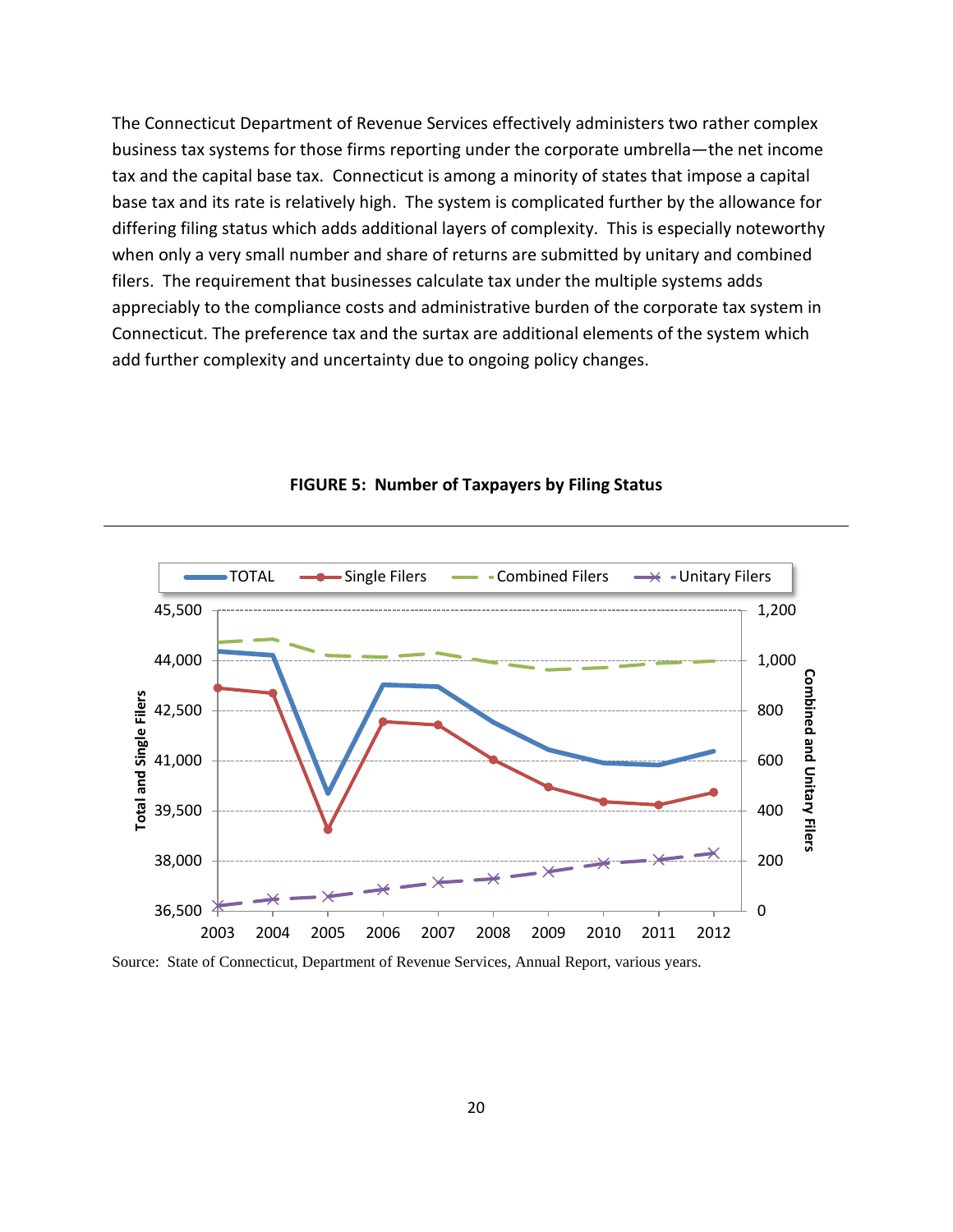<span id="page-20-0"></span>

|                                                  | <b>Number of Returns</b> |        |                          |  |  |  |  |
|--------------------------------------------------|--------------------------|--------|--------------------------|--|--|--|--|
| <b>Industry Sector</b>                           | 2006                     | 2012   | <b>Growth</b><br>2006-12 |  |  |  |  |
| 11 Agriculture, Forestry, Fishing & Hunting      | 162                      | 146    | $-9.9%$                  |  |  |  |  |
| 21 Mining                                        | 65                       | 42     | $-35.4%$                 |  |  |  |  |
| 22 Utilities                                     | 114                      | 96     | $-15.8%$                 |  |  |  |  |
| 23 Construction                                  | 4,000                    | 3,051  | $-23.7%$                 |  |  |  |  |
| 31-33 Manufacturing                              | 4,347                    | 3,871  | $-11.0%$                 |  |  |  |  |
| 42 Wholesale Trade                               | 2,873                    | 2,561  | $-10.9%$                 |  |  |  |  |
| 44-45 Retail Trade                               | 3,937                    | 3,564  | $-9.5%$                  |  |  |  |  |
| 48-49 Transporting & Warehousing                 | 940                      | 762    | $-18.9%$                 |  |  |  |  |
| 51 Information                                   | 1,074                    | 914    | $-14.9%$                 |  |  |  |  |
| 52 Finance & Insurance                           | 3,024                    | 2,683  | $-11.3%$                 |  |  |  |  |
| 53 Real Estate & Rental & Leasing                | 4,211                    | 3,787  | $-10.1%$                 |  |  |  |  |
| 54 Professional, Scientific & Tech Services      | 6,032                    | 6,238  | 3.4%                     |  |  |  |  |
| 55 Management of Companies & Enterprises         | 816                      | 895    | 9.7%                     |  |  |  |  |
| 56 Administrative & Support Services             | 1,467                    | 1,306  | $-11.0%$                 |  |  |  |  |
| 61-62 Education, Health Care & Social Assistance | 2,220                    | 1,787  | $-19.5%$                 |  |  |  |  |
| 71 Arts, Entertainment, & Recreation             | 517                      | 431    | $-16.6%$                 |  |  |  |  |
| 72 Accommodation & Food Services                 | 1,126                    | 956    | $-15.1%$                 |  |  |  |  |
| 81-92 Other Services                             | 3,815                    | 3,630  | $-4.8%$                  |  |  |  |  |
| 999999 Not Yet Assigned                          | 2,535                    | 4,570  | 80.3%                    |  |  |  |  |
| <b>TOTAL</b>                                     | 43,275                   | 41,290 | $-4.6%$                  |  |  |  |  |

**TABLE 3: Corporation Business Tax Returns by Industry**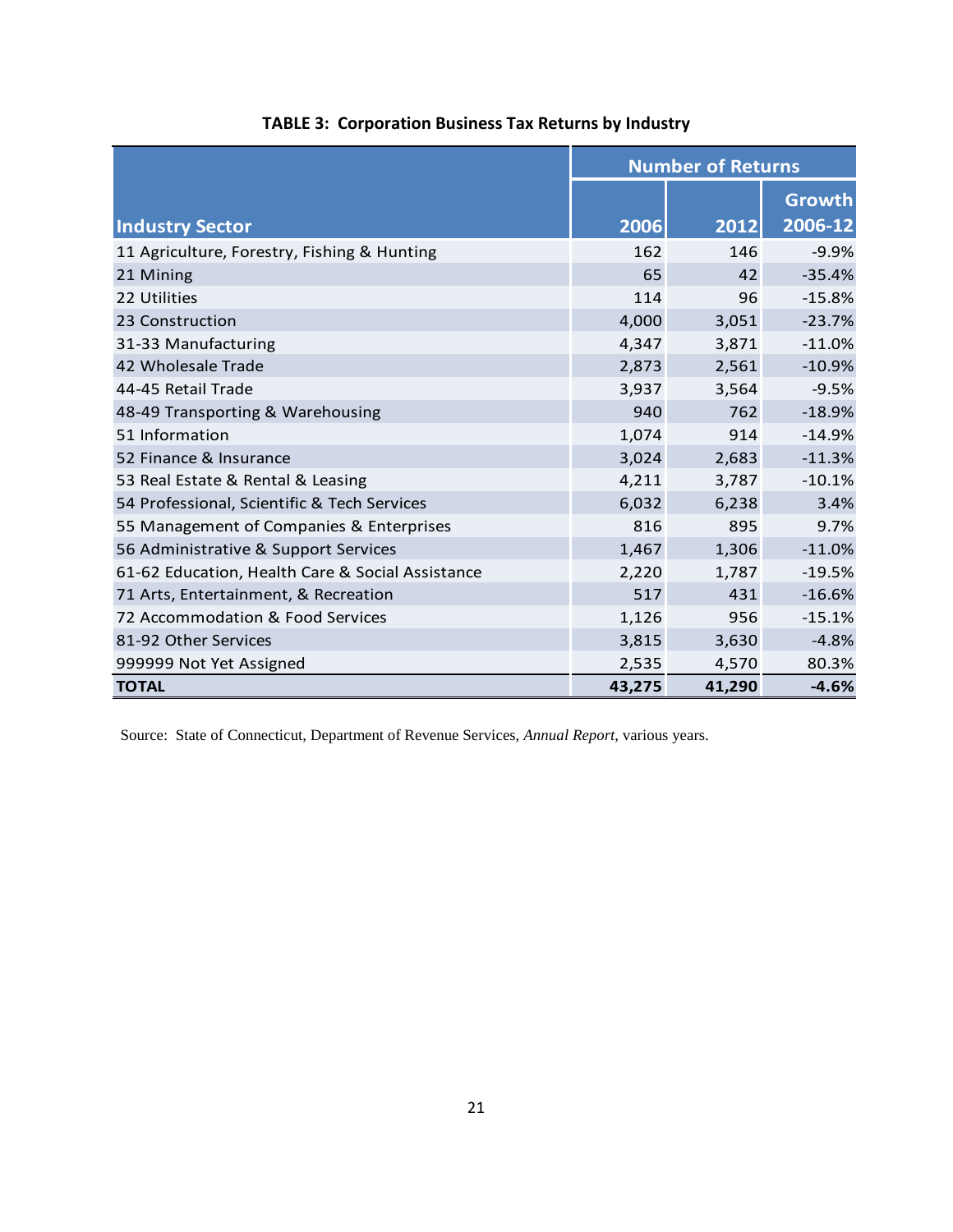### <span id="page-21-0"></span>**Corporate Tax Revenue and Yield Performance**

The most recently-available data from the U.S. Census Bureau show Connecticut's corporate income tax yield to be \$627.4 million in 2014. As shown in Table 4, this places Connecticut 19<sup>th</sup> in the nation among those states with a traditional net income tax, roughly in line with their GDP ranking of 23rd in 2014. Among Connecticut's neighbors, Delaware, Maine, New Hampshire, Rhode Island and Vermont all collect less corporate income tax revenue, while Massachusetts, New Jersey, New York and Pennsylvania all collect more revenue. The latter states find themselves in the top ten of all states in the size of corporate income tax collections.

State corporate income tax revenues tend to be more volatile than other revenue sources over short-run boom-bust business cycles. Figure 6 shows the historical pattern of revenue performance for Connecticut's corporate income tax as well as *total* tax collections. The level of corporate tax revenue collections was especially volatile during periods centered around the 1990-91, 2001 and 2007-09 recessions. Figure 7 looks at annual percent changes in Connecticut corporate tax collections and *non-corporate tax* collections; a similar pattern of volatility emerges. Simple coefficients of variation indicate that corporate tax revenue in Connecticut was more volatile than other states between 1975 and 2014.<sup>[8](#page-21-1)</sup>

Longer-term corporate tax revenue growth is typically measured in terms of *buoyancy* and *elasticity*. Revenue buoyancy is the growth in revenue over time in response to economic growth, inclusive of structural changes to tax rates and tax bases. Elasticity, on the other hand, measures the responsiveness of taxes to economic growth, *net* of rate and base changes. The reporting behavior of business is embedded in both concepts. Connecticut's corporate tax revenue buoyancy was relatively high in the 1980s because of federal policy changes that expanded the taxable base at the state level. Over the past ten years buoyancy was high because of a series of state policy changes that enhanced revenue performance, including restrictions on the use of credits (2002), introduction of the corporate surtax (2003), an increase in the maximum additional preference tax for combined returns and introduction of interest addback provisions (2003), and a further increase in the maximum preference tax liability and introduction of economic nexus for corporate filers (2009). It is not clear how corporate revenues would have performed absent these policy changes.

Corporate income tax elasticity is difficult to measure because it requires complicated adjustments to actual revenue series to net out the influence of policy; the policy changes lead to behavioral responses on the part of taxpayers that are exceedingly difficult to isolate. The

l

<span id="page-21-1"></span> $8$  The coefficient of variation is the mean divided by the standard deviation. Normalizing by the standard deviation allows comparability across states with different levels of corporate income tax collections.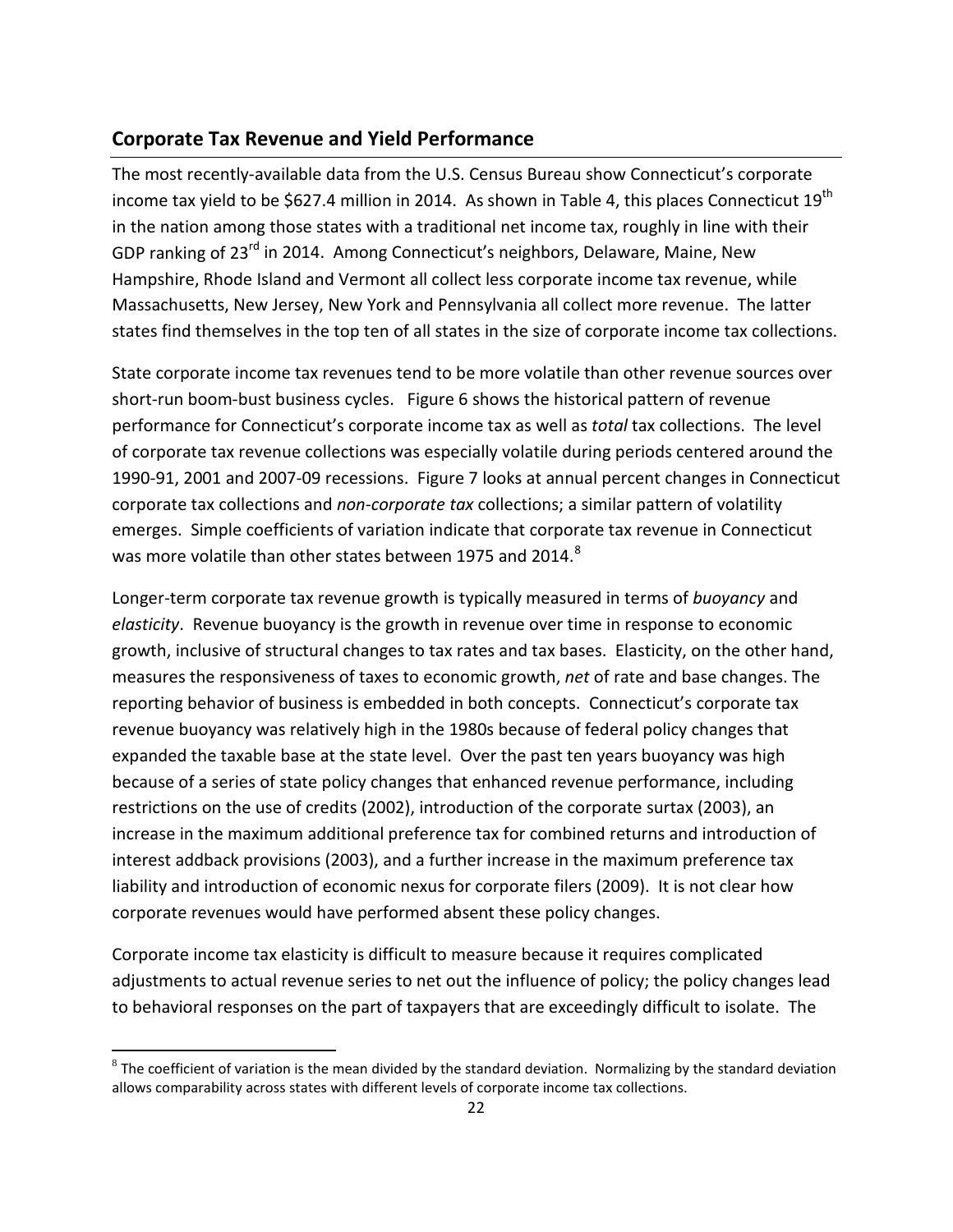corporate income tax is generally viewed as being inelastic which means the underlying base grows more slowly than the economy. Business tax planning is considered to be one reason for a relatively low corporate income tax elasticity. As businesses see their tax liabilities grow, they arrange their affairs to utilize provisions of the tax code that allow them to legitimately reduce their taxes. The growth of pass-through businesses also has had a significant dampening effect on corporate revenue yield and elasticity in Connecticut and other states as the corporate tax base has migrated to the personal income tax. While some of the revenue yield lost from the corporate income tax is captured by the personal income tax, the magnitude is not known.

High revenue volatility and low revenue elasticity each have important implications for the state budget and reliance on other taxes. In the short run, highly-volatile corporate income tax revenues mean sharp reductions in collections during recessionary periods when there is significant stress on other revenue sources and the ability to support public service expenditures through the state budget. Exceptionally strong corporate tax revenue growth during subsequent periods of expansion may cause taxpayers to seek relief as they sense rising tax liabilities. The same strong growth in collections can also create the false illusion of a healthy and vibrant tax instrument in the eyes of the public and policymakers. Together this environment gives rise to pressures that could lead to implementation of provisions that diminish corporate revenue yield (e.g. tax credits) and/or increase public expenditures. Low revenue elasticity means that revenues may grow more slowly than public expenditure demands. Over the longer term, this creates pressures to implement policy changes to increase corporate collections and/or increase reliance on other revenue sources.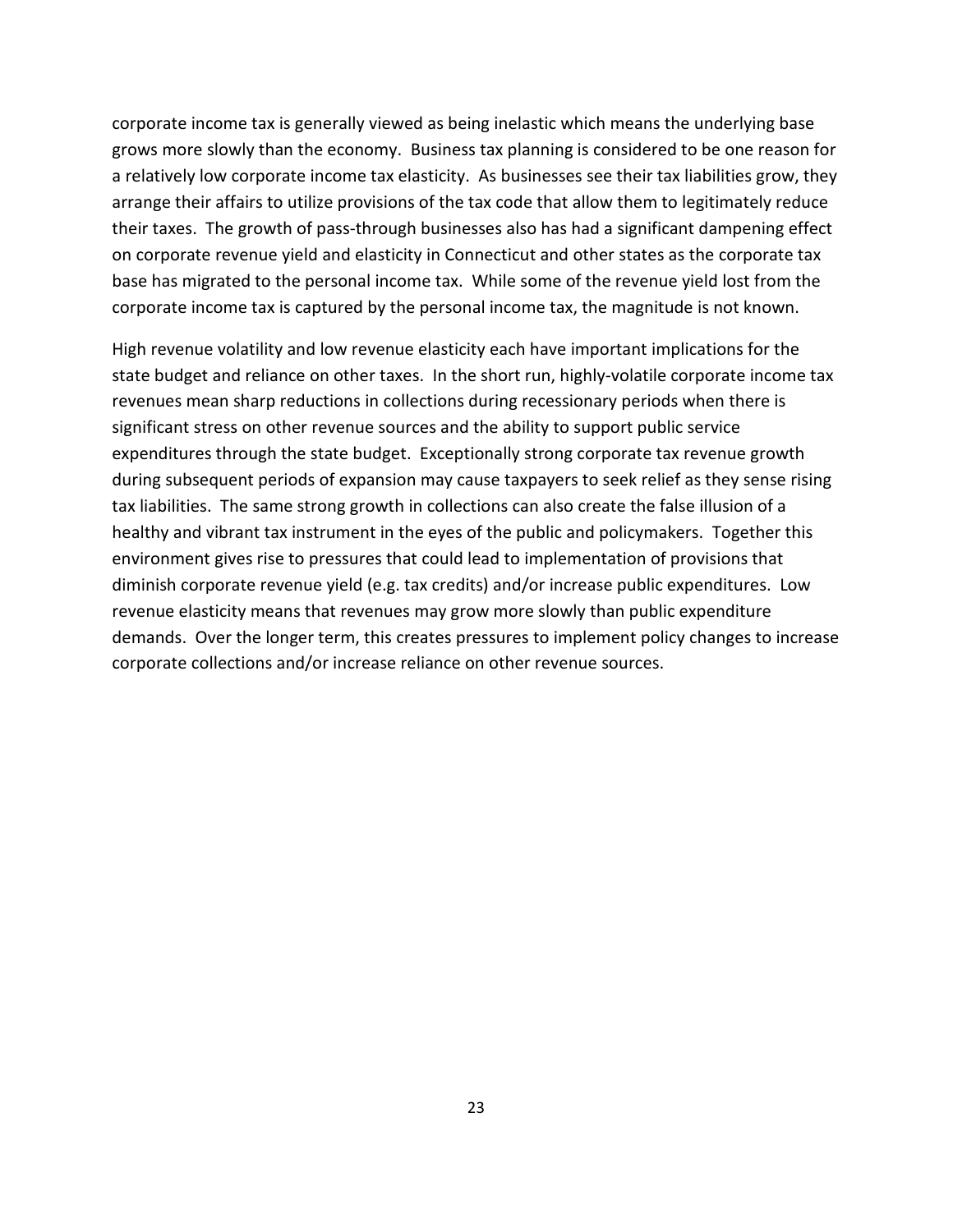<span id="page-23-0"></span>**FIGURE 6: Connecticut Corporate Income and Total State Taxes: 1975 to 2014**



Source: U.S. Census Bureau, *Annual Survey of State Government Tax Collections,* various years.

<span id="page-23-1"></span>**FIGURE 7: Annual Percent Change in Connecticut Corporate Income and Non-Corporate State Taxes: 1975 to 2014**



Source: U.S. Census Bureau, *Annual Survey of State Government Tax Collections,* various years.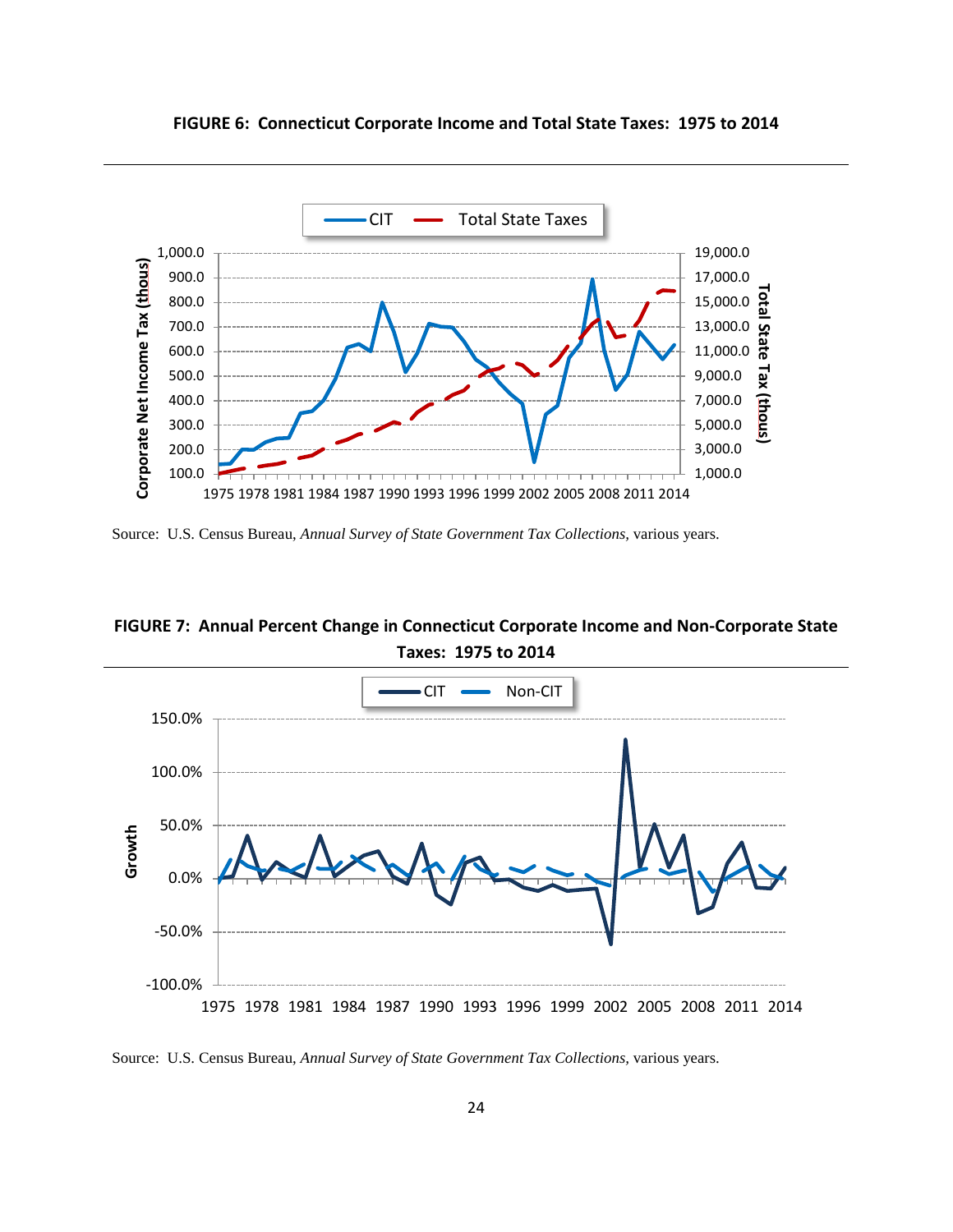<span id="page-24-0"></span>

|                      | <b>Collections</b> |             |                       | <b>Collections</b> |             |
|----------------------|--------------------|-------------|-----------------------|--------------------|-------------|
| <b>State</b>         | $(s$ thous)        | <b>Rank</b> | <b>State</b>          | $(s$ thous)        | <b>Rank</b> |
| Alabama              | 406,408            | 26          | <b>Montana</b>        | 150,139            | 41          |
| Alaska               | 408,938            | 25          | <b>Nebraska</b>       | 306,591            | 34          |
| Arizona              | 575,180            | 20          | Nevada (a)            |                    |             |
| <b>Arkansas</b>      | 398,493            | 27          | <b>New Hampshire</b>  | 542,847            | 21          |
| <b>California</b>    | 8,858,498          | 1           | <b>New Jersey</b>     | 2,368,068          | 4           |
| Colorado             | 717,506            | 17          | <b>New Mexico</b>     | 205,702            | 37          |
| <b>Connecticut</b>   | 627,358            | 19          | <b>New York</b>       | 4,861,687          | 2           |
| <b>Delaware</b>      | 278,872            | 35          | <b>North Carolina</b> | 1,360,628          | 8           |
| <b>Florida</b>       | 2,043,750          | 7           | <b>North Dakota</b>   | 250,438            | 36          |
| Georgia              | 943,806            | 13          | Ohio (b)              |                    |             |
| Hawaii               | 126,045            | 42          | <b>Oklahoma</b>       | 397,290            | 28          |
| Idaho                | 190,002            | 39          | Oregon                | 495,134            | 23          |
| <b>Illinois</b>      | 4,284,646          | 3           | Pennsylvania          | 2,301,589          | 5           |
| Indiana              | 866,747            | 15          | <b>Rhode Island</b>   | 120,112            | 43          |
| lowa                 | 388,699            | 29          | <b>South Carolina</b> | 327,809            | 32          |
| <b>Kansas</b>        | 330,181            | 31          | South Dakota (a)      |                    |             |
| Kentucky             | 674,464            | 18          | <b>Tennessee</b>      | 1,176,971          | 10          |
| Louisiana            | 481,212            | 24          | Texas (c)             |                    |             |
| <b>Maine</b>         | 182,928            | 40          | Utah                  | 307,910            | 33          |
| Maryland             | 982,784            | 12          | Vermont               | 105,817            | 44          |
| <b>Massachusetts</b> | 2,194,620          | 6           | Virginia              | 740,511            | 16          |
| Michigan             | 881,011            | 14          | Washington (a)        |                    |             |
| Minnesota            | 1,315,762          | 9           | <b>West Virginia</b>  | 203,508            | 38          |
| <b>Mississippi</b>   | 526,302            | 22          | Wisconsin             | 986,464            | 11          |
| <b>Missouri</b>      | 357,724            | 30          | Wyoming (a)           |                    |             |

### **TABLE 4: Corporate Income Tax Revenue by State, 2014**

Source: U.S. Census Bureau, *2014 Annual Survey of State Government Tax Collections.*

a. No corporate income tax

b. Ohio no longer levies a tax based on income (except for a particular subset of corporations), but instead imposes a Commercial Activity Tax (CAT) equal to \$150 for gross receipts sitused to Ohio of between \$150,000 and \$1 million, plus 0.26% of gross receipts over \$1 million. Banks continue to pay a franchise tax of 1.3% of net worth. For those few corporations for whom the franchise tax on net worth or net income still applies, a litter tax also applies.

c. Texas imposes a Franchise Tax, otherwise known as margin tax, imposed on entities with more than \$1,030,000 total revenues at rate of 1%, or 0.5% for entities primarily engaged in retail or wholesale trade, on lesser of 70% of total revenues or 100% of gross receipts after deductions for either compensation or cost of goods sold.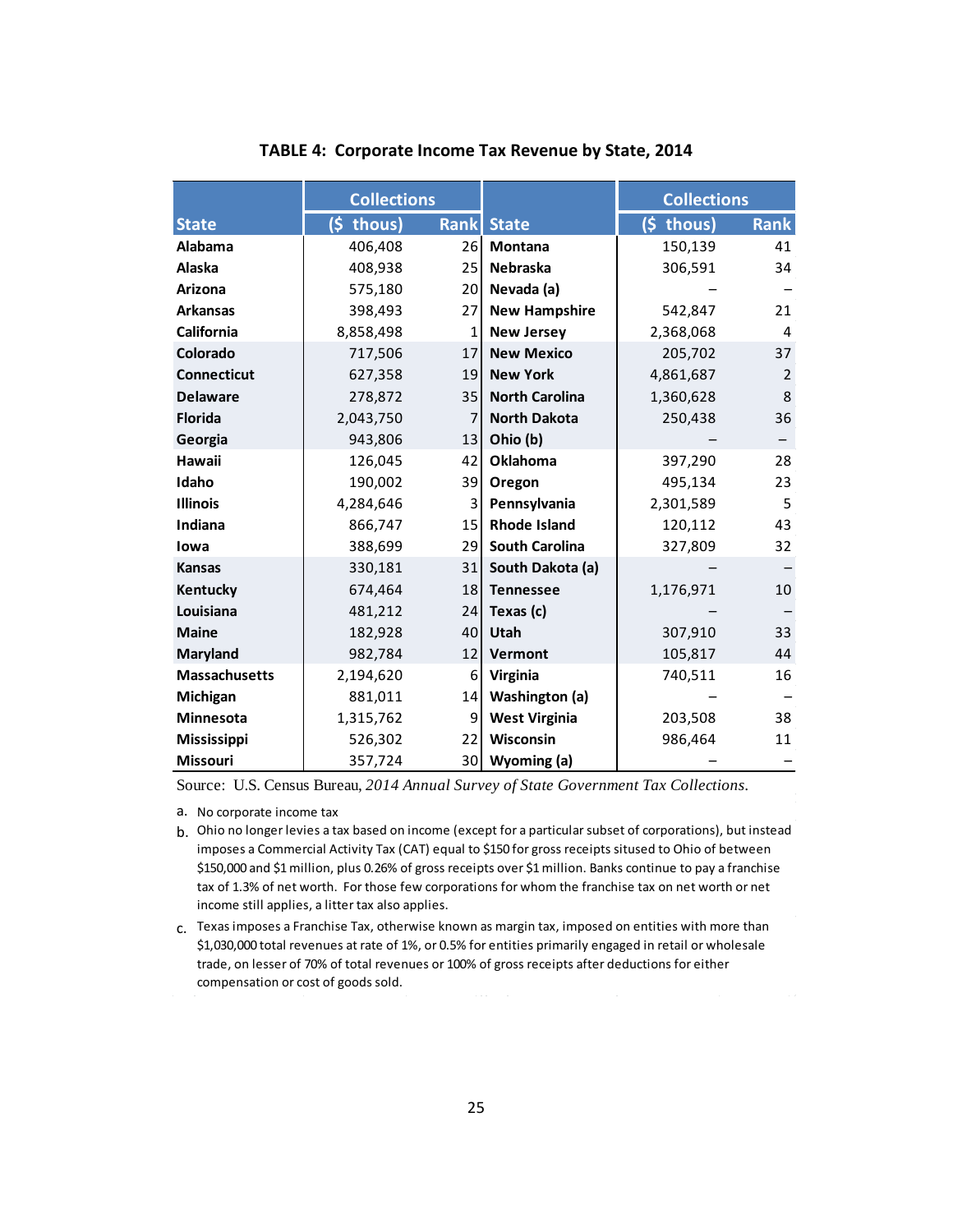## <span id="page-25-0"></span>**Revenue Portfolio and Corporate Revenue Reliance**

In most states, corporate income tax collections account for a relatively small single-digit share of overall tax collections. As shown in Table 5, corporate tax collections in Connecticut accounted for only 3.9 percent of overall state tax collections in 2014, compared to 5.4 percent for all states and the District of Columbia. Corporate tax collections in Connecticut represent a much smaller share of overall tax revenue than most neighboring states, including Delaware (8.8 percent), Massachusetts (8.7 percent), New Jersey (8.0 percent), New York (6.3 percent) and Pennsylvania (6.7 percent). On the other hand, Connecticut's personal income tax accounted for 48.8 percent of total tax collections, well above the 35.8 percent national average. Of the neighboring states, only Massachusetts and New York placed greater reliance on the personal income tax than Connecticut. Connecticut's sales tax generates 25.0 percent of tax revenue versus 31.2 percent for all states and the District of Columbia.

Over time, Connecticut has seen a major shift in its revenue portfolio due in part to the adoption of the personal income tax, but also because of falling corporate tax revenues from the early 1990s to 2002. Corporate taxes as a share of total state taxes are illustrated in Figure 8. The volatility of the corporate income tax is apparent especially in the pre-1990 window. Following adoption of the personal income tax, the corporate income tax's contribution to total revenue collections bottomed out at just under 2.0 percent in 2002. Following a pre-recession spike in 2007, corporate income taxes have stabilized at about 4.0 percent of total collections.

Revenue reliance is commonly measured by taxes per capita or taxes as a share of personal income. The latter is generally the preferred measure because it reflects both the ability to pay taxes and the size of a state economy.<sup>[9](#page-25-1)</sup> In the context of business taxation, both measures are somewhat problematic because corporate income taxes may be paid by out-of-state taxpayers.<sup>[10](#page-25-2)</sup> Nonetheless, analysis of tax reliance across states and across time typically rely on population and personal income to normalize the size of tax collections to facilitate as close to apple-to-apple comparisons as is possible.

Connecticut's corporate income tax revenue per capita stood at \$174 in 2014, placing it 14<sup>th</sup> in the nation. (See Table 6.) Delaware, New Hampshire, New Jersey, New York and Pennsylvania all placed greater reliance on the corporate income tax on a per capita basis. Because Connecticut has the highest per capita income in the nation, its ranking of corporate tax

<span id="page-25-1"></span> $9$  Personal income is a resident-based measure that includes wages and salaries, rental income, dividends, interest income, proprietors' income and transfer payments. A resident adjustment is used to account for out-of-state income earned state by residents, as well the accrual of in-state income by nonresidents which must be allocated to their state of residence.

<span id="page-25-2"></span> $10$  Corporate income taxes may also be shifted backwards to labor or other factors of production or shifted forward to final consumers or through the supply chain.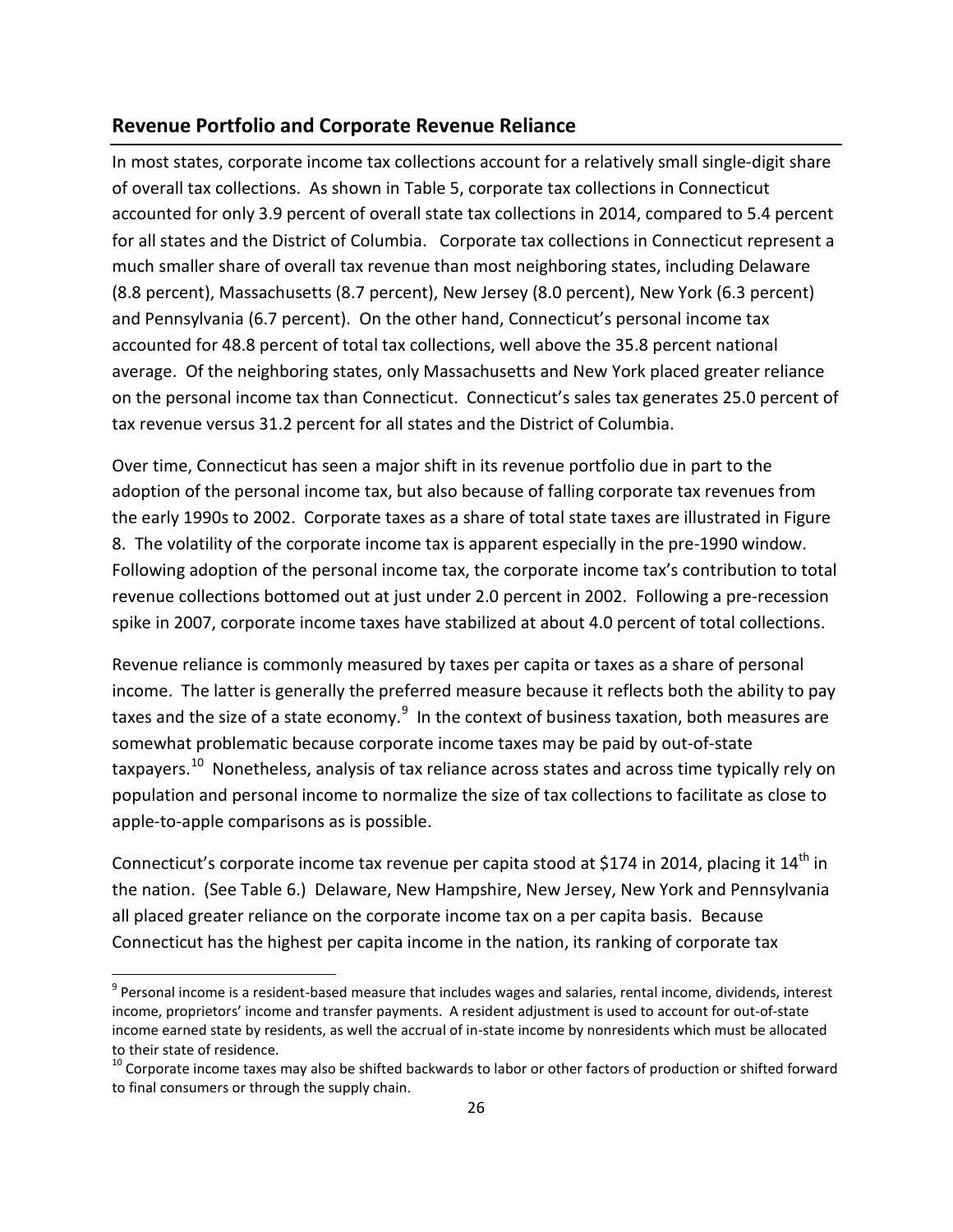reliance as a share of personal income will be lower than its ranking of per capita reliance. In 2014, corporate taxes as a share of state personal income were 0.28 percent, placing Connecticut at  $27<sup>th</sup>$  among all states. All neighboring states other than Rhode Island placed greater reliance on corporate income tax revenues as a share of personal income.

Figure 9 illustrates per capita corporate income tax reliance dating back to 1975. Per capita reliance rose steadily from under \$50 in 1975 to \$244 in 1989. As noted above, federal policy changes that affected the state corporate income tax base contributed to the rising burden in the 1980s. Subsequently declining corporate tax collections, again caused in part by federal policy changes, caused per capita reliance to return to roughly the level that prevailed in 1975 by 2002. State policy changes noted above contributed to rising per capita reliance which peaked at \$254 in 2007. Reliance then fell before returning to \$174 in 2014.

Between 1974 and 1999, corporate taxes as a share of personal income in Connecticut hovered between 0.4 percent and 1.0 percent, as shown in Figure 10. The upward movement in reliance as a share of personal income is smaller than the increase in per capita reliance because of relatively strong growth in state personal income. Reliance slipped to 0.1 percent in 2002 and in the years following fell in the 0.2-0.5 percent range. Non-corporate taxes—all state taxes other than the corporate income tax—have seen increased reliance over time. Standing at 4.7 percent of personal income in 1974, non-corporate tax reliance trended upward reaching a peak of 7.3 percent in 1998. In subsequent years, reliance has been between 5.9 percent (2002) and 7.1 percent (2012 and 2013).

Together this discussion shows that Connecticut's corporate income tax has an above-average yield compared to other states but collections as a share of total taxes are well below the national average. The tax is much more volatile than other revenue sources over the ups and downs of the business cycle and its underlying elasticity is likely quite modest. Corporate tax revenue growth was relatively strong over the last decade because of rate and base changes that have enhanced revenue yield. Over the long term 1974-2014 time frame, corporate income tax collections have grown more slowly than non-corporate revenues; over the shorter 2005-2014 time frame, corporate tax collections per capita were up only 6.3 percent compared to 35.5 percent growth in non-corporate tax revenues. Additional policy changes will likely be required to maintain revenue yield in the years ahead, leading to policy uncertainty for taxpayers and ever-changing costs of administration and compliance.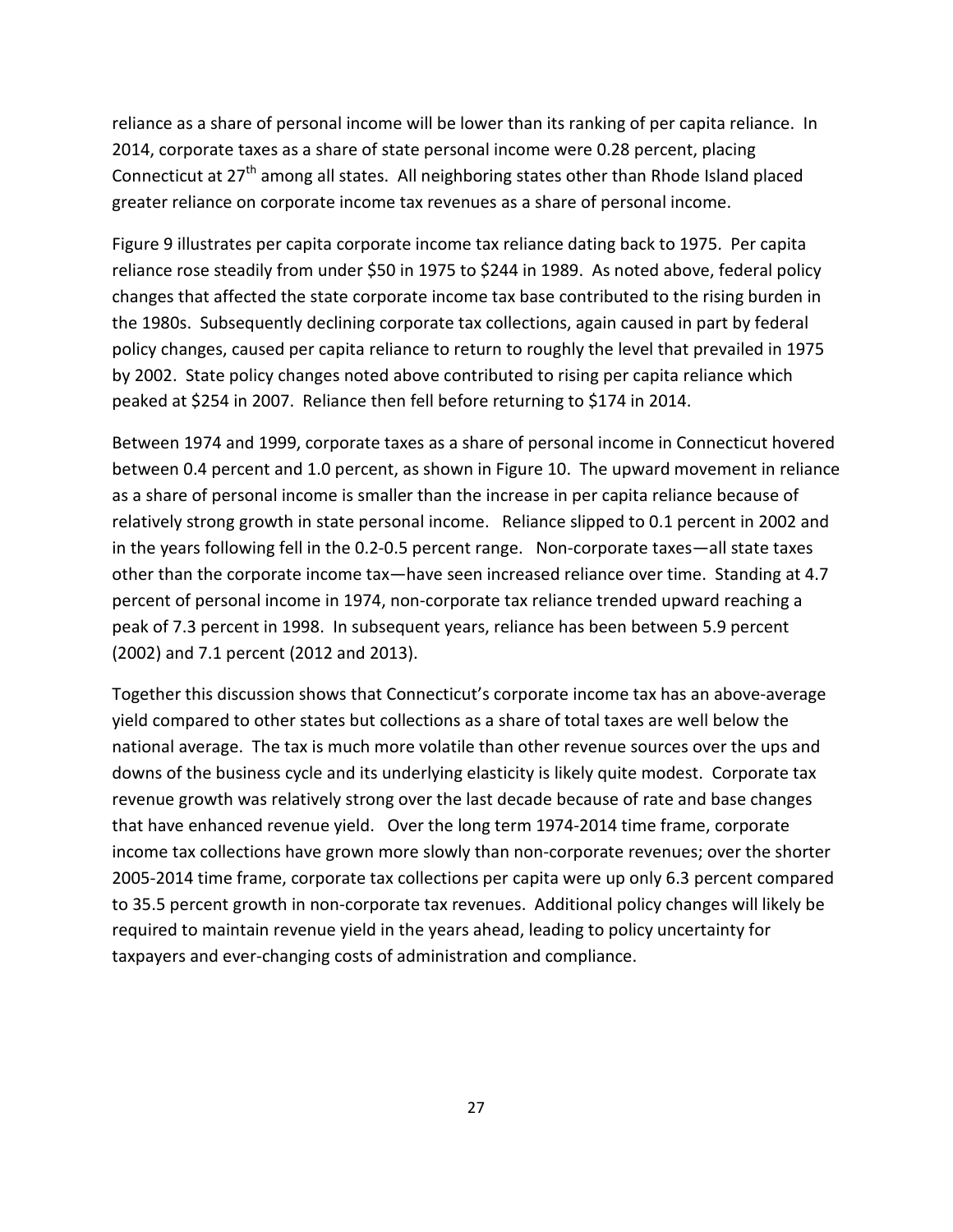<span id="page-27-0"></span>

**FIGURE 8: Connecticut Corporate Income Tax as a Share of Total Taxes, 1975 to 2014**

Source: U.S. Census Bureau, *Annual Survey of State Government Tax Collections,* various years.

<span id="page-27-1"></span>

**FIGURE 9: Connecticut Corporate Income Tax Per Capita, 1975 to 2014**

Source: U.S. Census Bureau, *Annual Survey of State Government Tax Collections,* various years; and U.S. Census Bureau, Annual Population Estimates, various years.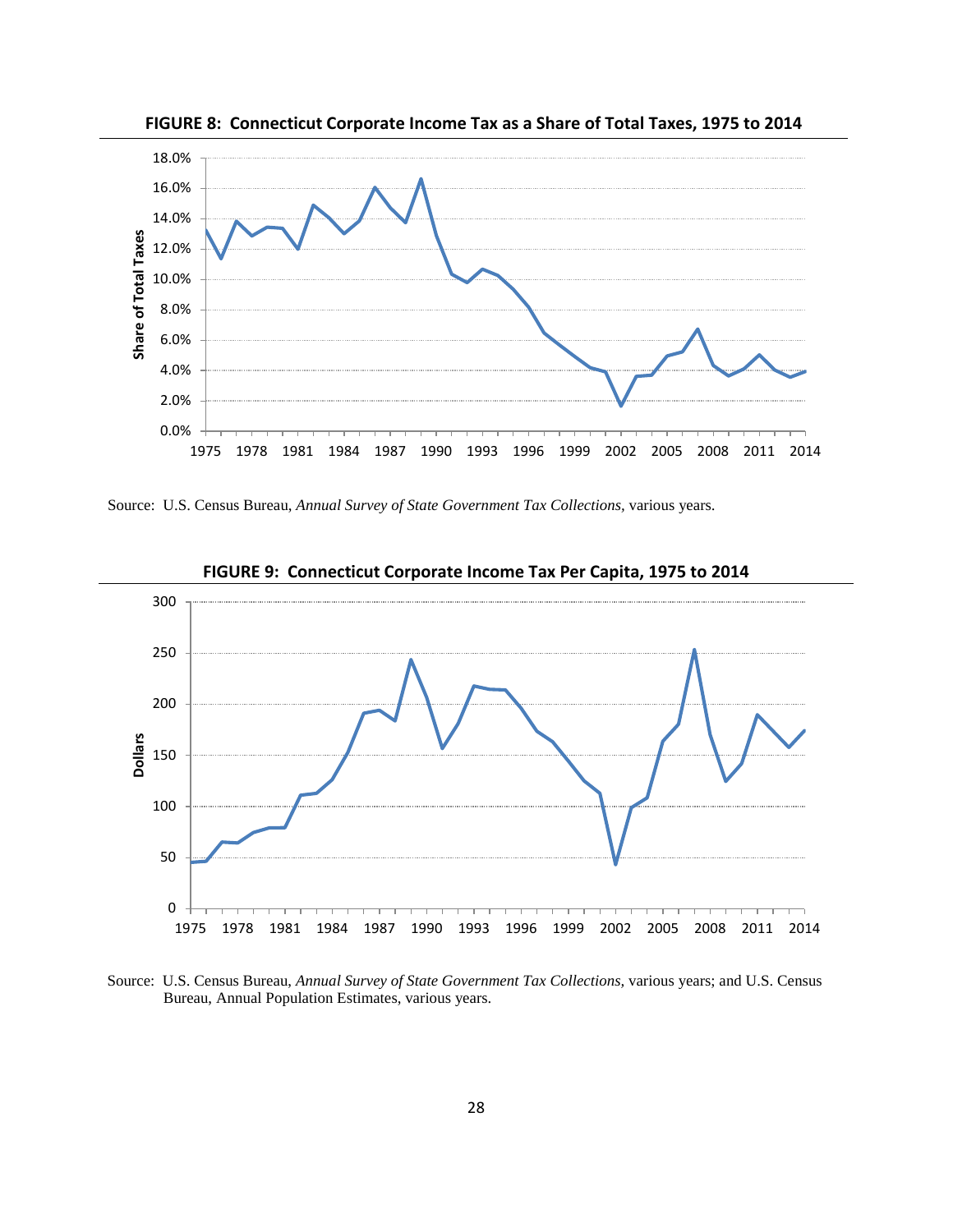

<span id="page-28-1"></span><span id="page-28-0"></span>**FIGURE 10: Connecticut Corporate Income Tax as a Share of Total Personal Income, 1975 to 2014**

Source: U.S. Census Bureau, *Annual Survey of State Government Tax Collections,* various years; and Bureau of Economic Analysis, State Personal Income.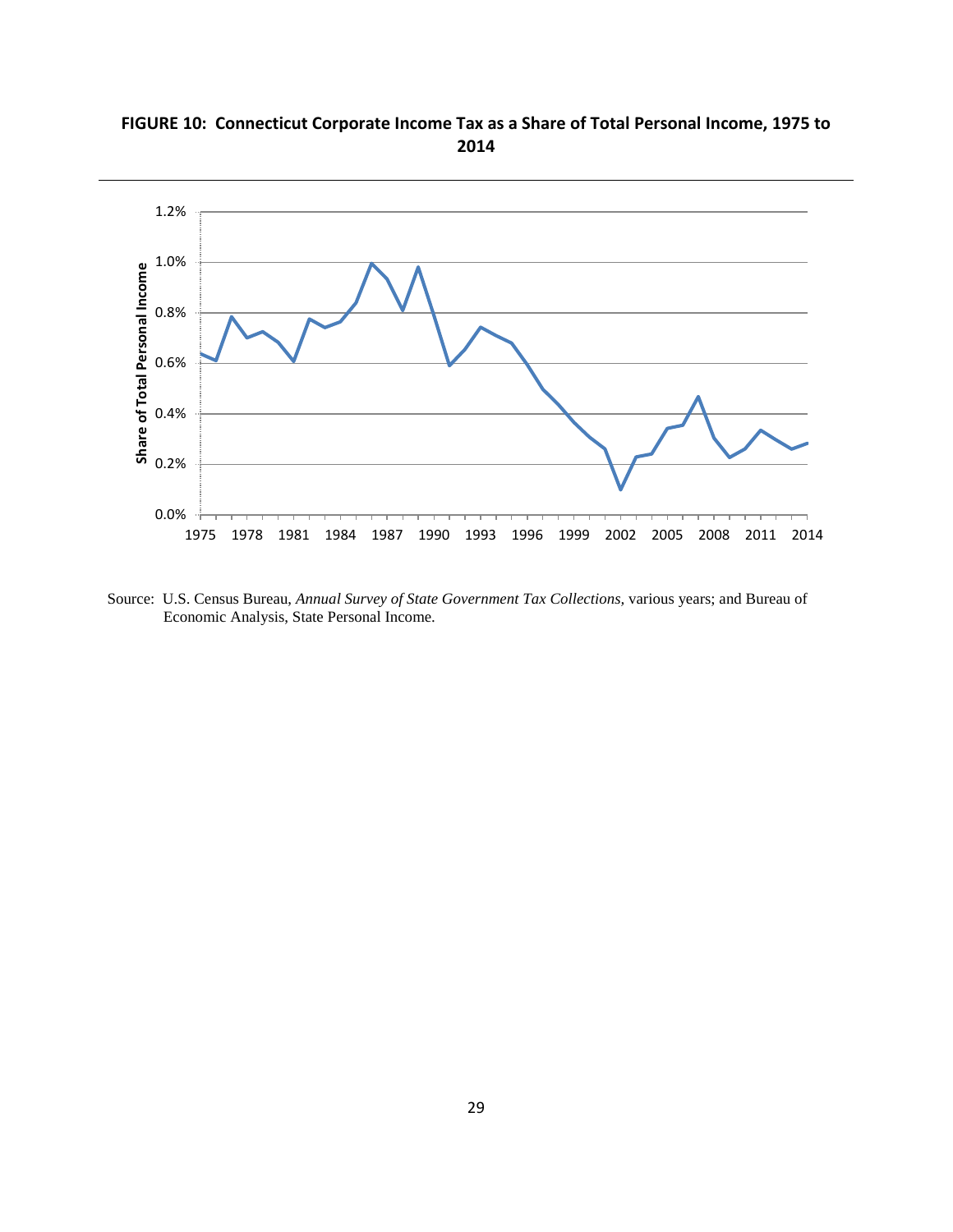<span id="page-29-0"></span>

|                        |                          |              | <b>Selective</b> | <b>Individual</b> | <b>Corporate</b>         |              |
|------------------------|--------------------------|--------------|------------------|-------------------|--------------------------|--------------|
|                        | <b>Property</b>          | <b>Sales</b> | Sales*           | <b>Income</b>     | <b>Income</b>            | <b>Other</b> |
| Alabama                | 3.5                      | 25.8         | 26.0             | 34.5              | 4.4                      | 5.8          |
| Alaska                 | 3.8                      |              | 7.6              |                   | 12.1                     | 76.6         |
| Arizona                | 6.3                      | 45.8         | 13.5             | 26.5              | 4.4                      | 3.5          |
| Arkansas               | 12.1                     | 35.0         | 13.4             | 29.1              | 4.5                      | 6.0          |
| California             | 1.6                      | 27.0         | 9.3              | 49.2              | 6.4                      | 6.5          |
| Colorado               | --                       | 22.3         | 15.8             | 48.1              | 6.1                      | 7.7          |
| Connecticut            |                          | 25.0         | 17.6             | 48.8              | 3.9                      | 4.7          |
| Delaware               | --                       |              | 15.1             | 32.8              | 8.8                      | 43.3         |
| Florida                | 0.0<br>4.2               | 60.7<br>27.5 | 21.4<br>11.7     |                   | 5.8<br>5.1               | 12.1<br>3.3  |
| Georgia<br>Hawaii      |                          | 46.8         | 16.9             | 48.1<br>28.9      | 2.1                      | 5.2          |
| Idaho                  | --<br>--                 | 37.4         | 12.2             | 36.4              | 5.2                      | 8.8          |
| Illinois               | 0.1                      | 21.7         | 18.5             | 41.0              | 10.9                     | 7.7          |
| Indiana                | 0.0                      | 41.6         | 20.1             | 29.1              | 5.1                      | 4.0          |
| lowa                   |                          | 32.1         | 13.5             | 38.7              | 4.7                      | 11.0         |
| Kansas                 | 1.1                      | 40.7         | 12.4             | 34.2              | 4.5                      | 7.1          |
| Kentucky               | 5.1                      | 28.2         | 20.0             | 33.8              | 6.1                      | 6.9          |
| Louisiana              | 0.6                      | 30.2         | 22.6             | 28.4              | 5.0                      | 13.3         |
| Maine                  | 0.9                      | 31.0         | 18.7             | 36.8              | 4.8                      | 7.9          |
| Maryland               | 3.8                      | 22.2         | 20.2             | 41.1              | 5.2                      | 7.5          |
| Massachusetts          | 0.0                      | 21.9         | 9.6              | 52.5              | 8.7                      | 7.4          |
| Michigan               | 7.7                      | 33.9         | 15.7             | 31.7              | 3.6                      | 7.3          |
| Minnesota              | 3.6                      | 23.5         | 18.7             | 41.2              | 5.7                      | 7.3          |
| Mississippi            | 0.3                      | 43.6         | 18.5             | 22.0              | 6.9                      | 8.6          |
| Missouri               | 0.3                      | 29.2         | 14.5             | 47.7              | 3.2                      | 5.1          |
| Montana                | 10.1                     | --           | 20.7             | 40.0              | 5.7                      | 23.5         |
| Nebraska               | 0.0                      | 36.2         | 11.1             | 43.6              | 6.3                      | 2.9          |
| Nevada                 | 3.6                      | 53.6         | 26.4             |                   |                          | 16.4         |
| New Hampshire          | 16.8                     |              | 38.4             | 4.1               | 23.8                     | 16.9         |
| New Jersey             | 0.0                      | 29.9         | 13.0             | 40.3              | 8.0                      | 8.7          |
| New Mexico             | 1.8                      | 36.5         | 12.2             | 22.5              | 3.6                      | 23.4         |
| New York               | --                       | 16.5         | 14.1             | 55.8              | 6.3                      | 7.3          |
| North Carolina         |                          | 25.0         | 17.7             | 44.4              | 5.8                      | 7.1          |
| North Dakota           | 0.0                      | 21.6         | 8.6              | 8.1               | 4.1                      | 57.5         |
| Ohio<br>Oklahama       | $-1$                     | 37.8         | 20.0<br>15.3     | 31.2<br>32.5      | Ξ.                       | 11.0<br>19.3 |
|                        | 0.2                      | 28.6         | 14.9             | 68.7              | 4.4<br>5.1               | 11.1         |
| Oregon<br>Pennsylvania | 0.1                      | 27.8         | 23.2             | 31.6              | 6.7                      | 10.6         |
| Rhode Island           | 0.1                      | 30.9         | 21.9             | 36.7              | 4.0                      | 6.4          |
| South Carolina         | 0.2                      | 37.7         | 14.1             | 38.3              | 3.7                      | 6.0          |
| South Dakota           |                          | 56.9         | 23.7             |                   | 1.5                      | 17.8         |
| <b>Tennessee</b>       | --                       | 52.4         | 21.7             | 2.0               | 10.0                     | 13.8         |
| Texas                  |                          | 58.5         | 24.3             |                   |                          | 17.2         |
| Utah                   |                          | 28.9         | 13.6             | 45.8              | 4.9                      | 6.9          |
| Vermont                | 33.3                     | 12.0         | 22.3             | 22.8              | 3.6                      | 6.1          |
| Virginia               | 0.2                      | 18.8         | 13.2             | 57.4              | 3.9                      | 6.5          |
| Washington             | 10.2                     | 60.5         | 17.7             |                   | --                       | 11.6         |
| West Virginia          | $\overline{\phantom{a}}$ | 22.7         | 24.9             | 32.9              | 3.8                      | 15.7         |
| Wisconsin              | 1.0                      | 28.2         | 16.6             | 41.4              | 6.0                      | 6.8          |
| Wyoming                | 13.3                     | 33.8         | 7.1              |                   | $\overline{\phantom{a}}$ | 45.8         |
| Dist. of Columbia      | 32.5                     | 17.8         | 7.3              | 26.3              | 6.5                      | 9.6          |
| U.S. Total             | 1.9                      | 31.2         | 16.1             | 35.8              | 5.4                      | 9.6          |

# **TABLE 5: 2014 State Tax Collections by Source (percentage of total)**

Source: U.S. Bureau of the Census.

--- tax not levied at state level.

\* Selective sales taxes are state Excise taxes (i.e., motor fuel, alcoholic beverages, etc.)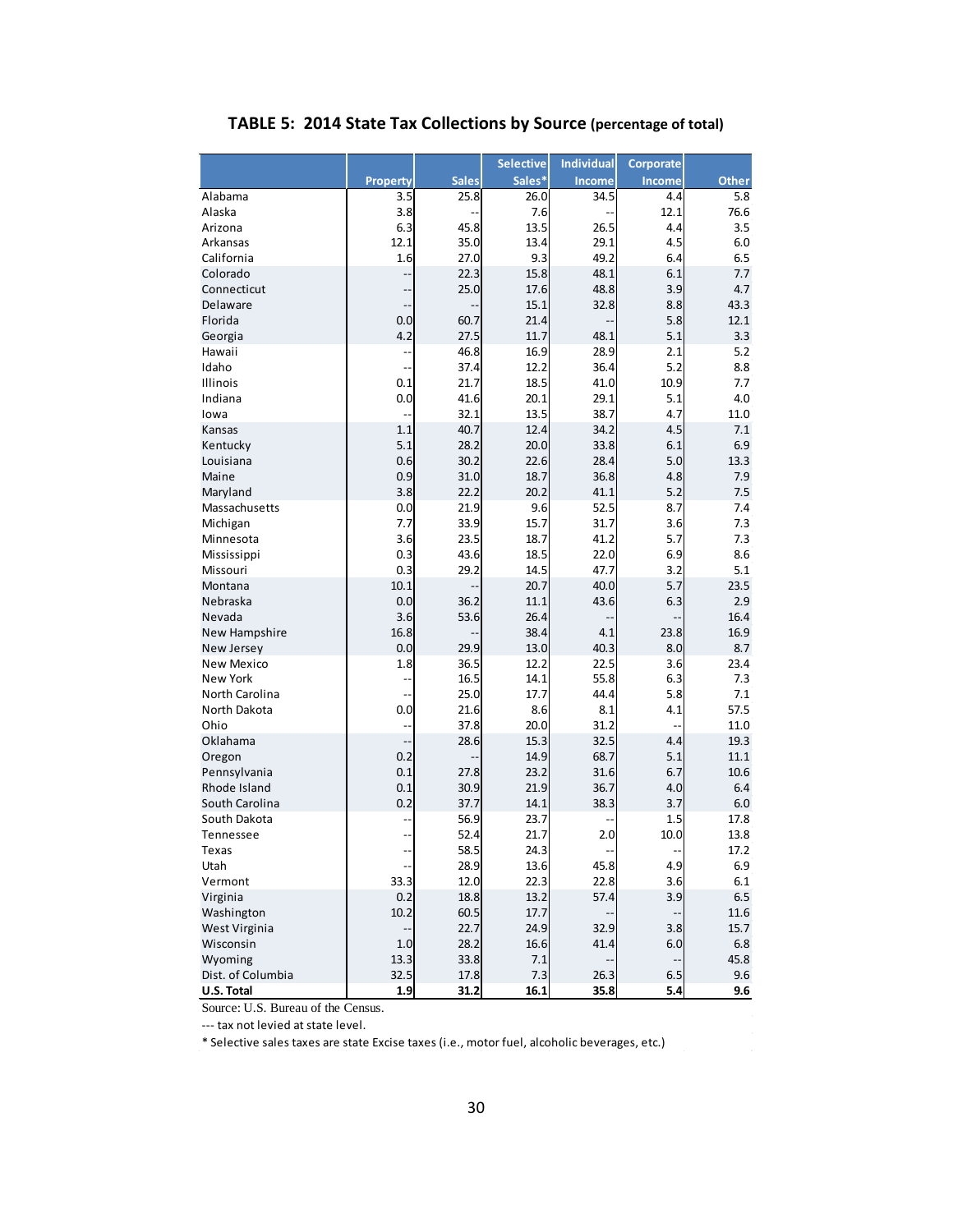# <span id="page-30-0"></span>**TABLE 6: Corporate Income Tax Collections Per Capita and as Share of Total Personal Income by State, 2014**

|                      | <b>Per Capita CIT</b><br><b>Collections</b> |             | <b>CIT as a Share</b><br>of Total<br><b>Personal</b><br><b>Income</b> |                |                       | <b>Per Capita CIT</b><br><b>Collections</b> |                          | <b>CIT as a Share</b><br>of Total<br><b>Personal</b><br><b>Income</b> |                |
|----------------------|---------------------------------------------|-------------|-----------------------------------------------------------------------|----------------|-----------------------|---------------------------------------------|--------------------------|-----------------------------------------------------------------------|----------------|
| <b>State</b>         | (5)                                         | <b>Rank</b> | (%)                                                                   | <b>Rank</b>    | <b>State</b>          | (5)                                         | <b>Rank</b>              | (%)                                                                   | <b>Rank</b>    |
| Alabama              | 83.94                                       | 42          | 0.23                                                                  | 39             | <b>Montana</b>        | 147.31                                      | 20                       | 0.37                                                                  | 16             |
| Alaska               | 554.87                                      | 1           | 1.08                                                                  | $\mathbf{1}$   | Nebraska              | 163.49                                      | 18                       | 0.35                                                                  | 20             |
| <b>Arizona</b>       | 86.06                                       | 41          | 0.23                                                                  | 38             | Nevada (a)            |                                             | $\overline{\phantom{0}}$ |                                                                       |                |
| <b>Arkansas</b>      | 134.51                                      | 24          | 0.36                                                                  | 18             | <b>New Hampshire</b>  | 409.78                                      | 2                        | 0.79                                                                  | $\overline{2}$ |
| California           | 229.39                                      | 10          | 0.47                                                                  | 10             | <b>New Jersey</b>     | 265.33                                      | 7                        | 0.47                                                                  | 9              |
| Colorado             | 135.02                                      | 23          | 0.28                                                                  | 29             | <b>New Mexico</b>     | 98.60                                       | 36                       | 0.27                                                                  | 31             |
| <b>Connecticut</b>   | 174.36                                      | 14          | 0.28                                                                  | 27             | <b>New York</b>       | 246.52                                      | 8                        | 0.45                                                                  | 12             |
| <b>Delaware</b>      | 299.72                                      | 6           | 0.66                                                                  | $\overline{4}$ | <b>North Carolina</b> | 137.49                                      | 22                       | 0.35                                                                  | 19             |
| <b>Florida</b>       | 103.50                                      | 34          | 0.25                                                                  | 34             | <b>North Dakota</b>   | 342.28                                      | 3                        | 0.64                                                                  | 5              |
| Georgia              | 93.95                                       | 37          | 0.24                                                                  | 35             | Ohio (b)              |                                             | -                        |                                                                       |                |
| Hawaii               | 89.12                                       | 39          | 0.20                                                                  | 41             | <b>Oklahoma</b>       | 102.78                                      | 35                       | 0.24                                                                  | 36             |
| Idaho                | 117.02                                      | 28          | 0.32                                                                  | 23             | Oregon                | 125.38                                      | 27                       | 0.31                                                                  | 24             |
| <b>Illinois</b>      | 332.52                                      | 4           | 0.70                                                                  | 3              | Pennsylvania          | 180.03                                      | 12                       | 0.38                                                                  | 15             |
| Indiana              | 131.65                                      | 25          | 0.34                                                                  | 21             | <b>Rhode Island</b>   | 113.93                                      | 29                       | 0.24                                                                  | 37             |
| lowa                 | 125.40                                      | 26          | 0.28                                                                  | 30             | <b>South Carolina</b> | 68.26                                       | 43                       | 0.19                                                                  | 42             |
| <b>Kansas</b>        | 113.86                                      | 30          | 0.25                                                                  | 32             | South Dakota (a)      |                                             | -                        | $\qquad \qquad -$                                                     |                |
| Kentucky             | 153.06                                      | 19          | 0.42                                                                  | 13             | <b>Tennessee</b>      | 180.43                                      | 11                       | 0.45                                                                  | 11             |
| Louisiana            | 103.72                                      | 33          | 0.25                                                                  | 33             | Texas (c)             |                                             |                          |                                                                       |                |
| <b>Maine</b>         | 137.60                                      | 21          | 0.33                                                                  | 22             | Utah                  | 105.35                                      | 32                       | 0.28                                                                  | 28             |
| Maryland             | 164.96                                      | 17          | 0.30                                                                  | 26             | Vermont               | 168.85                                      | 16                       | 0.36                                                                  | 17             |
| <b>Massachusetts</b> | 326.23                                      | 5           | 0.56                                                                  | 6              | Virginia              | 89.24                                       | 38                       | 0.18                                                                  | 43             |
| Michigan             | 88.95                                       | 40          | 0.22                                                                  | 40             | Washington (a)        |                                             | $\overline{\phantom{0}}$ |                                                                       |                |
| Minnesota            | 241.89                                      | 9           | 0.50                                                                  | 8              | <b>West Virginia</b>  | 109.89                                      | 31                       | 0.31                                                                  | 25             |
| <b>Mississippi</b>   | 175.84                                      | 13          | 0.51                                                                  | 7              | Wisconsin             | 171.55                                      | 15                       | 0.39                                                                  | 14             |
| Missouri             | 59.09                                       | 44          | 0.14                                                                  | 44             | Wyoming (a)           |                                             | $\overline{\phantom{0}}$ |                                                                       |                |

Source: U.S. Census Bureau, *2014 Annual Survey of State Government Tax Collections*; Bureau of Economic Analysis, *Table SQ1. Quarterly Personal Income* ; U.S. Census Bureau, Population Division, *Table 1. Annual Estimates of the Resident Population for the United States, Regions, States, and Puerto Rico: April 1, 2010 to July 1, 2014 (NST-*

a. No corporate income tax

b. Ohio no longer levies a tax based on income (except for a particular subset of corporations), but instead imposes a Commercial Activity Tax (CAT) equal to \$150 for gross receipts sitused to Ohio of between \$150,000 and \$1 million, plus 0.26% of gross receipts over \$1 million. Banks continue to pay a franchise tax of 1.3% of net worth. For those few corporations for whom the franchise tax on net worth or net income still applies, a litter tax also applies.

c. Texas imposes a Franchise Tax, otherwise known as margin tax, imposed on entities with more than \$1,030,000 total revenues at rate of 1%, or 0.5% for entities primarily engaged in retail or wholesale trade, on lesser of 70% of total revenues or 100% of gross receipts after deductions for either compensation or cost of goods sold.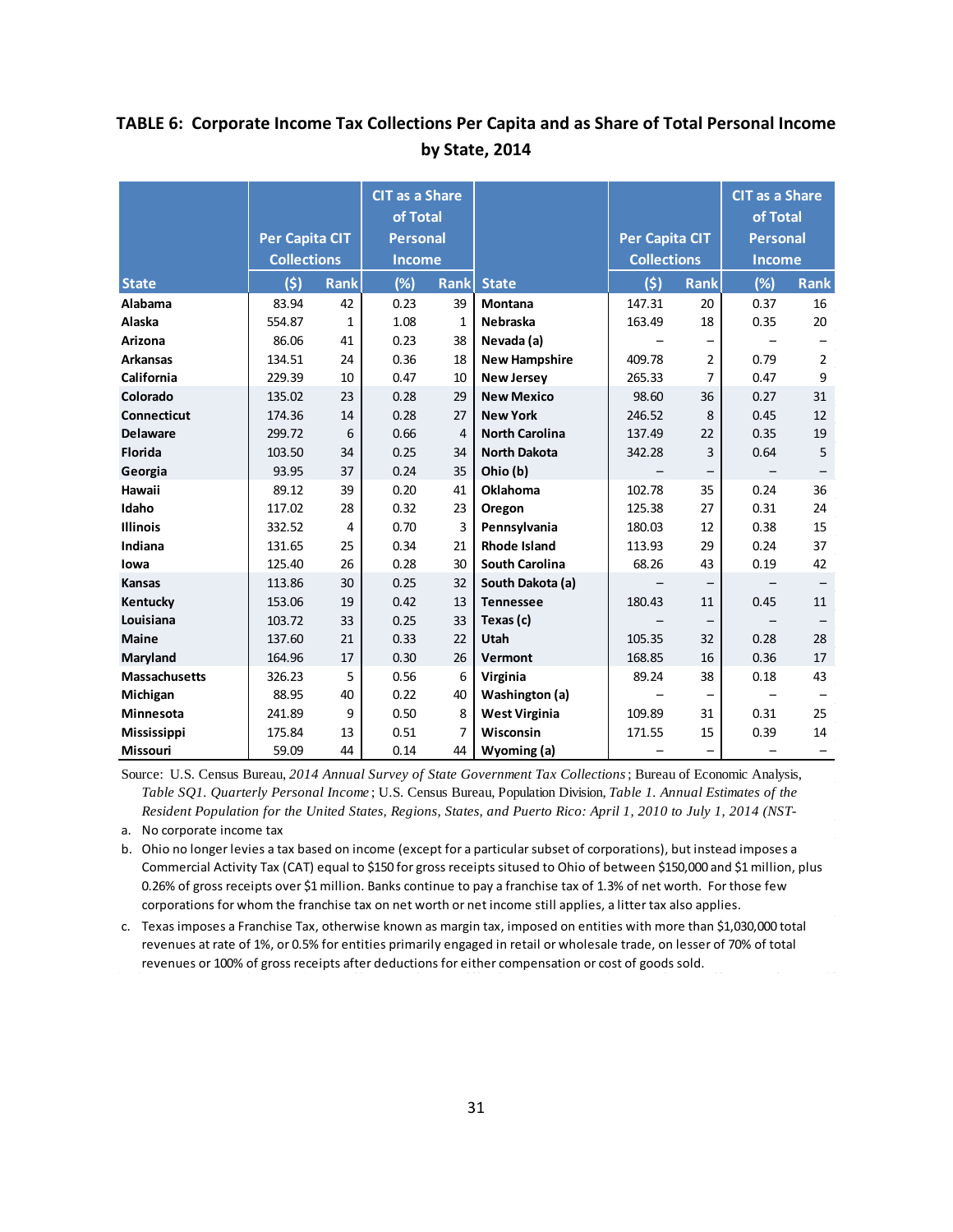### <span id="page-31-0"></span>**Evaluation of Corporate Tax Credits**

### **Pre-Credit and Post-Credit Tax Collections**

As shown in Figure 11, the *number* of Connecticut corporate taxpayers claiming credits has declined over the last decade, falling to 3,639 in 2012. However, the *value* of credits has trended up from \$93.1 million in 2003 to \$151.4 million in 2012, an increase of 62.6 percent. The value of credits carried forward to the 2013 tax year was a staggering \$2.5 billion. This carry-forward value is almost four times actual corporate tax collections in 2014 and will lead to years of corporate revenue erosion. In order to restrain the magnitude of lost revenue, the state passed legislation in the special session in the summer of 2015 to limit the amount of credits that corporations could claim. This restriction goes into effect on January 1, 2015 and limits the amount of credits to 50.01 percent of the tax due in any year; the previous limit was 70 percent of tax due. Business taxpayers were very disappointed to see this change in policy because it creates an uncertain business climate and can affect returns on previously-made investments.

Table 7 provides annual detail on the number of credits claimed, the value of credits claimed and the average amount claimed per credit. As can be seen from the table, the 62.6 percent growth in the value of credits claimed has overwhelmed the 49.9 percent decline in the number of credits, producing 224.7 percent growth in the value per credit. So while utilization is declining, the value of credits to business taxpayers has nonetheless been rising in the aggregate and on a per-use basis as well. It is not clear the extent to which this pattern is an artifact of policy (intentional or unintentional) versus discretionary use by business taxpayers.

Pre-credit and post-credit tax liability per corporate tax filer is shown in Figure 12. These data include all business filers, regardless of whether they have actually made use of credits. Perfiler tax liabilities grew steadily between 2003 and 2006, advancing at a 79.7 percent rate. Tax due before credits subsequently fell until 2008 and then trended back upward, likely reflecting the effects of the 2007-2009 recession. Per-filer tax due after credits shows the same general pattern. However, the gap between pre- and post-credit tax liabilities rose indicating a rising value of credits claimed for each filer consistent with the pattern identified in Table 7.

Not surprisingly, large taxpayers account for a large share of credit usage. In 2012, the 11 firms in the top quintile of pre-credit tax liabilities utilized 35.2 percent of all tax credits. In contrast, the 37,381 firms in the bottom quintile used only 7.9 percent of all credits for the tax year.

Tax due per filer before the application of credits saw 61.9 percent growth between 2003 and 2012 while tax due after credits was up at the slower rate of 58.1 percent, as shown in Table 8. Taxpayers with different filing status have seen a different pattern of pre-credit and post-credit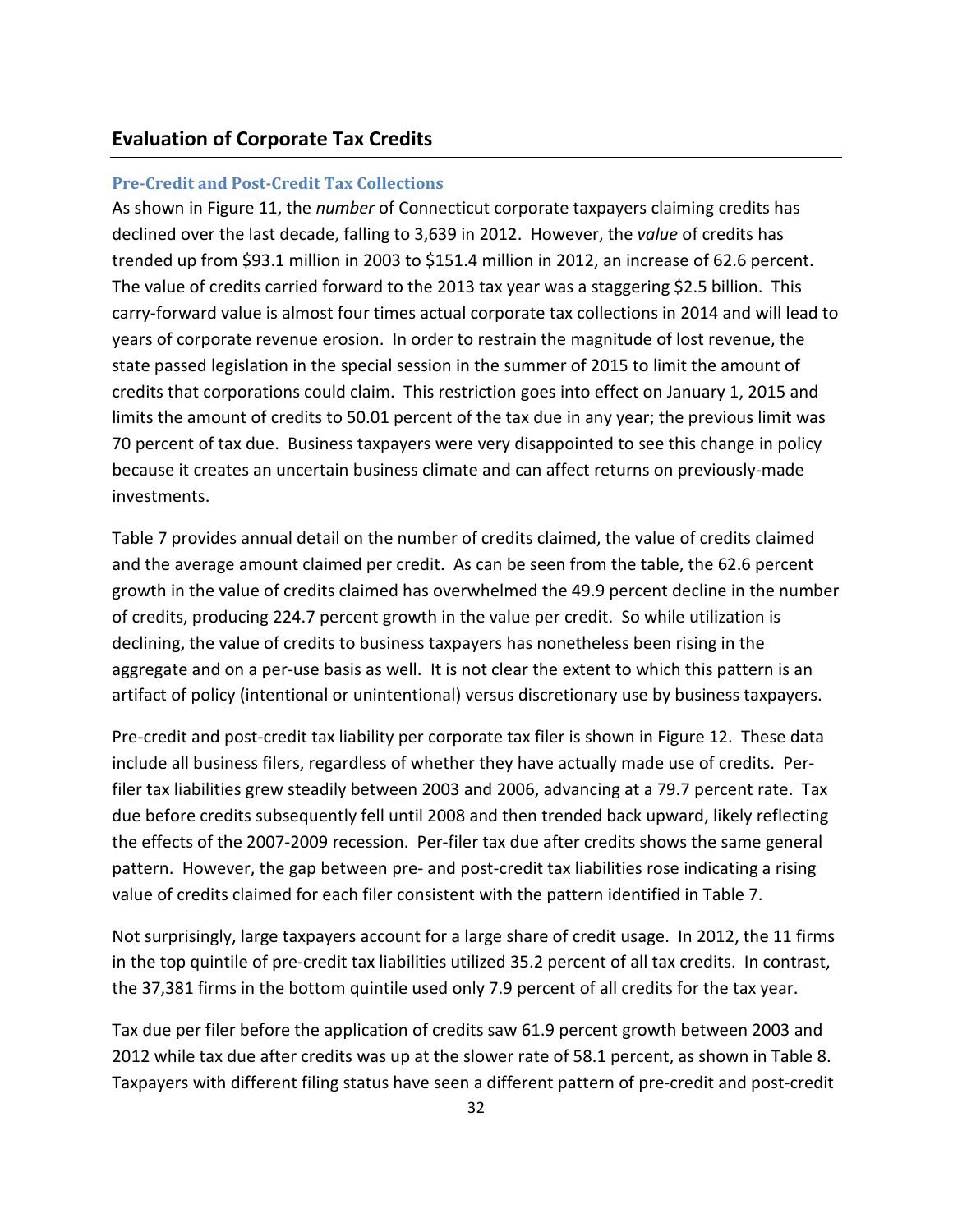tax liability over time. Pre-credit tax due per filer was up 147.7 percent for unitary filers, 61.1 percent for single filers and only 22.1 percent for combined filers between 2003 and 2012. Credits had their largest impact on reducing the growth of tax liabilities for unitary filers—tax due before credits rose 147.7 percent and tax due after credits was up at the lower rate of 99.3 percent.

While credits have helped unitary taxpayers, the growth in tax liability per unitary filer has nonetheless been significant. On a compound annual basis, post-credit tax liabilities jumped 8.0 percent for unitary filers in the 2003-2012 interval. For all filers, the compound growth rate was 5.2 percent over the same period. These growth rates are well in excess of rates of gross domestic product and personal income growth between 2003 and 2012.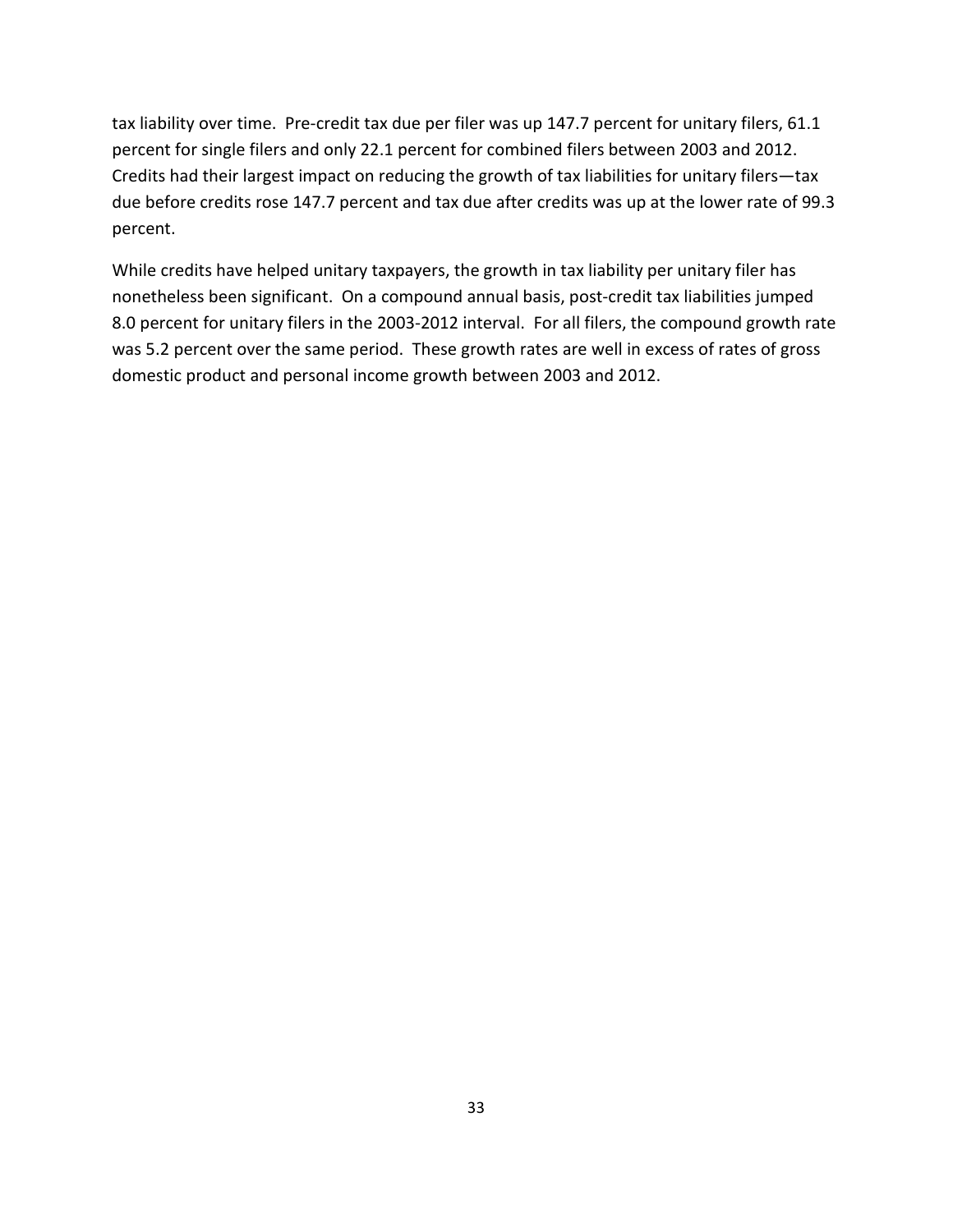<span id="page-33-0"></span>

**FIGURE 11: Number of Taxpayers and Tax Credits Claimed**

Source: State of Connecticut, Department of Revenue Services, *Annual Report*, various years.

<span id="page-33-1"></span>

# **FIGURE 12: Pre-Credit and Post-Credit Tax Liability per Filer**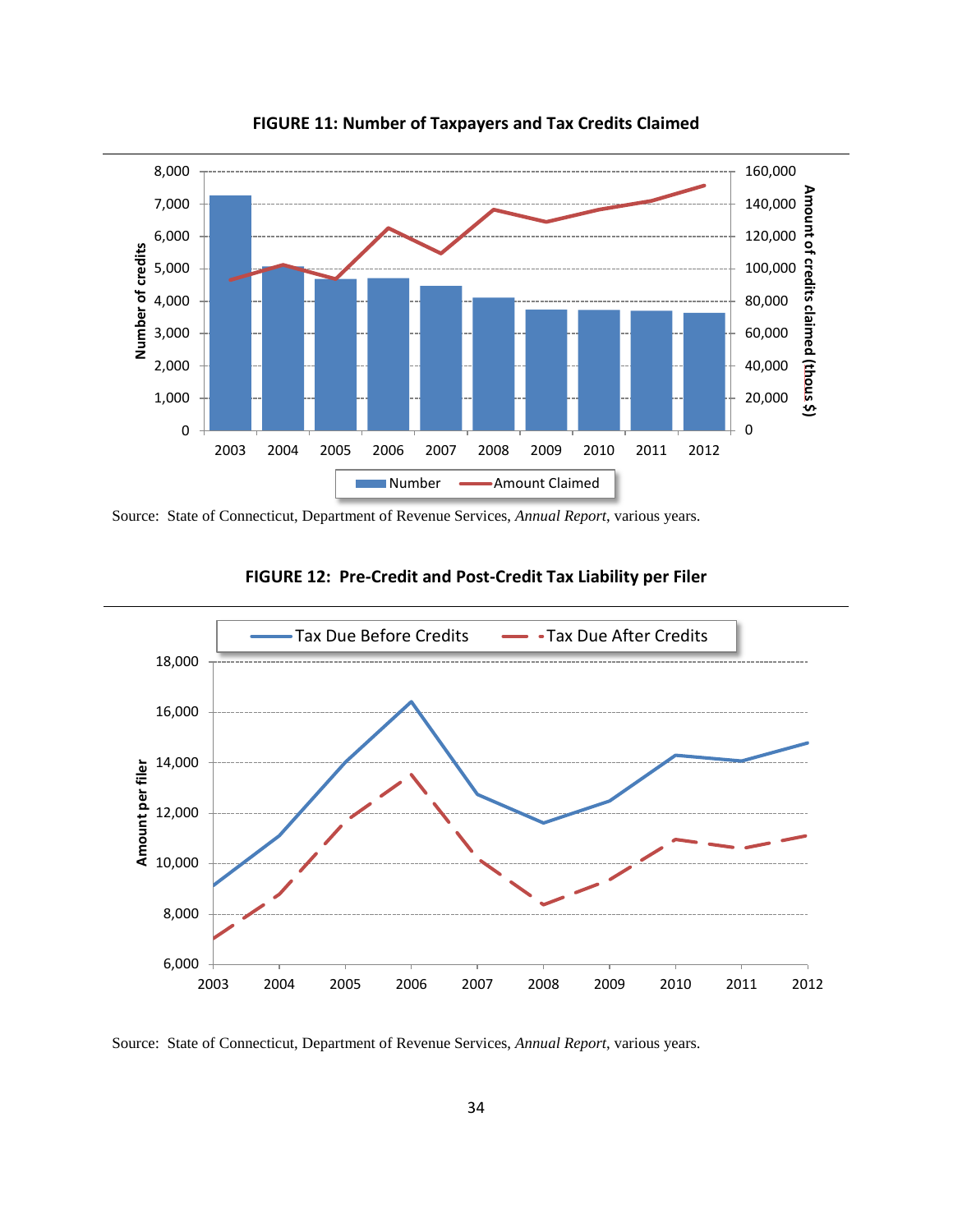<span id="page-34-0"></span>

|                 | <b>Number of</b> | <b>Amount of</b>      | <b>Amount per</b> |
|-----------------|------------------|-----------------------|-------------------|
| Year            | <b>Credits</b>   | <b>Credit Claimed</b> | <b>Credit</b>     |
| 2003            | 7,266            | \$93,096,165          | \$12,813          |
| 2004            | 5,074            | 102,436,324           | 20,188            |
| 2005            | 4,689            | 93,688,163            | 19,980            |
| 2006            | 4,711            | 125,104,265           | 26,556            |
| 2007            | 4,468            | 109,511,768           | 24,510            |
| 2008            | 4,112            | 136,551,409           | 33,208            |
| 2009            | 3,742            | 128,892,313           | 34,445            |
| 2010            | 3,724            | 136,559,915           | 36,670            |
| 2011            | 3,704            | 141,906,635           | 38,312            |
| 2012            | 3,639            | 151,376,542           | 41,598            |
| Growth, 2003 to |                  |                       |                   |
| 2012            | -49.9%           | 62.6%                 | 224.7%            |

# **TABLE 7: Credits Claimed on Corporation Returns**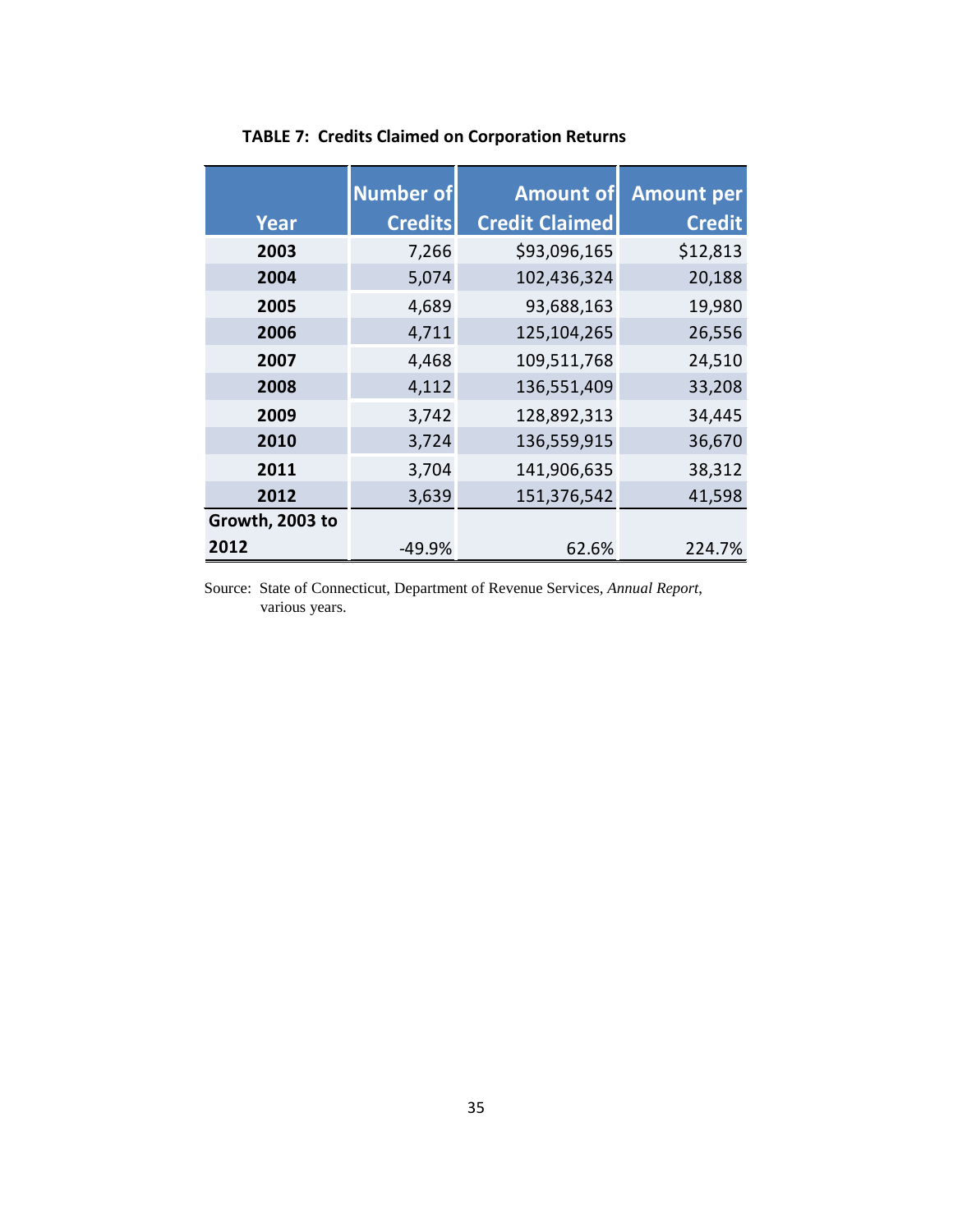<span id="page-35-0"></span>

|                 | <b>Single Filers</b> |                | <b>Combined Filers</b> |                | <b>Unitary Filers</b> |                | <b>TOTAL</b>   |                |  |
|-----------------|----------------------|----------------|------------------------|----------------|-----------------------|----------------|----------------|----------------|--|
|                 | <b>Tax Due</b>       | <b>Tax Due</b> | <b>Tax Due</b>         | <b>Tax Due</b> | <b>Tax Due</b>        | <b>Tax Due</b> | <b>Tax Due</b> | <b>Tax Due</b> |  |
|                 | <b>Before</b>        | <b>After</b>   | <b>Before</b>          | <b>After</b>   | <b>Before</b>         | <b>After</b>   | <b>Before</b>  | <b>After</b>   |  |
| Year            | <b>Credits</b>       | <b>Credits</b> | <b>Credits</b>         | <b>Credits</b> | <b>Credits</b>        | <b>Credits</b> | <b>Credits</b> | <b>Credits</b> |  |
| 2003            | 4.978                | 4,299          | 174,139                | 115,092        | 122,426               | 102,649        | 9,136          | 7,033          |  |
| 2004            | 6,070                | 5,315          | 199,668                | 137,935        | 264,428               | 203,922        | 11,112         | 8,792          |  |
| 2005            | 6,336                | 5,539          | 289,278                | 229,978        | 329,636               | 292,797        | 14,023         | 11,682         |  |
| 2006            | 7,940                | 7,089          | 343,766                | 260,982        | 312,161               | 251,325        | 16,420         | 13,529         |  |
| 2007            | 6,725                | 5,911          | 230,351                | 167,968        | 266,592               | 170,542        | 12,745         | 10,211         |  |
| 2008            | 6,533                | 5,512          | 195,184                | 112,380        | 214,856               | 118,737        | 11,615         | 8,376          |  |
| 2009            | 6,591                | 5,865          | 207,235                | 118,612        | 325,372               | 234,690        | 12,484         | 9,366          |  |
| 2010            | 7,243                | 6,368          | 243,526                | 156,683        | 317,595               | 226,737        | 14,301         | 10,965         |  |
| 2011            | 7,895                | 6,841          | 211,633                | 123,555        | 254,111               | 191,734        | 14,070         | 10,599         |  |
| 2012            | 8,190                | 6,926          | 212,550                | 134,585        | 303,256               | 204,568        | 14,788         | 11,122         |  |
| Growth, 2003 to |                      |                |                        |                |                       |                |                |                |  |
| 2012            | 64.5%                | 61.1%          | 22.1%                  | 16.9%          | 147.7%                | 99.3%          | 61.9%          | 58.1%          |  |

**TABLE 8: Pre-Credit and Post-Credit Taxes per Taxpayer by Filing Status**

Source: State of Connecticut, Department of Revenue Services, *Annual Report*, various years.

### **Tax Credits by Type of Credit and Use by Industry Sector**

Tax credit policy is subject to ongoing legislative change in Connecticut. Business taxpayers took advantage of 23 credits in the 2012 tax year. Several credit categories have seen a relatively broad pattern of use while others are used by only a small number of firms. As reported in Table 9, only one taxpayer took advantage of the Computer Donation tax credit and only one utilized the Small Business Guaranty Fee credit. The amounts claimed were only \$702 and \$148, respectively. On the other hand, some of the credits with limited use had relatively large values on a per-credit basis. For example, in 2012 only two Digital Animation credits were claimed with an average value of \$342,118; three Film Production Infrastructure credits were claimed with an average value of \$492,588. Twelve credit categories were employed fewer than ten times.

A small number of tax credits were used rather extensively by corporate taxpayers in 2012. There were 1,128 Electronic Data Processing credits utilized, with a total credit value of \$10.7 million and per credit value of \$9,508. The Fixed Capital credit was used on 1,727 occasions, with \$63.1 million in credits claimed at \$36,552 per credit. These two credits alone accounted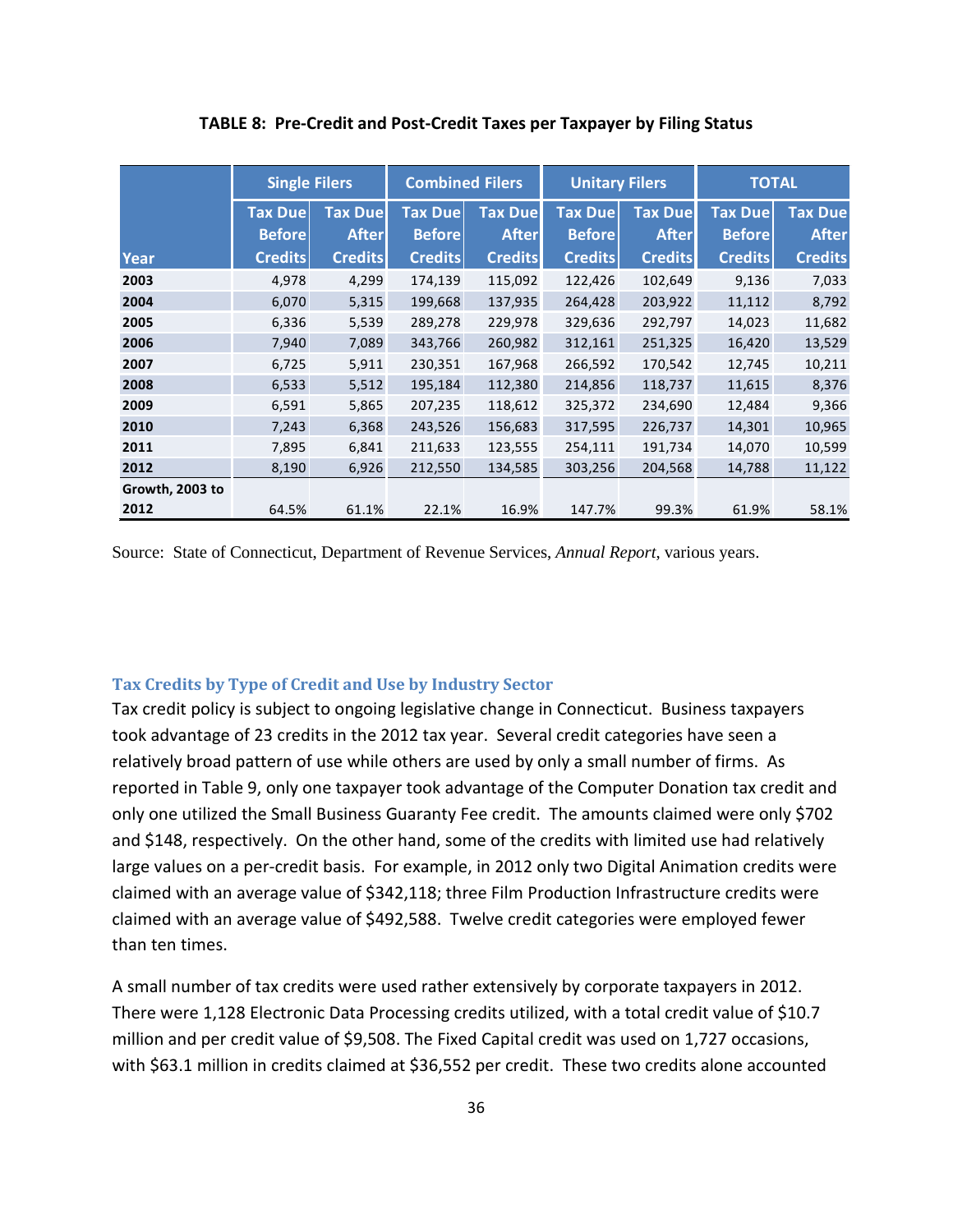for 48.8 percent of the value of all credits claimed in 2012. The Film Production credit accounted for 17.0 percent of credits claimed while the Research and Experimental credit represented 13.7 percent of credit value.

Table 10 demonstrates the importance of tax credits to different industry sectors of the economy. The manufacturing sector claimed the largest volume of credits in 2012 (\$42.7 million), followed by management of companies and enterprises (\$20.4 million) and information (\$20.0 million). Manufacturing accounted for 28.2 percent of all credits claimed in 2012. The most rapid growth in credit use between 2006 and 2012 took place in the agriculture, finance and insurance and arts sectors, each of which saw growth well in excess of 100 percent.

The final columns of Table 10 illustrate the value of credits as a share of gross tax. On average, credits represented 24.8 percent of gross-tax liability in 2012. The utilities and arts sectors each had credits that exceeded one-half of total gross tax. The mining, construction, real estate, accommodation and food services and other services sectors had aggregate credits that were less than 10 percent of gross tax liability.

As shown in Table 11, firms in the manufacturing sector contributed the largest share of posttax-credit revenue of any sector in 2012 (19.0 percent), followed by finance and insurance (13.8 percent), retail trade (9.4 percent) and management of companies and enterprises (8.8 percent); unassigned returns accounted for 13.5 percent of all post-credit corporate tax revenue in 2012. The average amount of post-credit tax liability per return was \$11,122 across all sectors. On a per-return basis, the utility sector paid the highest amount of post-credit tax (\$102,248), followed by management of companies and enterprises (\$44,909) and information (\$36,067). Manufacturing firms saw their share of post-credit taxes rise from 14.7 percent to 19.0 percent between 2006 and 2012. This was the largest percentage point increase of any sector.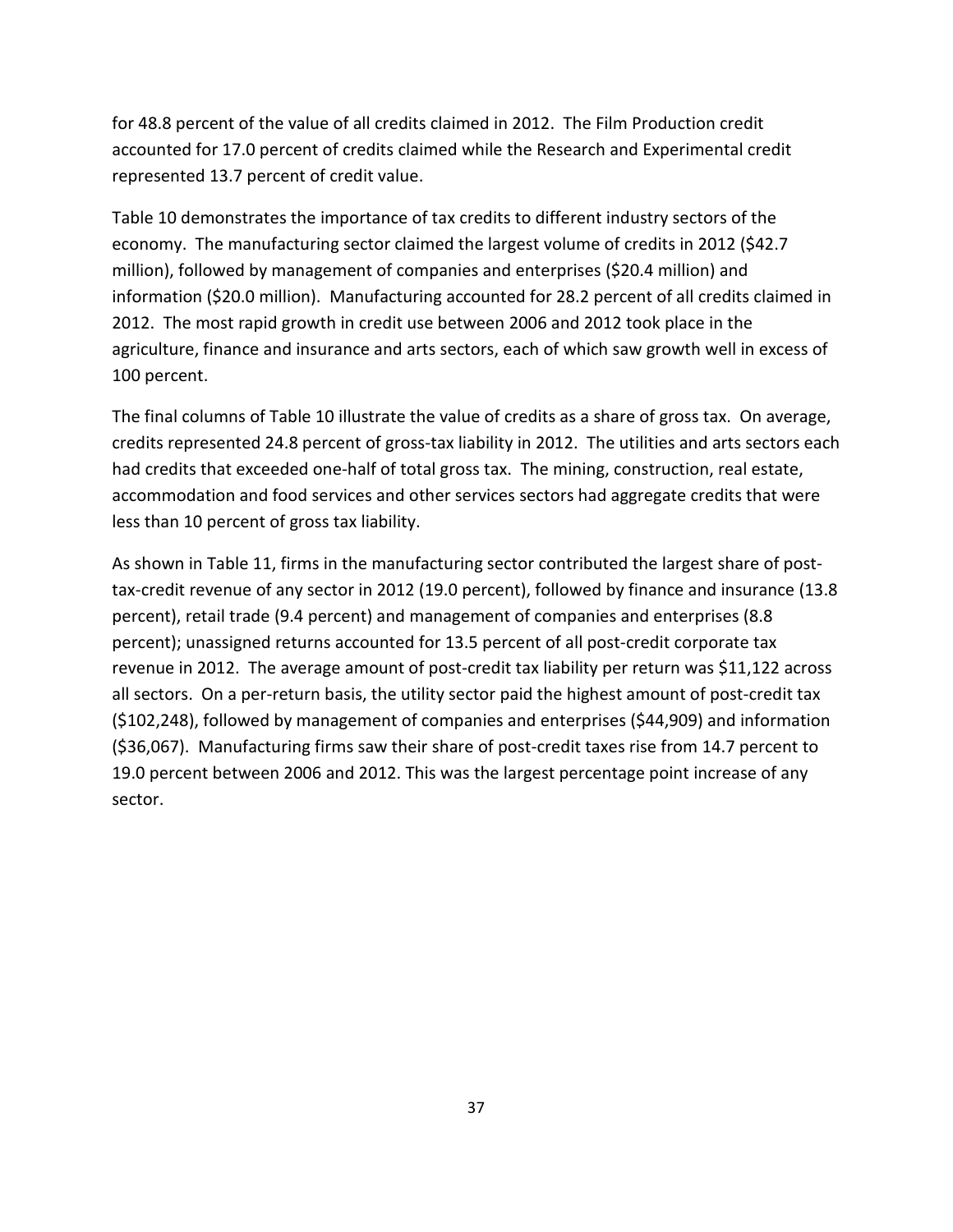<span id="page-37-0"></span>

|                                              |                | <b>Credits</b>  | <b>Credits Claimed</b> |                 | <b>Amount</b>      |
|----------------------------------------------|----------------|-----------------|------------------------|-----------------|--------------------|
|                                              |                | <b>Share of</b> |                        | <b>Share of</b> | <b>Claimed per</b> |
| <b>Type of Credit</b>                        | <b>Number</b>  | <b>Total</b>    | Amount                 | <b>Total</b>    | <b>Credit</b>      |
| Apprenticeship Training                      | 9              | 0.2%            | \$146,089              | 0.1%            | \$16,232           |
| <b>Computer Donation</b>                     | $\mathbf{1}$   | 0.0%            | 702                    | 0.0%            | 702                |
| Digital Animation                            | $\overline{2}$ | 0.1%            | 684,235                | 0.5%            | 342,118            |
| Donation of Land                             | $\overline{3}$ | 0.1%            | 5,929                  | 0.0%            | 1,976              |
| <b>Electronic Data Processing</b>            | 1,128          | 31.0%           | 10,725,356             | 7.1%            | 9,508              |
| <b>Film Production</b>                       | 27             | 0.7%            | 25,796,631             | 17.0%           | 955,431            |
| Film Production Infrastructure               | 3              | 0.1%            | 1,477,765              | 1.0%            | 492,588            |
| <b>Financial Institutions</b>                | $\overline{2}$ | 0.1%            | 2,341                  | 0.0%            | 1,171              |
| <b>Fixed Capital</b>                         | 1,727          | 47.5%           | 63,125,737             | 41.7%           | 36,552             |
| <b>Historic Homes Rehabilitation</b>         | 3              | 0.1%            | 24,648                 | 0.0%            | 8,216              |
| Housing Program Contribution                 | 4              | 0.1%            | 377,550                | 0.2%            | 94,388             |
| Human Capital                                | 116            | 3.2%            | 1,869,913              | 1.2%            | 16,120             |
| Job Expansion                                | 111            | 3.1%            | 2,223,373              | 1.5%            | 20,030             |
| Machinery and Equipment                      | 62             | 1.7%            | 439,783                | 0.3%            | 7,093              |
| Manufacturing Facility in Targeted           |                |                 |                        |                 |                    |
| Investment Community or Enterprise Zone      | 16             | 0.4%            | 847,382                | 0.6%            | 52,961             |
| Neighborhood Assistance                      | 72             | 2.0%            | 2,284,116              | 1.5%            | 31,724             |
| New Jobs Creation                            | 6              | 0.2%            | 754,792                | 0.5%            | 125,799            |
| <b>Qualified Small Business Job Creation</b> | 5              | 0.1%            | 21,329                 | 0.0%            | 4,266              |
| Research & Development                       | 145            | 4.0%            | 5,392,832              | 3.6%            | 37,192             |
| Research & Development Grants to             |                |                 |                        |                 |                    |
| Institutions of Higher Education             | $\overline{2}$ | 0.1%            | 123,469                | 0.1%            | 61,735             |
| Research & Experimental Expenditures         | 180            | 4.9%            | 20,681,089             | 13.7%           | 114,895            |
| <b>Small Business Guaranty Fee</b>           | $\mathbf{1}$   | 0.0%            | 148                    | 0.0%            | 148                |
| Urban and Industrial Site Reinvestment       | 14             | 0.4%            | 14,371,333             | 9.5%            | 1,026,524          |
| <b>Total</b>                                 | 3,639          |                 | 100.0% \$151,376,542   | 100.0% \$       | 41,598             |

# **TABLE 9: Credits Claimed on 2012 Corporation Returns**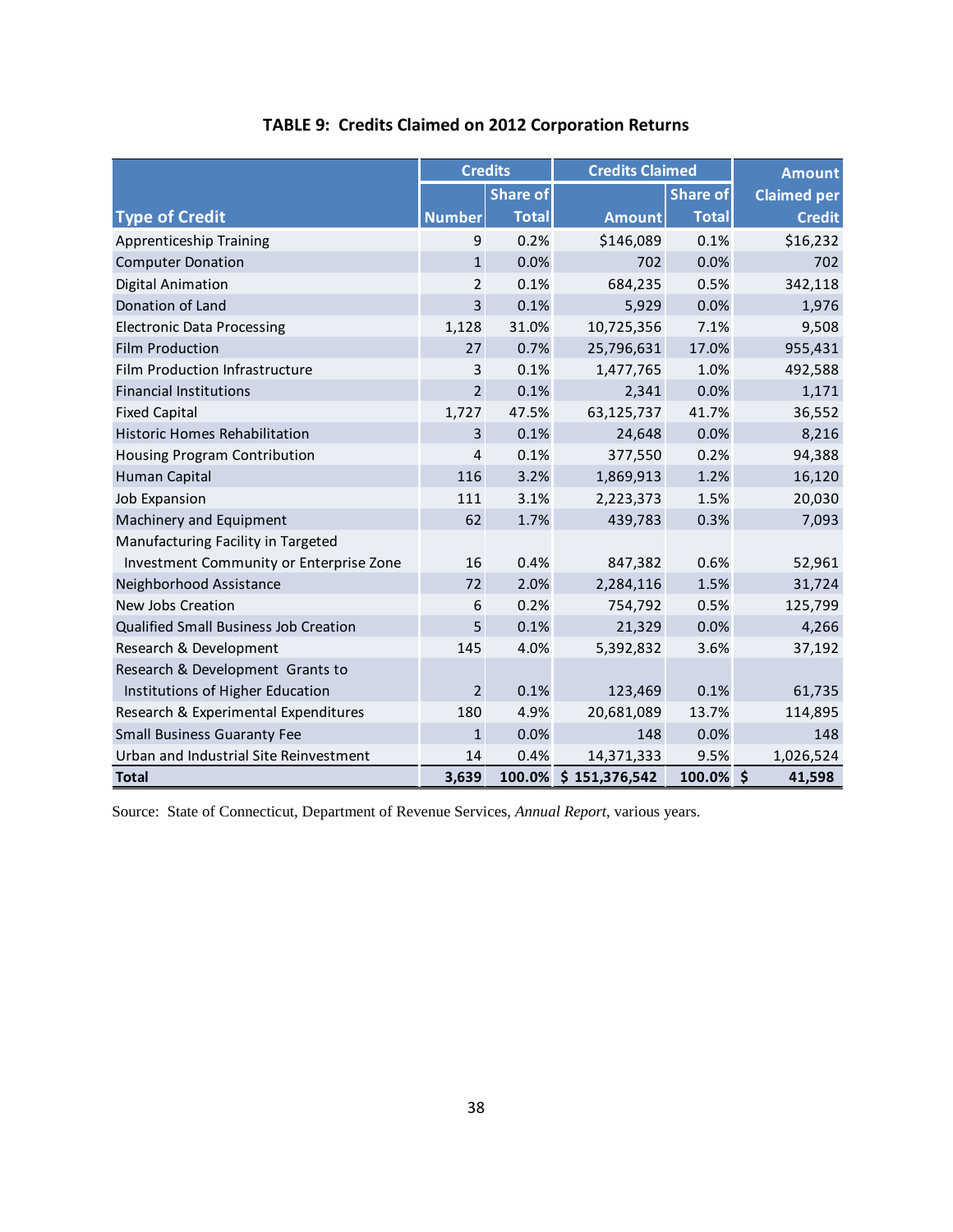# **TABLE 10: Corporation Business Tax Returns and Tax Credit Utilization by Industry**

<span id="page-38-0"></span>

|                                                  | <b>Gross Tax</b> |                        | <b>Amount of Tax</b><br><b>Credits</b> |                        | <b>Tax Due After</b><br><b>Credits</b> |                               | <b>Distribution of</b><br><b>Tax Credits by</b><br><b>Industry</b> |        | <b>Tax Due After</b><br><b>Credits</b><br><b>Per Return</b> |                          | Tax Credits as a<br><b>Share of Gross</b><br><b>Tax</b> |                                   |
|--------------------------------------------------|------------------|------------------------|----------------------------------------|------------------------|----------------------------------------|-------------------------------|--------------------------------------------------------------------|--------|-------------------------------------------------------------|--------------------------|---------------------------------------------------------|-----------------------------------|
| <b>Industry Sector</b>                           |                  | Growth<br>2012 2006-12 |                                        | Growth<br>2012 2006-12 |                                        | <b>Growth</b><br>2012 2006-12 | 2006                                                               | 2012   | 2012                                                        | <b>Growth</b><br>2006-12 | 2012                                                    | <b>Growth</b><br>2006-12<br>(pts) |
| 11 Agriculture, Forestry, Fishing & Hunting      | 745,819          | $-44.8%$               | 200,975                                | 190.9%                 | 544,844                                | $-57.5%$                      | 0.1%                                                               | 0.1%   | 3,732                                                       | $-52.9%$                 | 26.9%                                                   | 21.8                              |
| 21 Mining                                        | 767,454          | $-57.7%$               | 24,785                                 | $-69.6%$               | 742,669                                | $-57.1%$                      | 0.1%                                                               | 0.0%   | 17,683                                                      | $-33.7%$                 | 3.2%                                                    | $-1.3$                            |
| 22 Utilities                                     | 22,384,245       | 74.0%                  | 12,568,404                             | 77.9%                  | 9,815,841                              | 69.3%                         | 5.6%                                                               |        | 8.3% 102,248                                                | 101.0%                   | 56.1%                                                   | 1.2                               |
| 23 Construction                                  | 6,149,270        | $-53.6%$               | 335,758                                | $-24.5%$               | 5,813,512                              | $-54.6%$                      | 0.4%                                                               | 0.2%   | 1,905                                                       | $-40.5%$                 | 5.5%                                                    | $2.1$                             |
| 31-33 Manufacturing                              | 129,775,757      | 9.2%                   | 42,742,939                             | 30.4%                  | 87,032,818                             | 1.2%                          | 26.2%                                                              | 28.2%  | 22,483                                                      | 13.6%                    | 32.9%                                                   | 5.3                               |
| 42 Wholesale Trade                               | 34,191,938       | $-18.2%$               | 5,430,771                              | 60.7%                  | 28,761,167                             | $-25.2%$                      | 2.7%                                                               | 3.6%   | 11,230                                                      | $-16.1%$                 | 15.9%                                                   | 7.8                               |
| 44-45 Retail Trade                               | 58,766,357       | 9.0%                   | 15,660,460                             | 47.4%                  | 43,105,897                             | $-0.4%$                       | 8.5%                                                               | 10.3%  | 12,095                                                      | 10.0%                    | 26.6%                                                   | 6.9                               |
| 48-49 Transporting & Warehousing                 | 9,860,731        | $-4.4%$                | 2.406.910                              | 66.8%                  | 7,453,821                              | $-16.0%$                      | 1.2%                                                               | 1.6%   | 9,782                                                       | 3.6%                     | 24.4%                                                   | 10.4                              |
| 51 Information                                   | 52,987,640       | $-40.2%$               | 20,022,090                             | 11.8%                  | 32,965,550                             | $-53.4%$                      | 14.3%                                                              | 13.2%  | 36,067                                                      | $-45.2%$                 | 37.8%                                                   | 17.6                              |
| 52 Finance & Insurance                           | 70,783,394       | $-38.9%$               | 7,372,995                              | 123.4%                 | 63,410,399                             | $-43.7%$                      | 2.6%                                                               | 4.9%   | 23,634                                                      | $-36.6%$                 | 10.4%                                                   | $7.6$                             |
| 53 Real Estate & Rental & Leasing                | 11,823,562       | $-24.8%$               | 460,687                                | $-2.1%$                | 11,362,875                             | $-25.5%$                      | 0.4%                                                               | 0.3%   | 3,000                                                       | $-17.1%$                 | 3.9%                                                    | 0.9                               |
| 54 Professional, Scientific & Tech Services      | 40,406,171       | 4.2%                   | 7,424,745                              | 49.8%                  | 32,981,426                             | $-2.5%$                       | 4.0%                                                               | 4.9%   | 5,287                                                       | $-5.7%$                  | 18.4%                                                   | 5.6                               |
| 55 Management of Companies & Enterprises         | 60,552,149       | $-25.6%$               | 20,358,999                             | 48.6%                  | 40,193,150                             | $-40.7%$                      | 10.9%                                                              | 13.4%  | 44,909                                                      | $-45.9%$                 | 33.6%                                                   | 16.8                              |
| 56 Administrative & Support Services             | 16,550,669       | 65.7%                  | 1,815,967                              | 27.0%                  | 14,734,702                             | 72.2%                         | 1.1%                                                               | 1.2%   | 11,282                                                      | 93.4%                    | 11.0%                                                   | $-3.3$                            |
| 61-62 Education, Health Care & Social Assistance | 7,999,913        | $-35.7%$               | 1,418,509                              | 17.9%                  | 6,581,404                              | $-41.5%$                      | 1.0%                                                               | 0.9%   | 3,683                                                       | $-27.3%$                 | 17.7%                                                   | 8.1                               |
| 71 Arts, Entertainment, & Recreation             | 1,766,568        | $-10.1%$               | 936,541                                | 153.0%                 | 830,027                                | $-48.0%$                      | 0.3%                                                               | 0.6%   | 1,926                                                       | $-37.6%$                 | 53.0%                                                   | 34.2                              |
| 72 Accommodation & Food Services                 | 4,147,938        | 19.5%                  | 181,843                                | $-14.5%$               | 3,966,095                              | 21.8%                         | 0.2%                                                               | 0.1%   | 4,149                                                       | 43.4%                    | 4.4%                                                    | $-1.7$                            |
| 81-92 Other Services                             | 7,205,434        | $-36.2%$               | 490,844                                | 7.5%                   | 6,714,590                              | $-38.0%$                      | 0.4%                                                               | 0.3%   | 1,850                                                       | $-34.8%$                 | 6.8%                                                    | 2.8                               |
| 999999 Not Yet Assigned                          | 73,724,717       | $-4.0%$                | 11,522,321                             | $-54.3%$               | 62,202,396                             | 20.6%                         | 20.2%                                                              | 7.6%   | 13,611                                                      | $-33.1%$                 | 15.6%                                                   | $-17.2$                           |
| <b>TOTAL</b>                                     | 610,589,725      |                        | -14.1% 151,376,542                     |                        | 21.0% 459,213,183                      | $-21.6%$                      | 100.0%                                                             | 100.0% | 11,122                                                      | $-17.8%$                 | 24.8%                                                   | 7.2                               |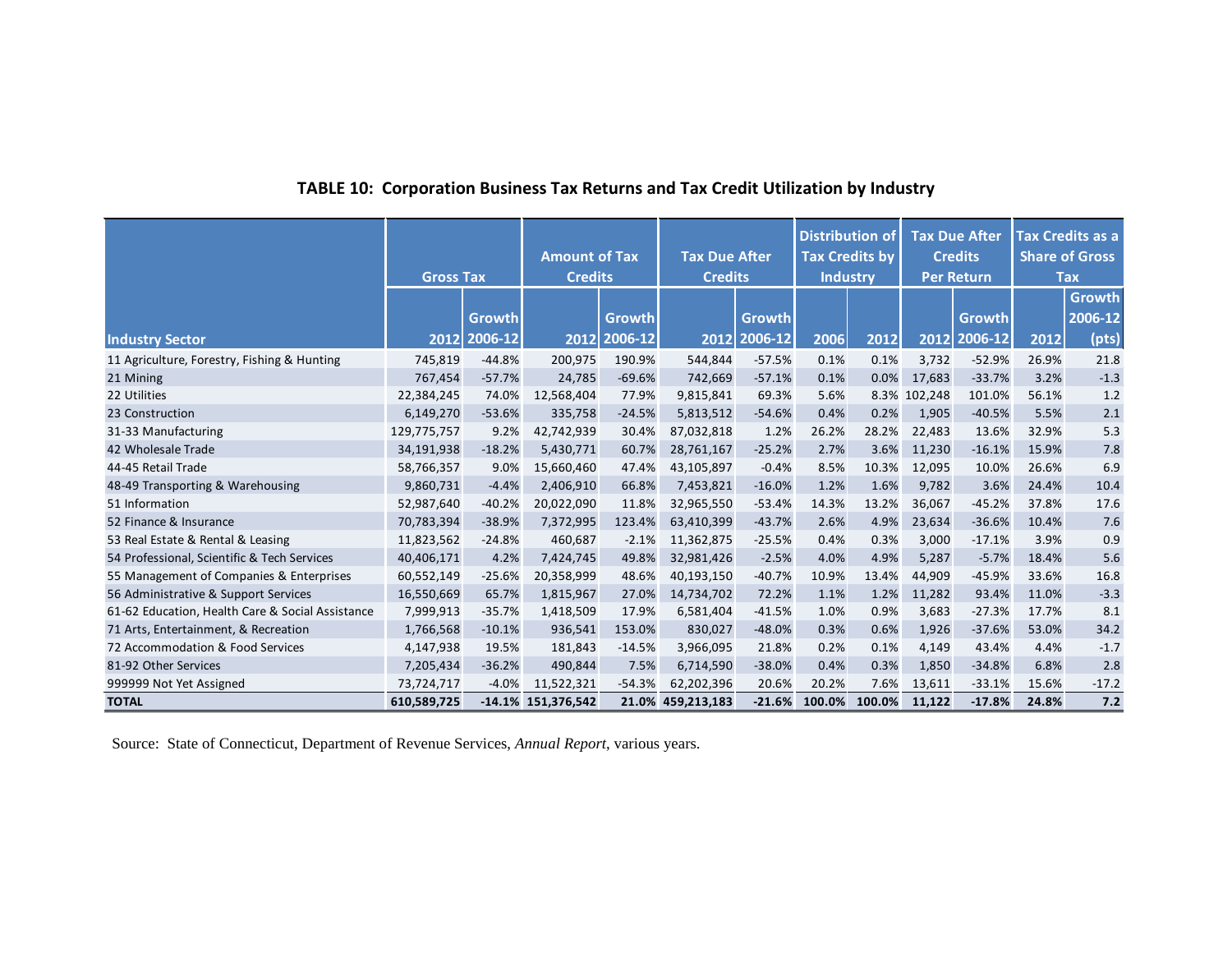<span id="page-39-0"></span>

|                                                  | <b>Number of Returns</b> |        | <b>Gross Tax</b> |        | <b>Tax Due After Credits</b> |        |
|--------------------------------------------------|--------------------------|--------|------------------|--------|------------------------------|--------|
| <b>Industry Sector</b>                           | 2006                     | 2012   | 2006             | 2012   | 2006                         | 2012   |
| 11 Agriculture, Forestry, Fishing & Hunting      | 0.4%                     | 0.4%   | 0.2%             | 0.1%   | 0.2%                         | 0.1%   |
| 21 Mining                                        | 0.2%                     | 0.1%   | 0.3%             | 0.1%   | 0.3%                         | 0.2%   |
| 22 Utilities                                     | 0.3%                     | 0.2%   | 1.8%             | 3.7%   | 1.0%                         | 2.1%   |
| 23 Construction                                  | 9.2%                     | 7.4%   | 1.9%             | 1.0%   | 2.2%                         | 1.3%   |
| 31-33 Manufacturing                              | 10.0%                    | 9.4%   | 16.7%            | 21.3%  | 14.7%                        | 19.0%  |
| 42 Wholesale Trade                               | 6.6%                     | 6.2%   | 5.9%             | 5.6%   | 6.6%                         | 6.3%   |
| 44-45 Retail Trade                               | 9.1%                     | 8.6%   | 7.6%             | 9.6%   | 7.4%                         | 9.4%   |
| 48-49 Transporting & Warehousing                 | 2.2%                     | 1.8%   | 1.5%             | 1.6%   | 1.5%                         | 1.6%   |
| 51 Information                                   | 2.5%                     | 2.2%   | 12.5%            | 8.7%   | 12.1%                        | 7.2%   |
| 52 Finance & Insurance                           | 7.0%                     | 6.5%   | 16.3%            | 11.6%  | 19.2%                        | 13.8%  |
| 53 Real Estate & Rental & Leasing                | 9.7%                     | 9.2%   | 2.2%             | 1.9%   | 2.6%                         | 2.5%   |
| 54 Professional, Scientific & Tech Services      | 13.9%                    | 15.1%  | 5.5%             | 6.6%   | 5.8%                         | 7.2%   |
| 55 Management of Companies & Enterprises         | 1.9%                     | 2.2%   | 11.5%            | 9.9%   | 11.6%                        | 8.8%   |
| 56 Administrative & Support Services             | 3.4%                     | 3.2%   | 1.4%             | 2.7%   | 1.5%                         | 3.2%   |
| 61-62 Education, Health Care & Social Assistance | 5.1%                     | 4.3%   | 1.8%             | 1.3%   | 1.9%                         | 1.4%   |
| 71 Arts, Entertainment, & Recreation             | 1.2%                     | 1.0%   | 0.3%             | 0.3%   | 0.3%                         | 0.2%   |
| 72 Accommodation & Food Services                 | 2.6%                     | 2.3%   | 0.5%             | 0.7%   | 0.6%                         | 0.9%   |
| 81-92 Other Services                             | 8.8%                     | 8.8%   | 1.6%             | 1.2%   | 1.9%                         | 1.5%   |
| 999999 Not Yet Assigned                          | 5.9%                     | 11.1%  | 10.8%            | 12.1%  | 8.8%                         | 13.5%  |
| <b>TOTAL</b>                                     | 100.0%                   | 100.0% | 100.0%           | 100.0% | 100.0%                       | 100.0% |

# **TABLE 11: Distribution of Corporation Business Tax Returns, Gross Tax Liability and Tax Due After Credits, by Industry**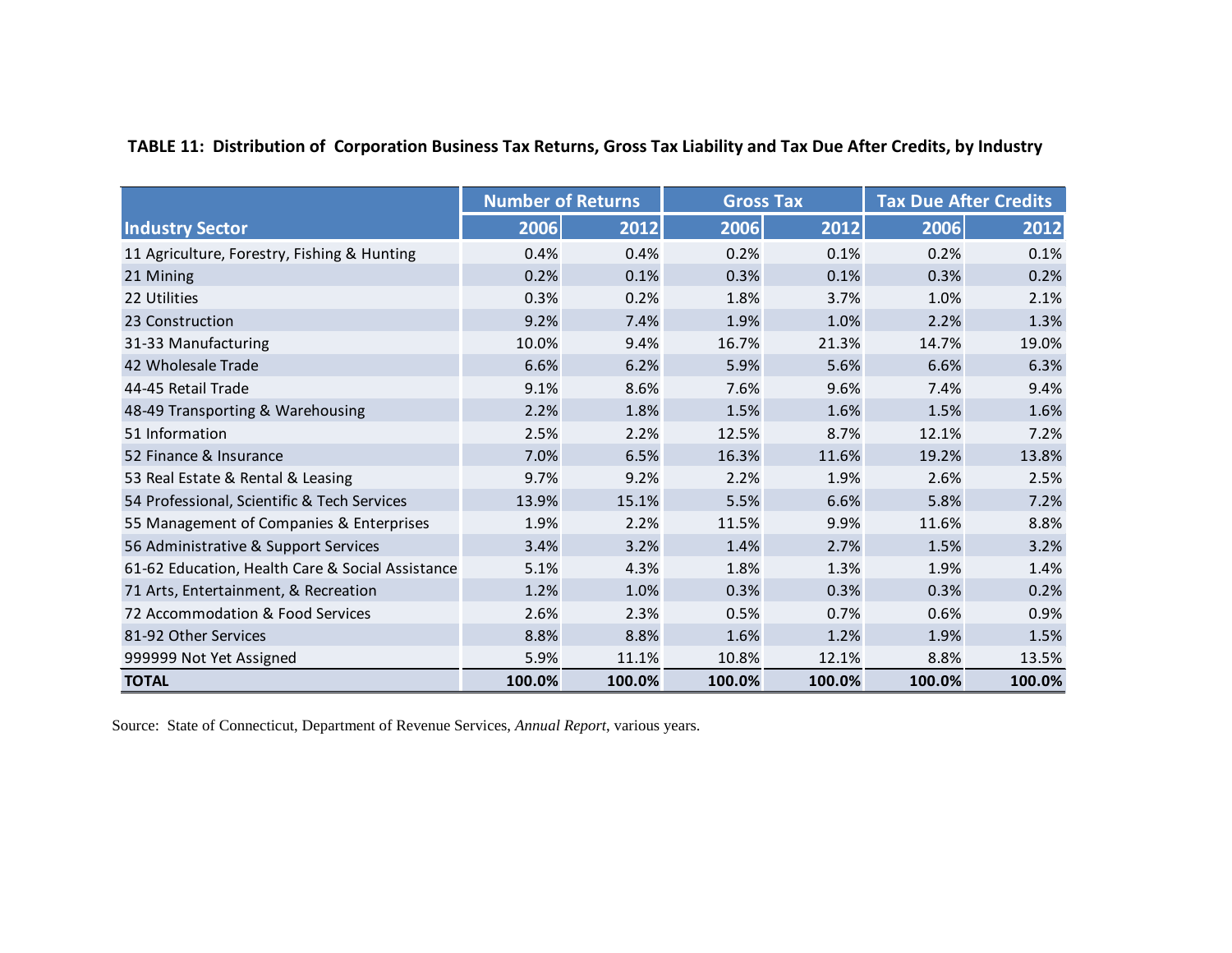### **Assessment of Corporate Tax Credits**

Economic development goals, unique industry-specific considerations and desires to remain competitive with other states commonly motivate policymakers to develop special provisions of the tax code to stimulate economic activity. In practice, all states use economic development incentives and all states use the tax code to pursue their goals. But special provisions of the tax code lead to revenue erosion, complexities of tax administration and compliance and in some instances, perceptions of unfairness on the part of different taxpayers. Moreover, there are ongoing concerns that tax-based incentives are simply not effective means of promoting economic development. $11$  In some instances, credits may simply reward firms for decisions that they would have made even in the absence of credits. Because the business response to taxes is generally small, significant revenues can be lost with little or no economic development benefit being realized. The triennial reports of the Connecticut Department of Economic and Community Development illustrate many of the shortcomings of the state's incentive programs, including corporate tax credits. $12$ 

Business taxpayers are frustrated with limits that have been placed on Connecticut's tax credit programs. The business community feels that they have earned these credits in good faith, only to encounter legislative restrictions that limit their use and the scope of tax relief. As noted above, in 2002, the state imposed a restriction that confined credit relief to no more than 70 percent of a taxpayer's liability, while in the special summer session in 2015, the state placed a tighter restriction on credit use of 50.01 percent of a firm's tax liability. The restrictions have been imposed at the same time that the state has continued to use the corporate surtax (applied to pre-credit liabilities) on top of the regular corporate income tax rate.

The amount of revenue foregone because of credits is substantial and amounted to 24.8 percent of aggregate corporate tax liability in 2012. The state's financial exposure is substantial in light of the enormous volume of credits that have been carried forward.

http://www.ct.gov/ecd/lib/ecd/decd\_sb\_501\_sec\_27\_report\_revised\_2013\_final.pdf

<span id="page-40-0"></span><sup>&</sup>lt;sup>11</sup> Research on the effects of state taxes on economic growth and development generally find small-to-modest economic effects. See, for example, the comprehensive reviews undertaken by Michael Wasylenko (1997) and Bartik (1991). A recent paper by Gale, Krupkin and Reuben (2015) finds little evidence that state taxes affect economic growth. Bruce, Liu and Murray (2015) find no evidence that state taxes consistently influence entrepreneurship using a variety of measures of taxes and entrepreneurial activity. Luna and Murray (2010) examine how features of state personal and corporate income tax systems affect business organizational form. While they find some evidence that taxes matter, the impacts are small.<br><sup>12</sup> See *An Assessment of Connecticut's Tax Credit and Abatement Programs*, Department of Economic and

<span id="page-40-1"></span>Community Development, September, 2014. Available at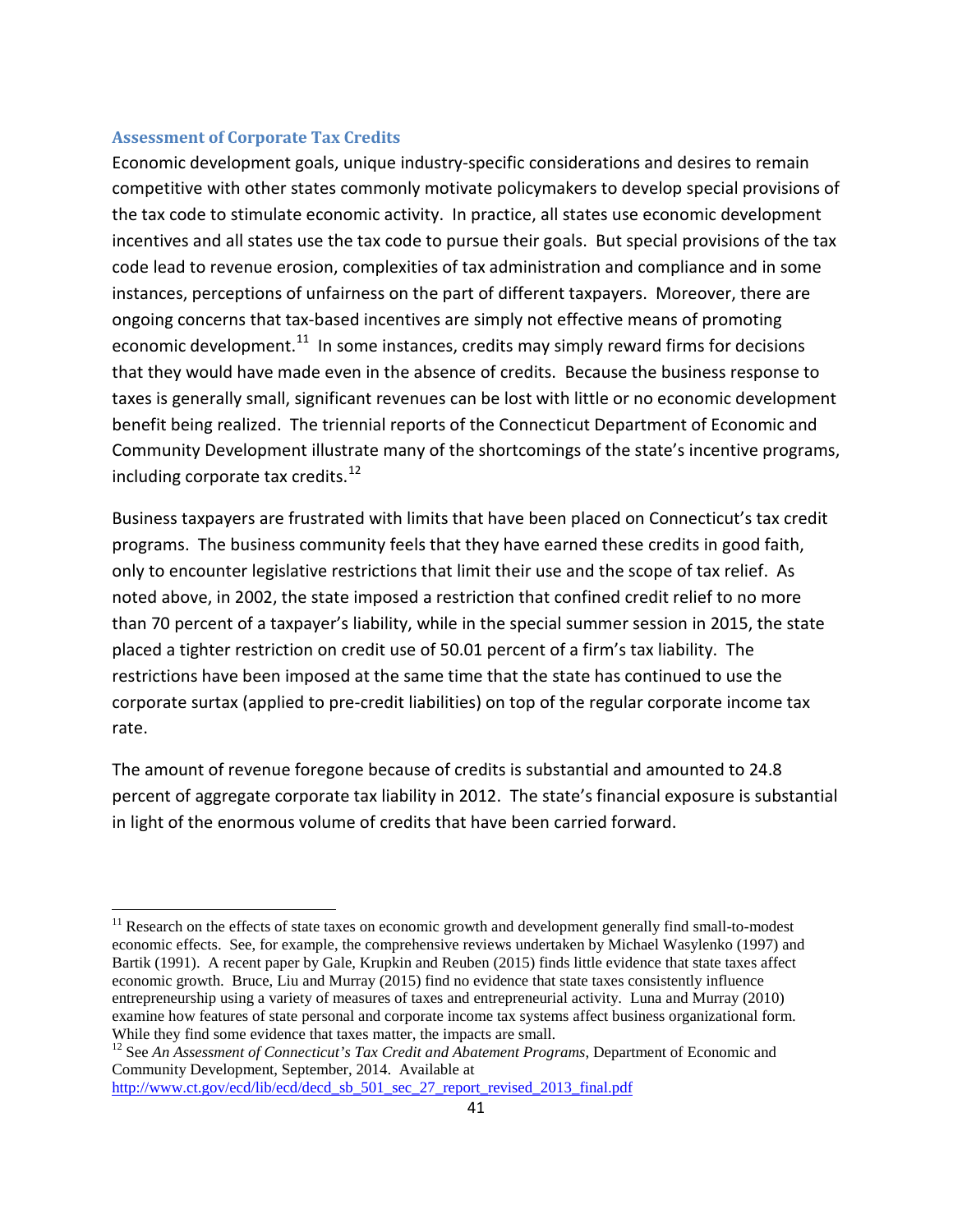If the credits are to be maintained to pursue economic development objectives, consideration should be given to reducing the number of credits, especially those that have been found to be less effective and those that are used by a small number of firms. Emphasis should fall on credits that broaden and deepen private capital and human capital investments rather than tax concessions to specific firms. On the other hand, if the credits are intended to simply offer taxpayer relief, then one alternative would be to simply phase existing credits out and lower the overall corporate income tax rate. A reduction in the tax rate from the current 7.5 percent to 5.6 percent would have been roughly revenue neutral rate in 2012 in the absence of all corporate tax credits. This would be a very attractive corporate tax rate in the region surrounding Connecticut.

## <span id="page-41-0"></span>**Business Tax Options Beyond the Corporate Income Tax**

Many states are rethinking their approach to the taxation of business for two interrelated reasons. First, the income tax is complex, imposes significant compliance and administration costs, and accordingly creates deadweight economic losses (i.e. economic distortions). Second and perhaps more importantly, revenues from the corporate income tax are shrinking, for a variety of reasons. There are a number of factors affecting the declines in revenue, but numerous studies have not been able to isolate precisely the relative roles played by the factors. Fox and Luna (2005) find that part of this overall decline in corporate income tax collections is likely due to the growing popularity of pass through entities like S-corporations, partnerships, LLCs and LLPs, which often results in the profits being taxed on individual returns. They find three additional factors that offer explanations for state corporate tax base erosion, including changes in the federal tax base, state tax policy actions, and aggressive tax planning strategies<sup>[13](#page-41-1)</sup> (Fox and Luna 2002). They note that the trend decline in tax revenues relative to corporate profits as suggestive that tax planning is a reason for some part of the decline in the effective corporate tax rate.

In response to declining revenues, many states have tried to plug holes in their traditional corporate tax systems, which has proven to be an ongoing struggle. On the other hand, several states have abandoned the traditional income tax and replaced it with other taxes on business activity rather than business profits. These taxes both expand the base and allow for much lower tax rates, but come with their own problems, as discussed more fully below. When considering these options, it is perhaps most useful to consider them as points on a continuum (See Figure 13). All taxes begin with gross receipts or gross income, and vary depending on what income is included in the tax base and what deductions are allowed. On one end are pure gross receipts taxes that levy a tax at a very low rate on all business receipts (although they

<span id="page-41-1"></span> $13$  Tax planning can be abusive, but much of it is firms making appropriate decisions to lessen their tax payments.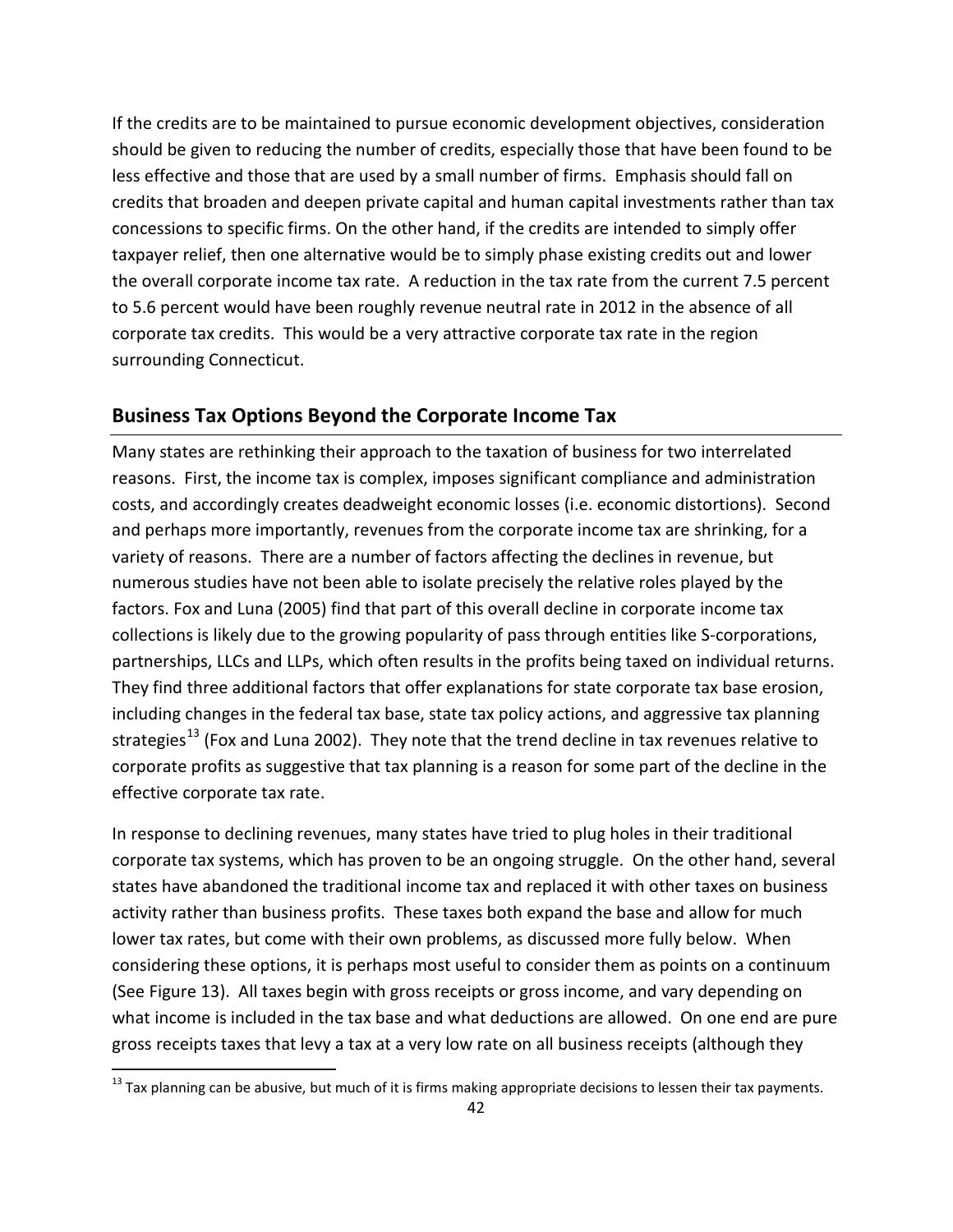often exclude investment income such as interest and dividends). Few, if any, deductions are allowed. On the other end is the corporate income tax that allows deductions for all "ordinary and necessary" business expenses. Because of the allowable deductions and narrower tax base compared to a gross receipts tax (including fewer taxpayers), the income tax rate must be significantly higher than a gross receipts tax that raises the same amount of revenue. Between these extremes are taxes like the Texas gross margin tax, which taxes all receipts minus some measure of cost of goods sold and the business value added tax, which permits a deduction for business inputs and services purchased from other firms. We describe the gross receipt tax and value added tax options below and provide some examples of states using these taxes today.<sup>14</sup>

<span id="page-42-0"></span>

| <b>Broad Base</b> | <b>Tax Base</b>        | <b>Examples</b>                      | <b>Description of Tax Base</b> |
|-------------------|------------------------|--------------------------------------|--------------------------------|
|                   | General gross receipts | Ohio CAT, Washington B&O,            | Gross receipts (GR) with few,  |
|                   | tax                    | Nevada                               | if any, deductions             |
|                   |                        |                                      |                                |
|                   | <b>Modified GRT</b>    | Texas tax base option                | GR minus labor costs           |
|                   |                        | Texas tax base option                | 70 percent of GR               |
|                   | Gross margin tax       | Texas tax base option; Kentucky      | GR minus cost of goods sold    |
|                   |                        | and New Jersey AMTs                  |                                |
|                   | Net receipts tax /     | Proposed in California               | GR minus purchases from        |
|                   | Subtraction method     |                                      | other firms, resulting in      |
|                   | VAT                    |                                      | incomplete border adjustments  |
|                   | Credit Invoice VAT     | Pure VAT                             | GR minus purchases from        |
|                   |                        |                                      | other firms                    |
|                   | Corporate income tax   | Traditional business entity tax      | GR minus labor costs,          |
|                   |                        | imposed in 45 states; applies to $C$ | depreciation, interest,        |
| <b>Narrow</b>     |                        | corps only                           | purchases from other firms,    |
| Base              |                        |                                      | other operating expenses       |

#### **FIGURE 13: Taxonomy of Business Taxes**

Source: We draw this table from the article by Cline, R. and T. Neubig, "Future State Business Tax Reforms: Defend or Replace the Tax Base," State Tax Notes, January 21, 2008, Table 4, p. 187, and have updated it for recent reforms.

<span id="page-42-1"></span><sup>&</sup>lt;sup>14</sup> Refer to Luna, Murray, Yang (2012) for more detail on these business activity taxes and a review of related research.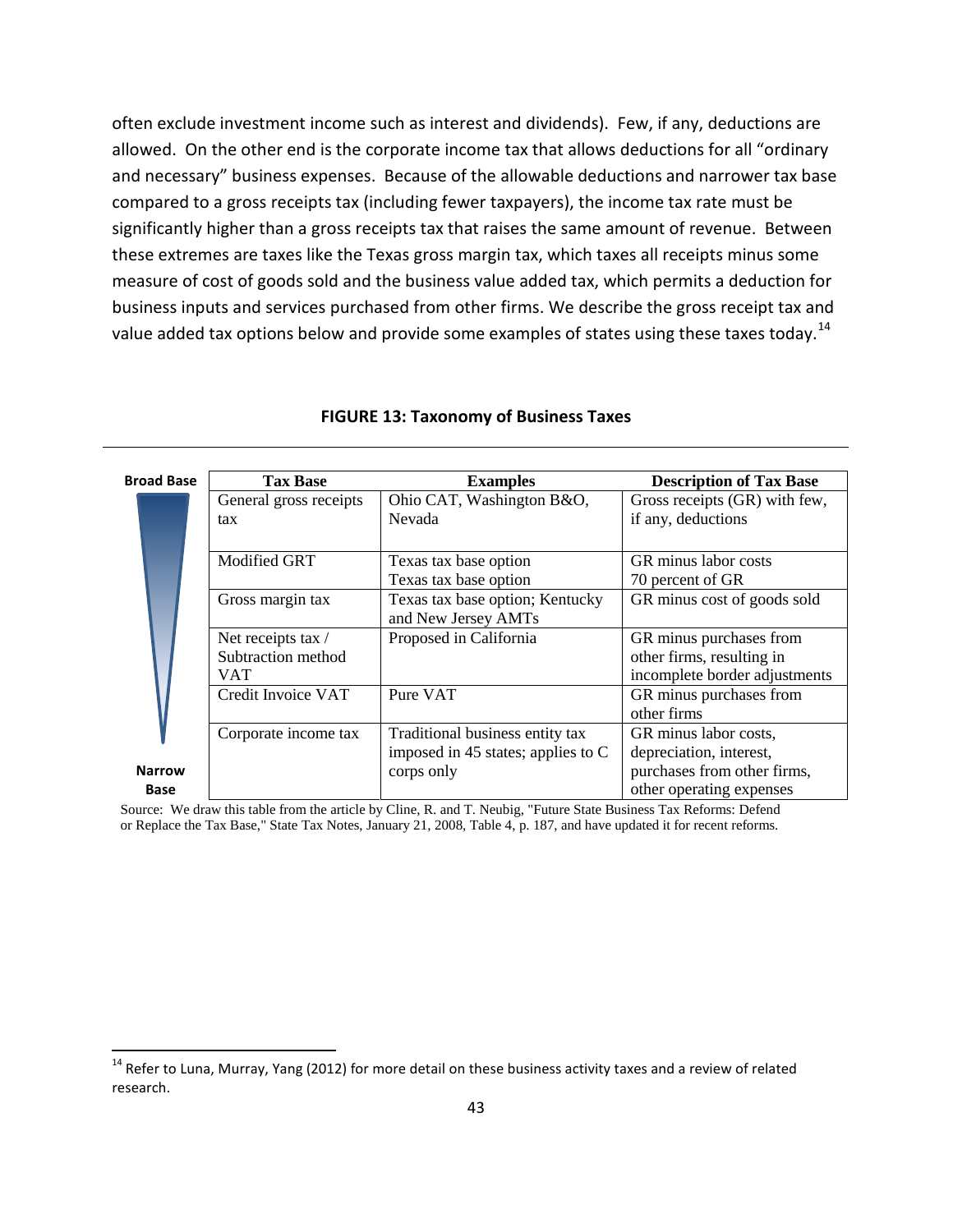### **Gross Receipt Taxes**

A gross receipt tax (GRT) typically taxes all business receipts, such as sales of tangible and intangible property, services, rents, and lease payments. In practice, most GRTs do exclude from the tax base the proceeds from most financial transactions – interest, dividends and proceeds from the sale of stocks, bonds and other financial instruments. In many cases, the GRT taxable base is simply the numerator of the sales factor apportionment formula (i.e. total sales in that state) commonly used for apportioning taxable income for purposes of the traditional income tax.

The advantage to such a broad-based tax is primarily the very large taxable base. Typically the GRT not only taxes all business receipts, including goods and services, but it also frequently levies the tax on a broad range of businesses including corporations, partnerships, LLCs and individuals operating sole proprietorships. States often argue that the nexus threshold for a broad-based gross receipts tax is lower than that for income or sales taxes and therefore states can more aggressively assert nexus on out of state businesses making taxable sales into the state. Gross receipts taxes are privilege taxes and not subject to the restrictions imposed by Public Law 86-272. The broad base allows for very low rates, often one percent or less, compared to corporate income tax rates that average closer to 7 percent nationwide. Compliance and administration costs are low because the base is easily defined and tracked. Furthermore, the very low rate lowers the expected return for tax evasion and tax avoidance through tax planning, making such actions less profitable for taxpayers and therefore less likely. Finally, a base equal to gross sales requires firms to shift business activity out of a state to lower the GRT.

On the other hand, the advantages of the GRT are also the source of the primary disadvantages of the tax. The GRT is a tax on turnover, and there are no deductions or exclusions for business purchases of previously taxed items. Accordingly, the tax can cascade as an item passes through the various stages of production from raw materials to finished goods, and then from manufacturer to wholesaler to eventual retailer. This cascading effect will provide incentives for vertical integration, and give vertically integrated firms a distinct competitive advantage over firms concentrating their efforts at one point of the manufacturing and distribution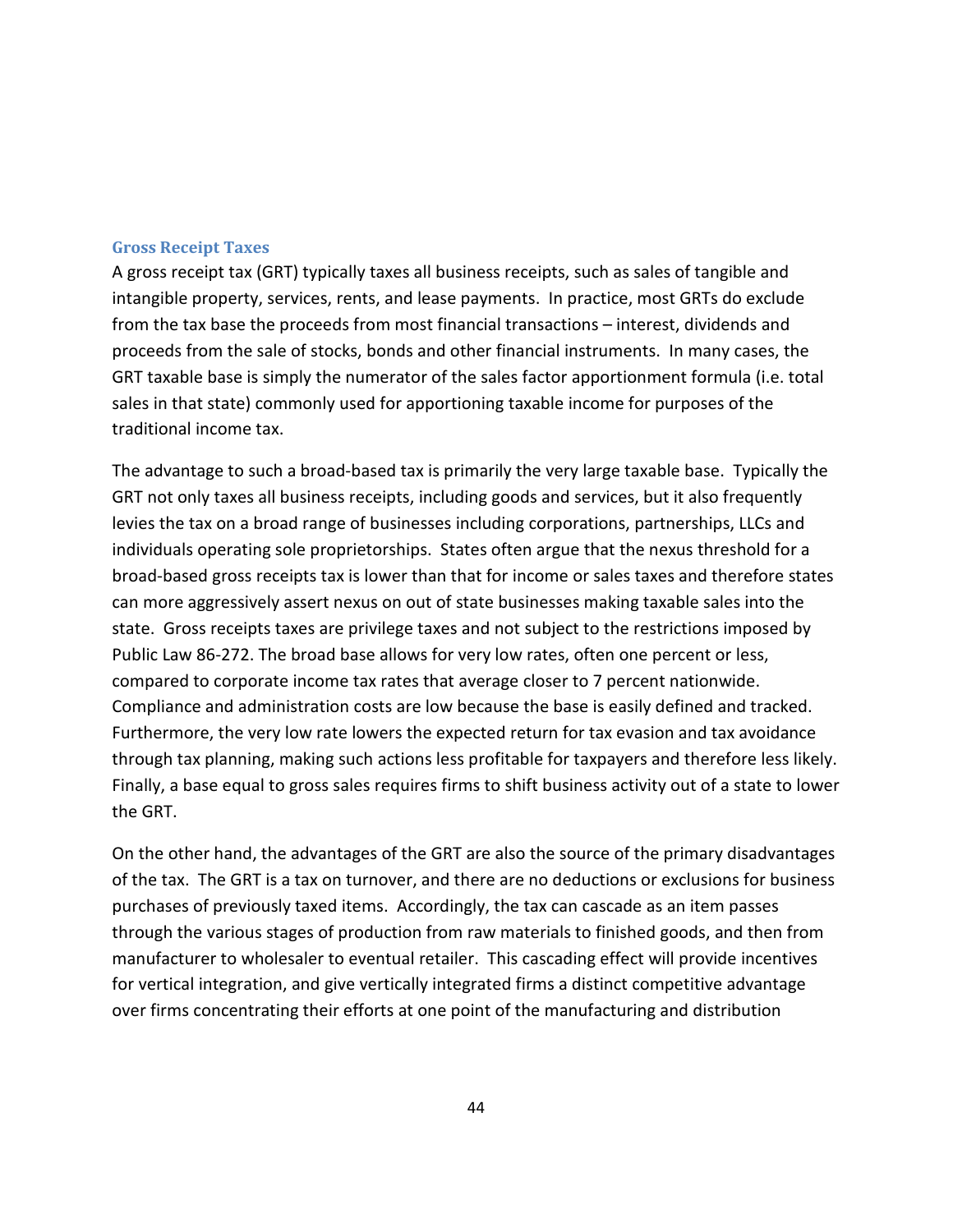cycle.[15](#page-44-0) For these reasons, states often levy a lower rate on wholesalers versus retailers. Lower rates are also levied on traditionally low margin, high volume industries such as grocers. The GRT is also criticized for taxing firms which may have no profit, but the same firms would also pay sales and property taxes regardless of profitability.

### **Value-Added Taxes**

As suggested by the name, value added taxes (VATs) use one of various methods to tax only the value added by each business in the production and distribution cycle of both goods and services. Conceptually, value added is simply the selling price of a good minus the cost of inputs (tangible goods and services) purchased from other firms. There are three broad methods of levying a VAT. In theory, all three arrive at the same taxable base but use different methods. Most of Europe imposes a consumption type VAT, which levies a tax each time a good or service changes hand, with the seller allowed a credit (in a credit invoice system) for VAT previously paid along the supply chain. The final sale to a non-business consumer is subject to the VAT, but the purchaser (typically a household consumer) cannot claim any credits. Therefore, all VAT paid by businesses is in principle rebated along the way, and a VAT is functionally equivalent in results to an ideal retail sales tax levied only at the final non-business sale.

While the credit invoice VAT has received the attention of some academics and policy analysts, there has been no serious discussion about actually implementing such a tax in the U.S. at the Federal level or among the states. Accordingly, we will focus our attention on variants of the addition and subtraction VATs imposed by some states on business activity. The addition VAT arrives at the tax base by adding the firm's costs that produce value added, namely labor (inhouse payroll), rent paid, interest paid, and a measure of profits. The obvious practical problem with this approach is the calculation of the profits share of the tax base retains many of the existing problems of existing corporate income tax systems which include complicated rules on what is and is not deductible for the purpose of arriving at a profits figure and the apportionment of profits across state taxing jurisdictions.

The subtraction method VAT begins with gross receipts and subtracts all purchases from other businesses, but not in-house labor or services. Notably, VAT systems typically recognize as deductions to 'value added' both direct and indirect inputs and so would include the components of cost of goods sold in an income tax regime (minus in-house labor) as well as indirect costs such as computer equipment, office furniture, supplies and all other purchases from businesses. The result is the value added by that firm.

<span id="page-44-0"></span><sup>&</sup>lt;sup>15</sup> Cascading may also arise with higher-rate sales taxes since a considerable share of the sales tax is derived from the taxation of business inputs. We are not aware of any empirical evidence that the sales tax or gross receipts taxes leads to the vertical integration of firms.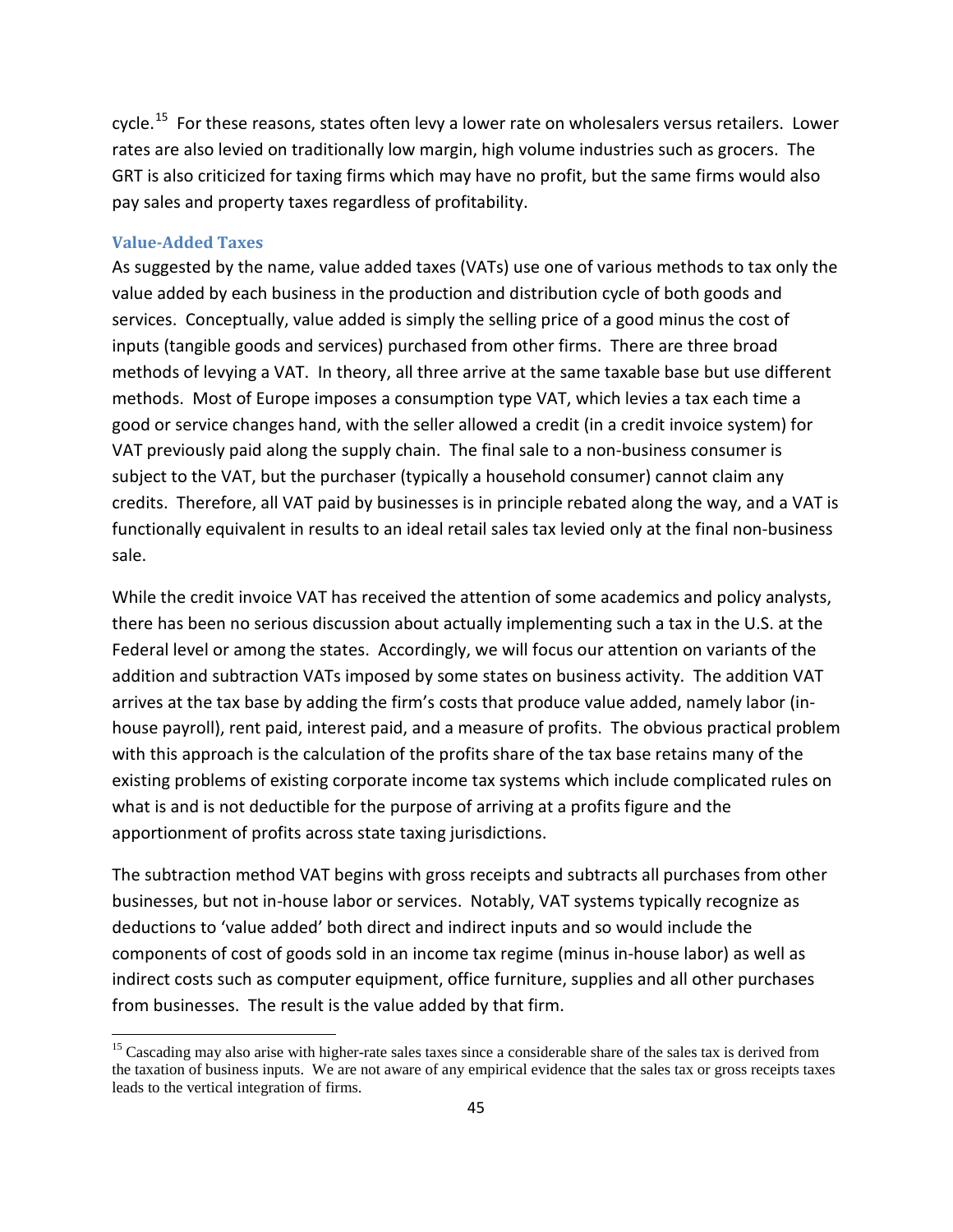For both methods, states have to determine how to treat capital assets and inventory. Under the income variant (IVAT) expenditures for inventory and capital assets are treated like they are in the traditional income tax – capitalized and deducted when sold in the case of inventory or depreciated over time in the case of capital assets. Under the consumption variant, all purchases including those for inventory and capital assets are deductible immediately from the tax base. In the addition VAT, capital purchases are fully deductible for purposes of the profits portion of the VAT base, and in the subtraction VAT are deductible from gross receipts.

The subtraction method VAT is most conceptually similar to the traditional income tax but there exist many important differences. First, the VAT typically excludes interest and dividend income from the taxable base. In-house wages are deductible for income tax purposes but not for the VAT. Further, most business VATs allow for immediate expensing of capital assets, although this is a policy option and states can require capital assets to be capitalized and depreciated similar to existing income tax regimes. Finally, most VATs exclude interest, dividend and capital gains income from the taxable base.

### **Current Examples of Business Activity Taxes**

There are currently four states with a GRT: the Ohio commercial activity tax, the Washington business and occupation (B&O) Tax, the Delaware gross receipts tax, and most recently, the Nevada commerce  $\text{tax}^{16}$  These are similar taxes but with a few notable differences. Ohio and Delaware are in addition to a traditional personal income tax and do not tax returns on capital (i.e. interest, dividends or capital gains) but that income will be taxed by the states' existing income taxes. Washington State does not have an income tax, but its GRT does tax returns on capital. B&O rates range from 0.138 percent to 3.30 percent, but rates for retailing, wholesaling and manufacturing are about 0.5 percent. Services are taxed at 1.5 percent. Delaware's tax is extremely broad and allows for no deductions, but it does allow for a monthly exemption of \$80,000, and it only applies to manufacturers with gross receipts exceeding \$1 million annually. Rates range from 0.1006 percent to 0.7543 percent with manufacturers taxed at 0.1886% and retailers at 0.7543 percent. Texas has a gross margin tax, which allows cost of goods sold as a deduction but excludes most other deductions. The tax rate is 0.50 percent for retailers and wholesalers, and 1 percent for all other taxpayers, although the rates are reduced somewhat if revenue goals are met. The new Nevada commerce tax base is gross revenue apportioned to Nevada with a \$4,000,000 standard deduction. There are exclusions and deductions from gross revenue; however, there is no deduction for cost of goods sold or other expenses incurred. Tax rates vary from 0.051 percent (mining, etc.) to 0.331 percent (rail transportation) with manufacturing taxed at a rate of .091 percent, and retail trade at 0.111 percent.

 $\overline{\phantom{a}}$ 

<span id="page-45-0"></span> $^{16}$  The Nevada Commerce tax (signed into law on June 10, 2015) is effective July 1, 2015.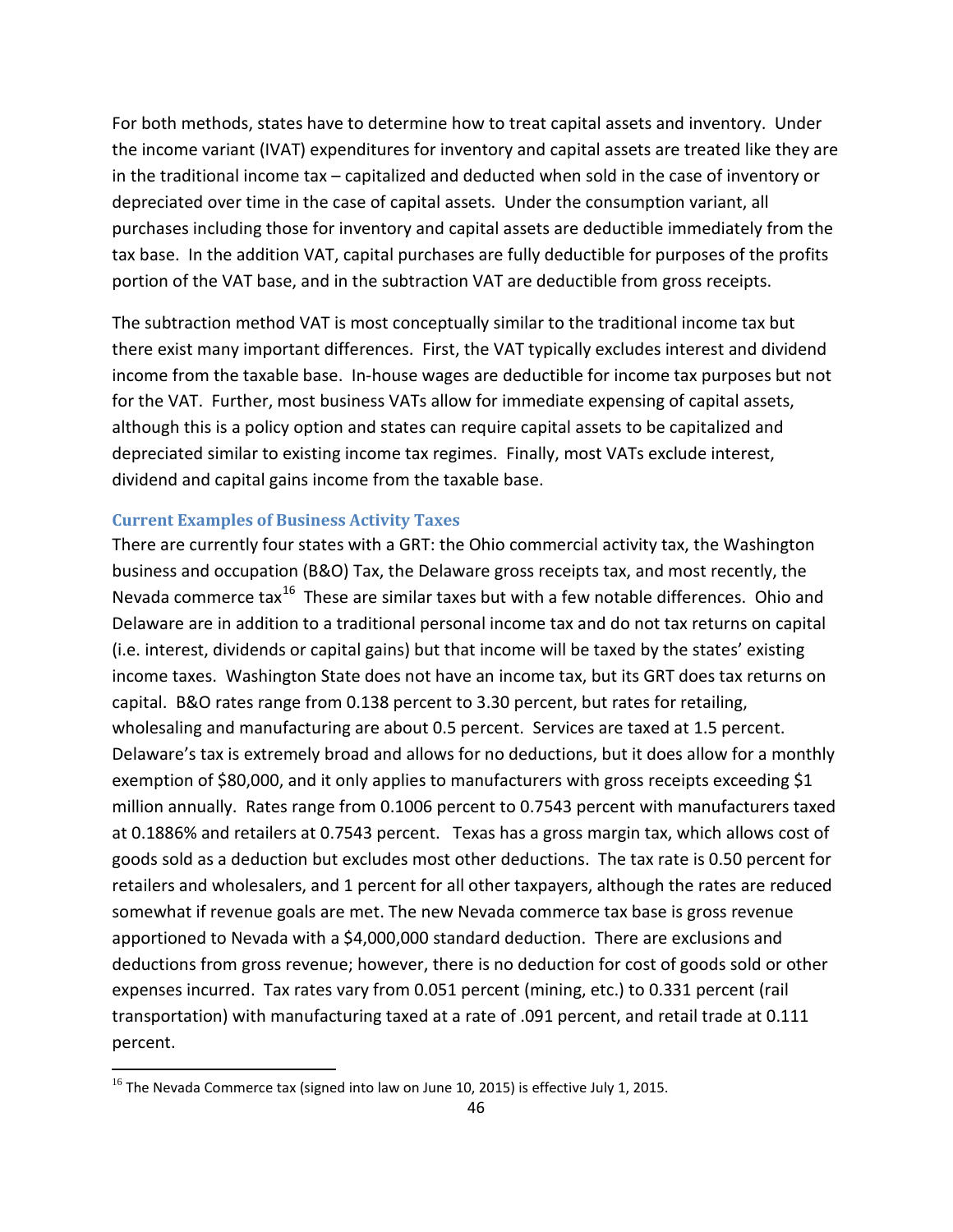These taxes enjoy the advantages of a very broad and relatively easily defined base (gross sales with few exemptions or deductions) and low nominal rates. The most commonly cited problem is the taxes are assessed at each step as goods move through the business pipeline, and so the taxes will tend to cascade for firms that are not vertically integrated. For this reason, states typically assess tax at lower rates for retailers, wholesalers and manufacturers versus firms who do not tend to purchase inputs from other businesses. However, these concessions still disadvantage stand-alone firms versus those who are vertically integrated and so provide a tax incentive to consolidate supply chains. The low tax rates help mitigate this problem. Furthermore the taxes are a larger share of profits for those businesses (e.g. grocery stores and discount stores) that operate on very thin margins and are assessed against firms that are losing money, including startups that traditionally experience losses in early years. The general presumption is that businesses will shift the tax forward to consumers. Firms operating in the same industry will generally be on a level playing field.

New Hampshire has an addition VAT (called the business enterprise tax or BET), with the base equal to in-house compensation plus interest and dividends paid, taxed at a rate of 0.75 percent. Addition VATs normally include a measure of profits in the tax base, but because New Hampshire also imposes a separate business profits tax, profits are not included in the VAT base.

Transitioning to these broad-based taxes poses a number of practical problems. One significant one is that NOL carryforwards generated under an income tax are not directly transferrable to a tax on business activity because the tax rates are so much lower and the tax base broader. The potential tax savings from existing NOLs applied against a broad tax base drops precipitously. In Ohio, the compromise reached with taxpayers was to convert NOLs to tax credits that could offset a maximum of 50 percent of the pre-credit tax each year. After 30 years, the remaining NOLs could be used in full. This compromise still represented significant tax benefit losses for some companies because while an NOL could eliminate all taxable income until exhausted, tax credits could only offset half of the pre-NOL credit liability.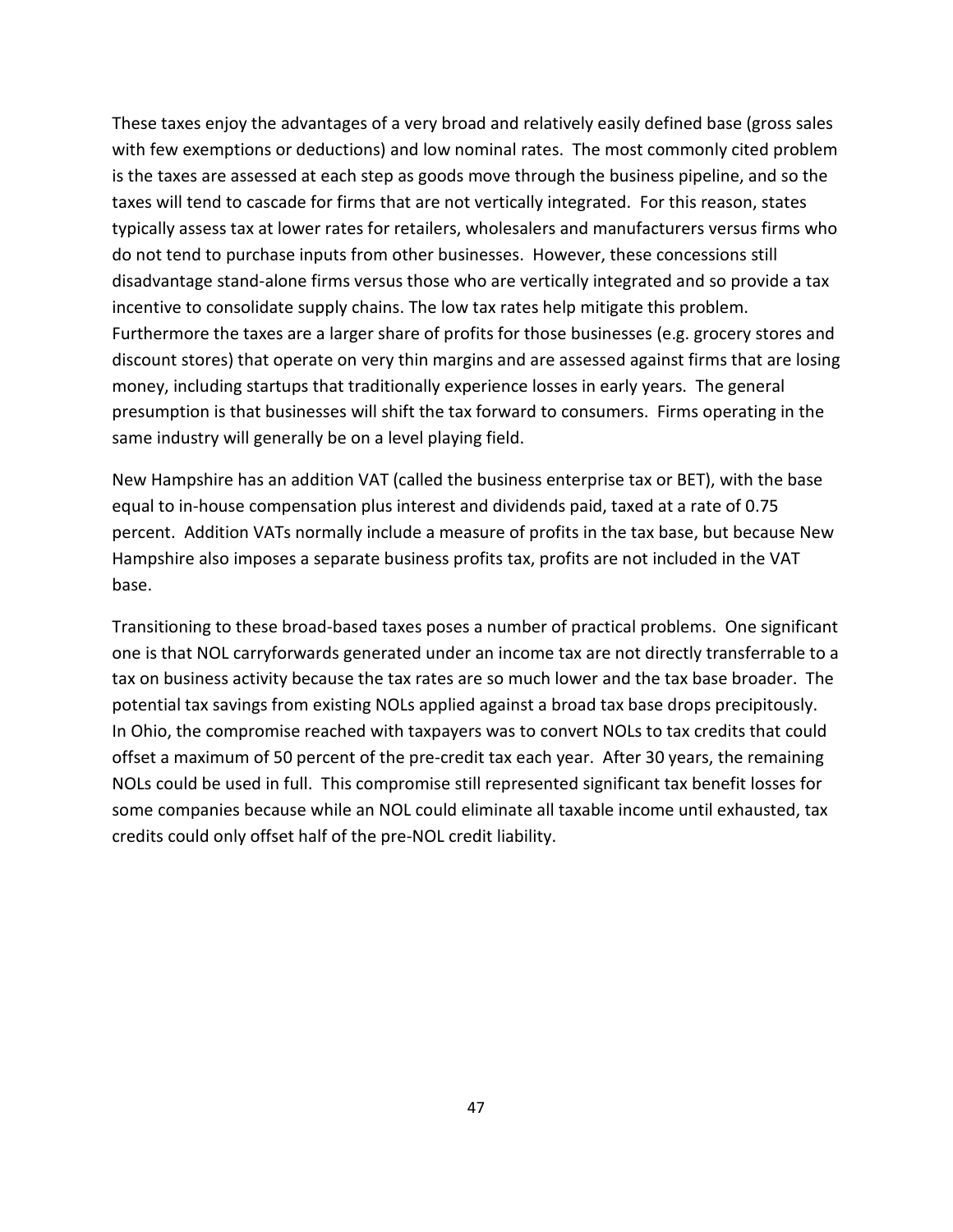### <span id="page-47-0"></span>**Conclusion: Policy Evaluation**

### **Policy Criteria**

The evaluation of state tax systems is traditionally built on a set of well-established policy criteria commonly referred to as the *requirements of a good tax system*. These criteria, as approved by the Tax Study Panel at the May 2012 meeting provide a systematic and structured basis for tax system analysis. The discussion that follows presents the policy criteria and then applies them to various facets of the corporate business tax system in Connecticut. The discussion of policy closes with consideration of major structural reforms in Connecticut that could replace the current corporate tax system.

### **Criteria for Judging a High Quality System in the Context of General Business Taxation**

- **1. Benefit Tax-Public Service Nexus**. The taxation of business is typically predicated on the *benefit principle* where taxes are imposed to compensate government for the public service benefits provided to business taxpayers. If tax costs are relatively high compared to public services, firms will be discouraged from conducting business in the state; if taxes are lower than the value of public services provided, then the gap must be made up by other taxpayers or services must be reduced. To the extent possible, tax payments from businesses should align with the benefits they receive from the state. In this context benefits are understood to be generalized benefits that range from the specifics of judicial and public safety services to the public sector's provision of a public infrastructure that directly and indirectly subsidizes the business enterprise.
- **2. Neutrality**. Taxes should be neutral and not distort the choices made by firms, including where to conduct business, the capital/labor/land mix in the production function, and the business structural form (e.g. the corporate form versus a pass-through entity).
- **3. Ease of Administration and Tax Compliance Simplicity**. All taxes give rise to costs of administration and costs of compliance. In general, these costs rise as the tax system becomes more complex. The corporate income tax is notorious for its complexity and relatively high costs of administration and compliance. This complexity stems inherently from the need to measure the net income base. There is simply no practical way to avoid complexity in the design of a net income tax for businesses. Complexity also arises through special provisions of the tax code which are intended to provide relief to specific taxpayers or taxpayer groups. Connecticut's corporate tax credits are an example of such special provisions. (Credits have an additional element of complexity since they are intended to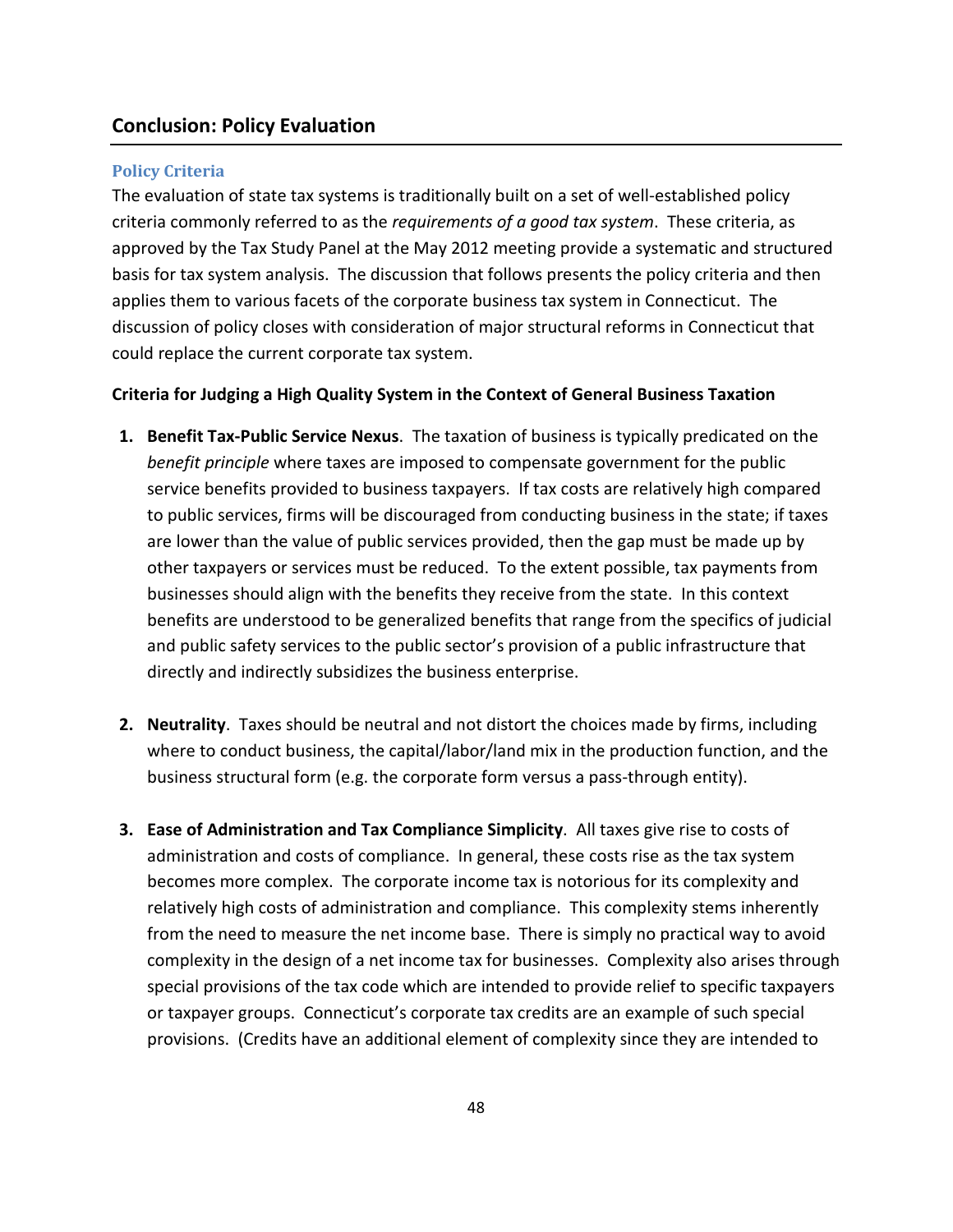promote specific economic development objectives and their effectiveness must be evaluated accordingly.)

- **4. Certainty, Predictability and Transparency**. Tax policy must be dynamic and adapt to evolving expenditure requirements and changes in the market environment wherein taxes are imposed. This is especially important for general business taxes since the traditional corporate income tax was developed in an era when factors of production were relatively immobile, manufacturing was paramount and services were a small share of the economy, and tax planning was not prominent. At the same time, policy changes should display some element of certainty and predictability and retroactive policy changes in particular should be avoided. (Mandatory unitary combined reporting was initially to be made retroactive to January 1, 2015 but the final law made it applicable effective January 1, 2016.) Transparency of the tax system is also important so that taxpayers feel that they are treated fairly by the state. Firms make business decisions based on market conditions, the tax structure and other factors, with the expectation of realizing a return on their investment. Changes in business tax policy can alter the returns to investments that have already been made and thus weaken state's attractiveness as a place to do business. In general, tax structure uncertainty, volatility and opaqueness can hamper investment growth and job creation.
- **5. Revenue Performance**. Revenue performance is multifaceted and includes (i) revenue yield; (ii) revenue elasticity and buoyancy; and (iii) revenue stability. Revenue yield reflects the level of revenue collected. Elasticity measures revenue growth over time in response to economic growth, net of policy changes that affect the tax base and tax rates. Tax systems that are relatively elastic—i.e. responsive to economic growth—tend to be desirable because revenues grow to support expenditure needs that tend to rise with population and economic growth. Buoyancy is the growth in revenue over time in response to economic growth, inclusive of policy changes that affect revenues. A relatively inelastic tax can be made buoyant through increases in tax rates or expansions of the tax base, though these changes must work their way through the political process which can be contentious. Revenue stability is the performance of revenues over the ups and downs of the business cycle.
- **6. Fairness**. Fairness in the context of business taxation refers to horizontal equity and the equal treatment of firms across sectors and across organizational form.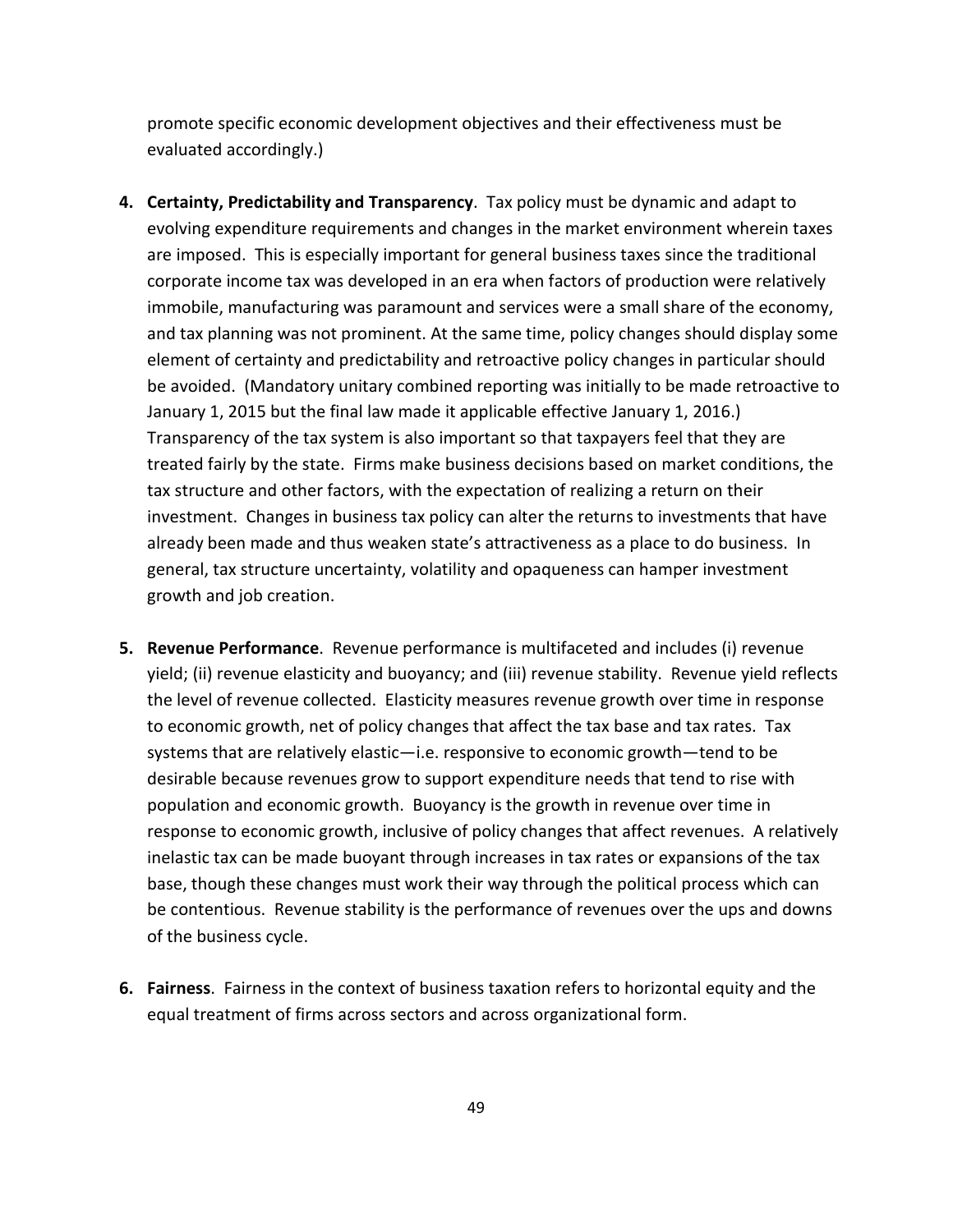### **Findings**

The review of Connecticut's business tax structure presented above reveals a highly complex and nuanced system that includes multiple tax structures, different reporting mechanisms for firms with different organizational structure and an extensive set of costly-to-administer tax credits that provide taxpayer relief at the expense of collections. In principle the system is similar to the structure in other states. But the Connecticut structure is arguably more complicated. State policy changes over the last decade have been significant, including the introduction of the corporate surtax (which has been volatile), the introduction of the preference tax for combined reporters (which has been subject to change) and changes to the credit structure that have increasingly limited taxpayer relief even as new credits have been introduced. Revenue yield is small compared to overall state tax collections. Over the long term, corporate revenue performance has been highly volatile and much more volatile than non-corporate tax revenues. Revenue yield and buoyancy have been sustained largely through policy changes, including the corporate tax surcharge which applies to pre-credit tax liabilities, the preference tax and limitations on tax credit use.

Based on the analysis above, along with the requirements of a good tax system, the following policy considerations are offered to policymakers and the business community. As possible, revenue neutrality is used to guide the policy considerations. It is important that lawmakers consider the impact of policy reforms on firm financial statements, especially major structural reforms. Changes in the law will impact deferred tax liabilities and have potentially adverse effects on reported income for the year of change.

**1. Eliminate the capital base system.** The requirement to calculate tax liabilities under two systems (the net income and capital base methods) and pay the higher of the two leads to higher administrative and compliance costs and creates taxpayer uncertainty regarding tax liabilities. The net income tax produced over 85 percent of post-credit corporate tax collections in 2012; the minimum tax, which produced only 3.4 percent of post-credit collections in 2012, is viewed as punitive by the business community. This system is likely in place to ensure that all corporate taxpayers pay something in tax and that net-operating losses and other factors do not cost the state too much in revenue. By eliminating the capital base system and placing reliance on the net income tax, the minimum tax could be retained to ensure all firms pay tax. Revenue losses could be made up by raising the corporate tax rate and/or placing limits on future issuance of tax credits; broadening the base would be a superior means of making up for any foregone revenue.

**2. Implement a low-rate franchise (capital base) tax for** *all* **taxpayers.** The minimum tax could be eliminated and the corporate tax rate could remain unchanged or be reduced. A franchise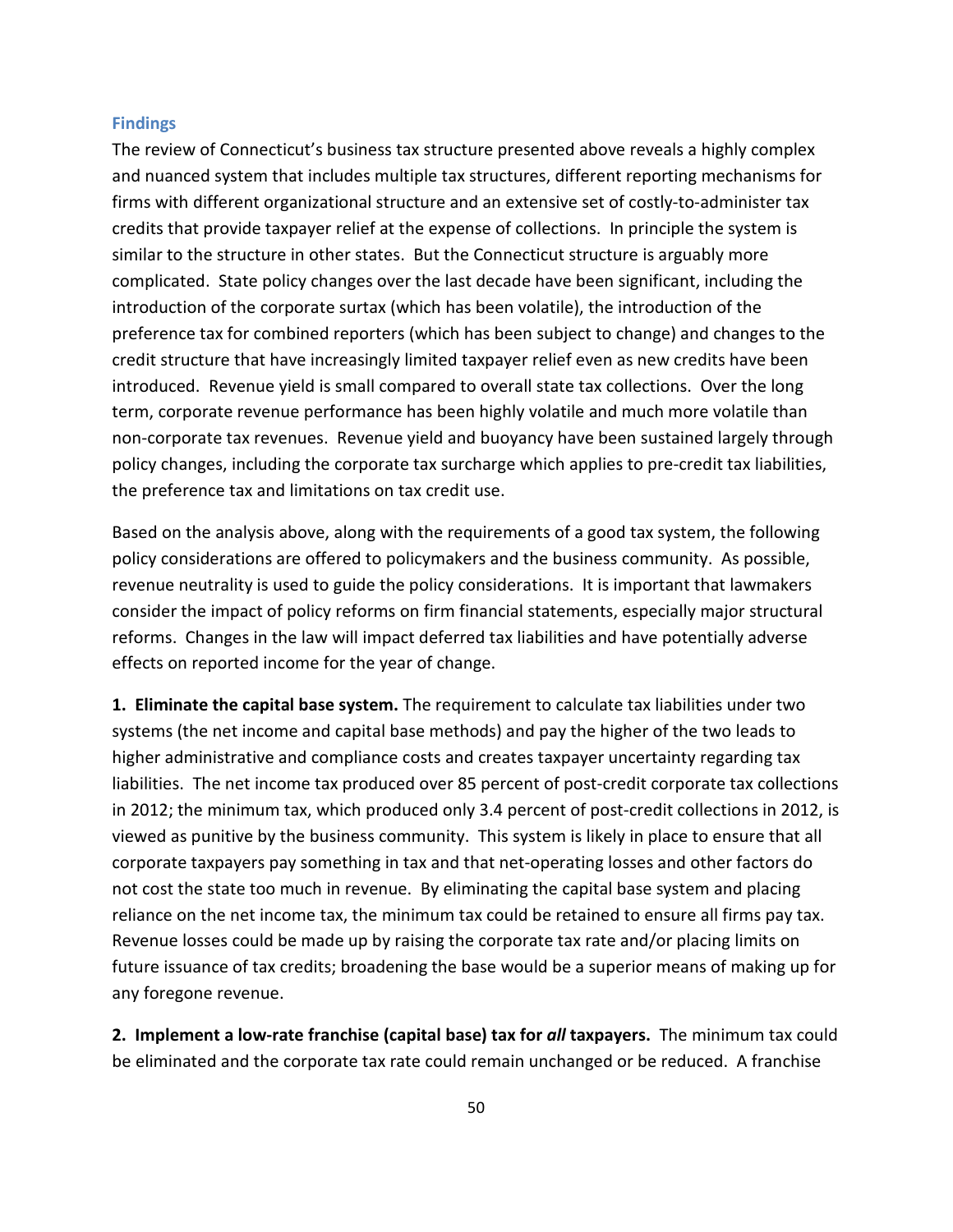tax would add some stability to the business tax system portfolio and ensure that all taxpayers paid something in tax; greater revenue stability may in turn translate into enhanced business tax policy stability. However, this approach would come at the cost of sustaining an additional tax instrument. Moreover, franchise taxes are not popular and some states have eliminated them.

**3. Clarify the corporate tax rate via elimination of the corporate surtax**. The regular corporate statutory tax rate in Connecticut is 7.5 percent. However, the overall rate is much higher and has changed markedly over time because of the volatility of the corporate surtax which has varied between zero and 25 percent. The surcharge rate is slated to fall to 10 percent in 2018 and may then be eliminated entirely. The surcharge should be embedded as a statutory rate in the regular corporate income tax rate schedule. This would enhance policy stability, reduce tax-induced distortions and improve the transparency of the system.

**4. Eliminate the proliferation of tax credits.** The credit system narrows the tax base, is complicated and is subject to ongoing change, including the creation of new credits and limitations on their use. This leads to a higher tax rate, policy and tax liability uncertainty, changing incentives for investment and job creation, and a lack of transparency. Placing restrictions on credit use is a form of retroactive policy change that affects the rate of return on previously-made investments. Many of the credits are used only by a small number of firms and yield limited tax savings for businesses; these credits could be eliminated. The credit system is also costly to the state in terms of revenue yield and there is a huge volume of credits outstanding that will lead to future revenue losses to the state. In some cases the credits may alter investment incentives. But in other cases they may simply reward businesses for decisions that they would have made regardless of the structure of taxation. This means that revenue losses are incurred for no economic development gain. Base broadening would serve as an opportunity to reduce the corporate tax rate.

**5. Evaluate whether tax credits are achieving their objective**. If tax credits are intended to simply provide corporate tax relief, then broaden the base by phasing out tax credits and lower the statutory tax rate. Elimination of credits for the 2012 tax year would have supported nominal rate reduction from 7.5 percent to 5.6 percent, benefiting all business taxpayers. On the other hand, if tax credits are intended to promote economic development, then greater efforts should be made to identify policies (including non-tax policies) that can promote economic growth at lower revenue cost to the state.

**6. Enact a market-based sourcing rule in lieu of the current cost-of-performance rule for apportionment of the sales factor**. The traditional approach to interstate apportioning of the sales factor associated with services is based on the cost of performance in the state(s) from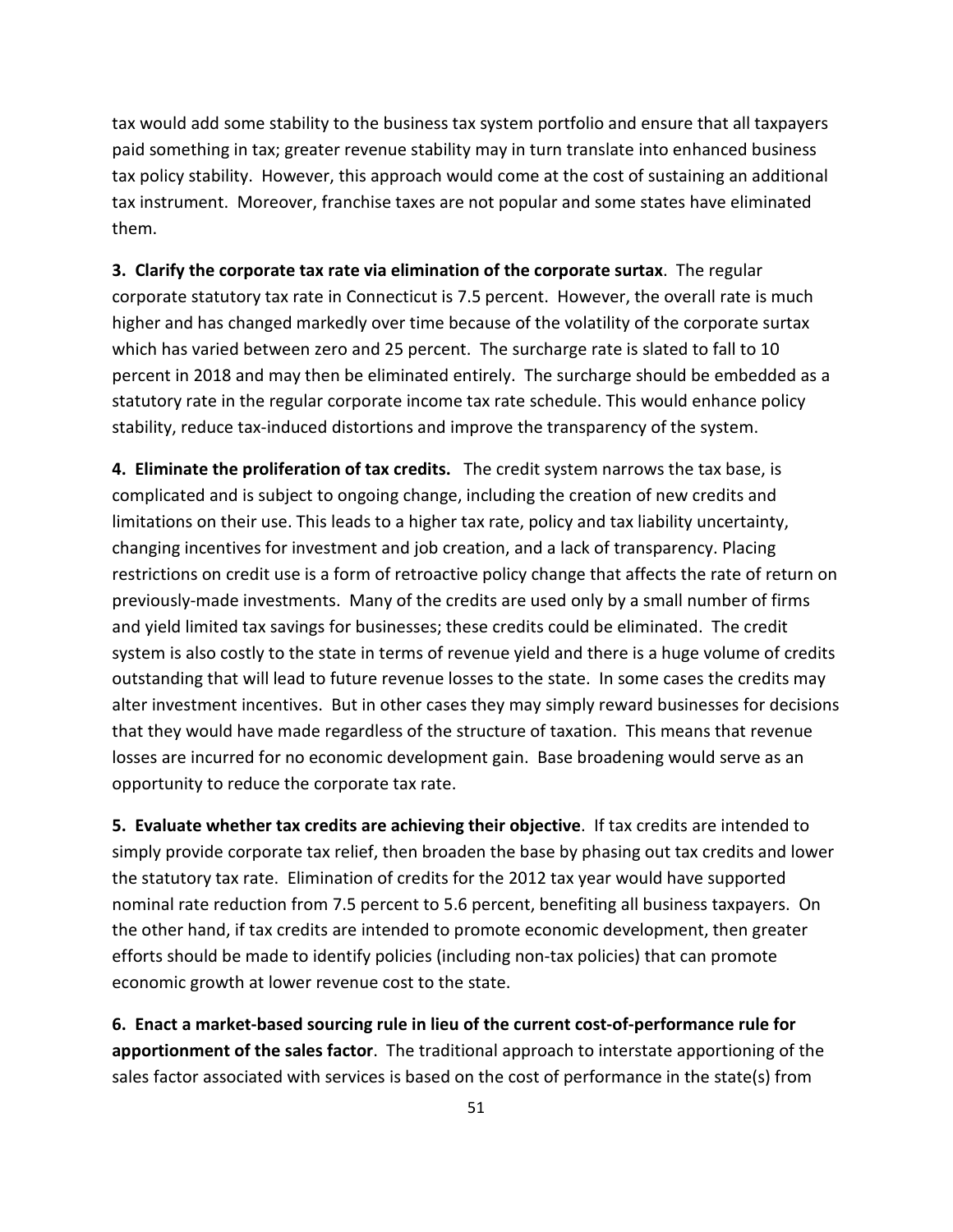which the service is sourced. In principle this aligns with the benefit tax view where public services are provided in support of production activities. However, in practice cost of performance is difficult to measure, especially when service provision comes from multiple states. Moreover, the cost-of-performance rule translates into origin-based taxation—i.e. taxation at the source of production—and can distort where production activities occur. A market-based rule would harmonize policy with the treatment of tangible goods and allocate sales to the destination of consumption and use.

**7. Unitary groups for combined reporting should be as inclusive as possible.** The unitary group should include non-taxable entities, such as insurance companies and subsidiaries in foreign tax havens. This will reduce distortions and tax planning.

**8. Include management fees in addback provisions**. Connecticut's current addback provisions could be enhanced through the inclusion of management fees. This would reduce distortions that induce tax planning activities. A small increase in revenues might be anticipated from this policy change.

**9. Eliminate taxpayer elections**. Under the newly-implemented mandatory uniform combined reporting system, taxpayers will be allowed to elect to report on a water's edge, worldwide, or federal affiliated basis. This will significantly increase the cost associated with administration and compliance of the corporate tax system. The state should evaluate this new structure to determine if a single reporting regime would be adequate.

**10. Impose single factor sales apportionment for all taxpayers**. Connecticut has a variety of different apportionment formulas for corporations engaged in different types of economic activity, and members of a combined or consolidated group may use different apportionment formulas. It also applies different apportionment formulas for corporations than for passthrough entities. This leads to different incentives for different firms, sectors and organizational structures. A single factor sales tax for all entities will achieve numerous policy goals including simplicity and neutrality as well as lower the tax cost on in-state production. A corporate income tax with 100 percent weighting of sales is similar to a gross receipts tax.

### **Major Structural Reform**

The policy recommendations presented above are all reflective of the current structure of business taxation in Connecticut. As such, they represent small-to-modest changes to an already highly-complex system of taxation. They are generally consistent with the requirements of a good tax system and may help on the margin but nothing presented in the discussion above, other than the elimination of credits, would fundamentally change the characteristics or outcomes of the business tax structure in Connecticut. It is likely that ongoing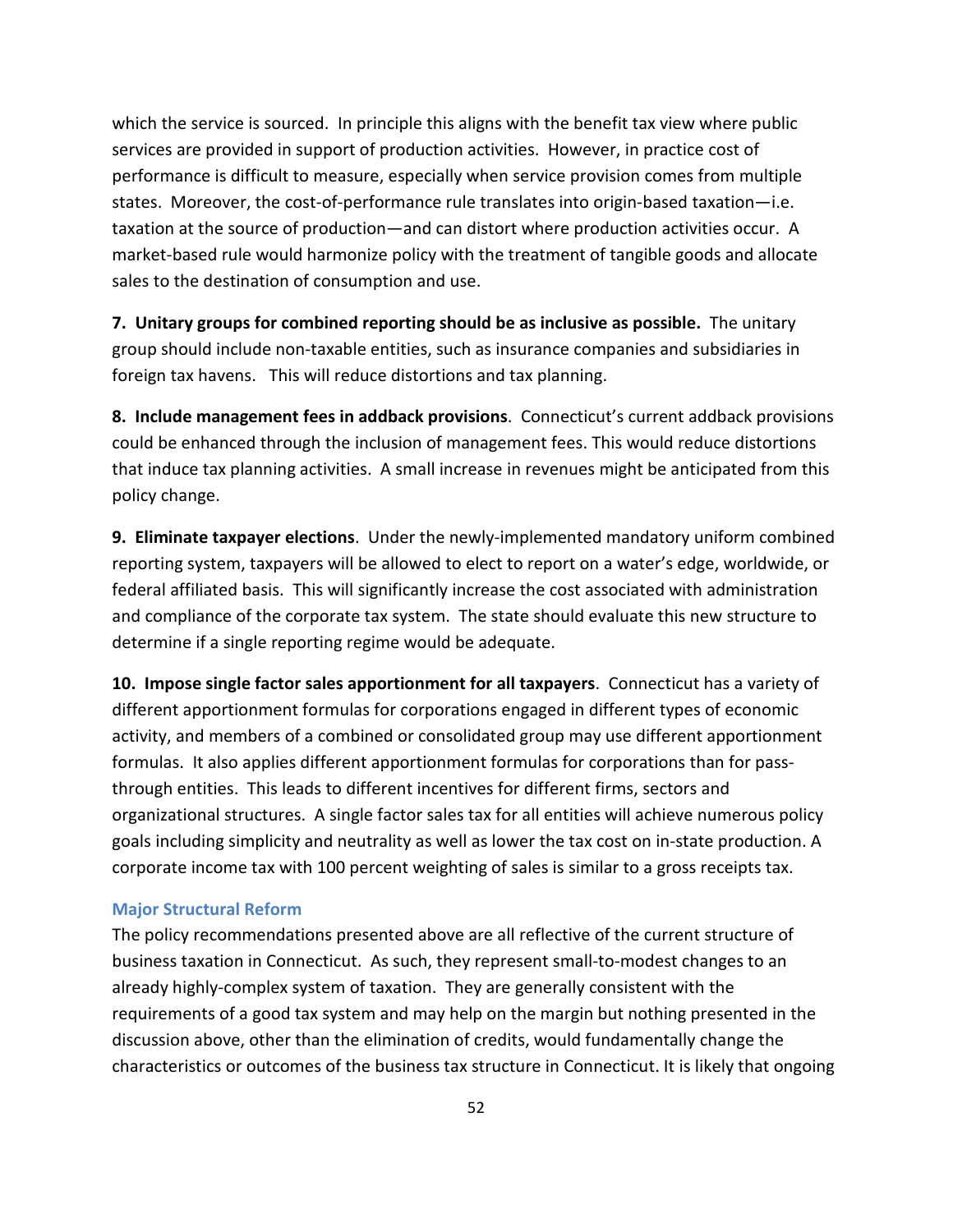policy changes will be required to sustain the performance of the corporate income tax even with mandatory unitary combined reporting.

- 1. **Eliminate the corporate income tax and require all reporting to take place at the passthrough level of the personal income tax.** This would dramatically simplify the system but would lead to significant revenue losses to the state from non-residents; no other state has chosen to eliminate the corporate income tax and tax business entities exclusively through the personal income tax. This option is not considered in further detail here.
- 2. **Replace the corporate income tax with an alternative business tax system.** The options include a value-added tax (VAT) or a gross receipts tax (GRT). Each of these options is discussed more fully below.

There is precedent for a VAT at the state level, including Michigan's single business tax (which has been eliminated) and New Hampshire's business enterprise tax (which is still in existence). Gross receipts taxes have long been a staple of state and local tax systems, though traditional revenue reliance has been modest. There are exceptions, including Washington's longstanding business and occupations tax and the relatively new and somewhat differentiated GRTs in Ohio, Texas and Oklahoma which have served as replacements for the traditional net income tax.

A VAT or GRT could be imposed on corporate taxpayers as a business entity (activities) tax. A business entity tax would not be subject to the constraints of Public Law 86-272 and so nexus would be more easily established for businesses penetrating Connecticut's markets. This would promote neutrality. In principle, consistent with the benefit tax view, the VAT should be a production tax and capture value-added in the production process, including wages and salaries, proprietor's profits, interest paid, dividends paid, and rents paid. (Capital purchases would be deductible under profits.) The GRT would be a destination-based tax and apply to the sale of services and tangible goods that are sitused in the state. Some receipts could be exempted from a GRT, including returns to capital, with returns taxed at the individual level.

Depending on their design, VATs and GRTs can produce significant improvements in the business tax structure. First, they can be simpler taxes to administer and comply with. This can be seen by comparing the instructions and tax returns for the business enterprise tax in New Hampshire and the commercial activity tax in Ohio against the same information for the corporate tax in Connecticut.<sup>17</sup> (It is noteworthy that the Ohio CAT return is smaller than a

<span id="page-52-0"></span><sup>&</sup>lt;sup>17</sup> Se[e http://revenue.nh.gov/forms/business-tax.htm,](http://revenue.nh.gov/forms/business-tax.htm) [http://www.tax.ohio.gov/commercial\\_activities.aspx](http://www.tax.ohio.gov/commercial_activities.aspx) and [http://www.tax.ohio.gov/portals/0/forms/CAT/2012/CAT\\_CAT12\\_FI.pdf,](http://www.tax.ohio.gov/portals/0/forms/CAT/2012/CAT_CAT12_FI.pdf) and <http://www.ct.gov/drs/cwp/view.asp?a=1509&q=449532>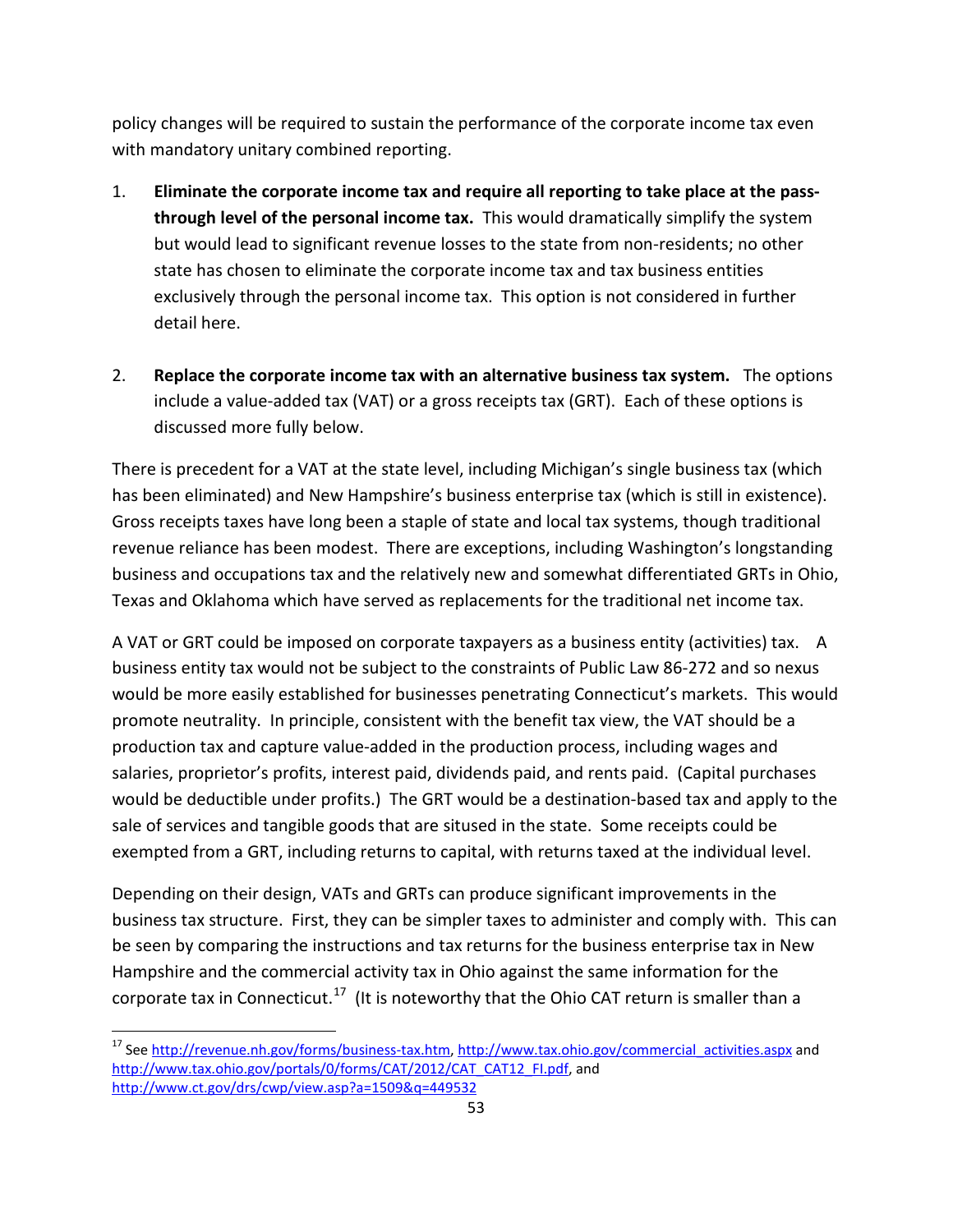single page.) Both systems produce a more stable tax base by relying on value added or gross receipts instead of profits, in part because profits reflect the reporting decisions of businesses. And both systems appear to have a stronger underlying elasticity than the corporate income tax because they are less prone to tax planning. Perceptions of fairness may be enhanced by including a larger set of firms in the tax base and treating firms with similar receipts similarly. A stronger business tax-public service (i.e. benefit tax) linkage would be established through a measure of the base that aligns more closely with public service benefits than profits.<sup>[18](#page-53-0)</sup> Both instruments are more transparent as business taxes due to the clarity of their respective bases. Finally, VATs and GRTs, by virtue of their large base, can support lower rates and thus reduce tax-induced distortions. The rate of the Ohio commercial activity tax was phased in over five years and reached 0.26 percent in April, 2009; the rate has not since changed. The New Hampshire business enterprise tax rate is 0.75 percent.

Of course, each alternative tax instrument also has weaknesses. Unfortunately, some of the criticisms levied against these alternatives are often presented in a vacuum that ignores the inherent weaknesses of the corporate income tax.

One weakness of the VAT is lack of taxpayer familiarity and association of the tax with the highrate consumption VATs in Europe. While production and consumption VATs are conceptually similar, the production VAT proposal presented here has modest revenue objectives and can support very low rates compared to the traditional corporate income tax and the VATs that are in place abroad.

A common criticism of gross receipts taxes is that they can lead to tax pyramiding across the production chain that can in turn distort business choices. This is the most vocal argument presented against the GRT. However, sales taxes, which have much higher rates and fall on a significant share of business input purchases, can in principle have the same effect. Yet there is no empirical evidence suggesting that the sales tax or existing gross receipts taxes induce vertical integration. Evidence from New Mexico's gross receipts tax—which is a broad-based sales tax with a relatively high rate—suggests that 32 percent of revenues came from pyramiding (del Valle, 2005). A study of Washington's business and occupations tax, which has much lower rates, indicates that on average taxes pyramided 2.5 times (i.e. applied to an average of 2.5 transactions), with significant variation across industries (Washington, 2002). Significant variation currently exists in corporate tax liabilities across sectors of the Connecticut

<span id="page-53-0"></span> $18$  Gugl and Zodrow (2015) show that production taxes like an origin VAT or a GRT with deductions for the cost of purchased inputs are superior benefit tax instruments produce fewer distortion than capital (i.e. net income) taxes.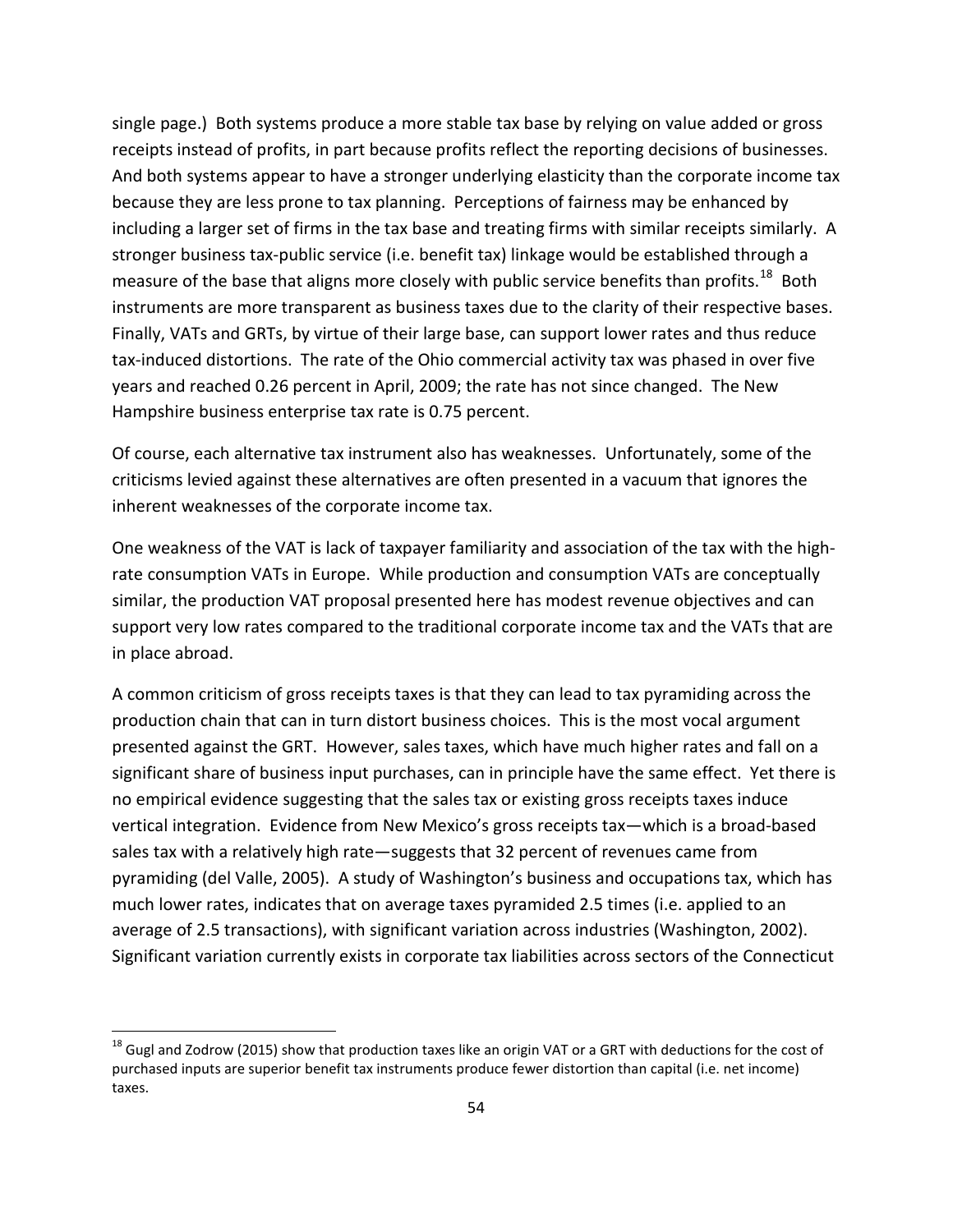economy. With a low rate GRT, this pyramiding would not be expected to create significant distortions.

A criticism of both alternative structures is that businesses without a profit must nonetheless remit tax. However, this is already the case with the Connecticut corporate tax structure—if firms owe no tax under the net income method, then the capital base alternative or the minimum tax applies. Moreover, Connecticut businesses must remit property taxes, sales taxes and fees regardless of their profitability. Firms without a profit nonetheless benefit from public services provided by the state.

The production VAT can be criticized as an origin-based tax, but its intent is to serve as a benefit tax. A GRT would also impose tax on inputs used in production and as a result exports from the state would potentially have tax embedded in their price. (Sales delivered out of state would not be subject to gross receipts taxation.) Elements of origin-based taxation already exist under the current corporate income, property and sales taxes. Low VAT and GRT tax rates would help minimize these possible distortions.

Only the VAT would require interstate apportionment. The apportionment rules could be very straightforward. For a production VAT, this would require apportionment of Connecticut's share of total value-added that accrues across a firm's market states. Apportionment of profits, wages and salaries would be straightforward since these can be relatively easily assigned to the state of production. However, other forms of value added like interest and dividends may be derived from both in-state and out-of-state activities of a multistate firm. In these instances, alternative rules could be established. New Hampshire, for example, pragmatically apportions interest income using a property factor and apportions dividends using a sales factor.

A GRT requires the sourcing of receipts from the sale of tangible goods and services. This could simply be based on the Connecticut share of multistate receipts. Decisions would have to be made on how to treat some receipts like interest and dividends.

Major structural reform would lead to transitional issues, especially for the treatment of netoperating losses and corporate tax credits. One option would be to allow taxpayers the opportunity to carryforward the credits and net-operating losses until they are gone. In Ohio, taxpayers were allowed to carry their credits forward under the commercial activity tax and NOLs were converted to credits for many firms.

Estimates of a revenue-neutral GRT and VAT have been developed for Connecticut with each instrument serving as a potential replacement for the current corporate tax structure. The revenue neutral estimates presented here should be viewed as suggestive rather than definitive. Pre-credit corporate tax revenue is the reference point for these estimates.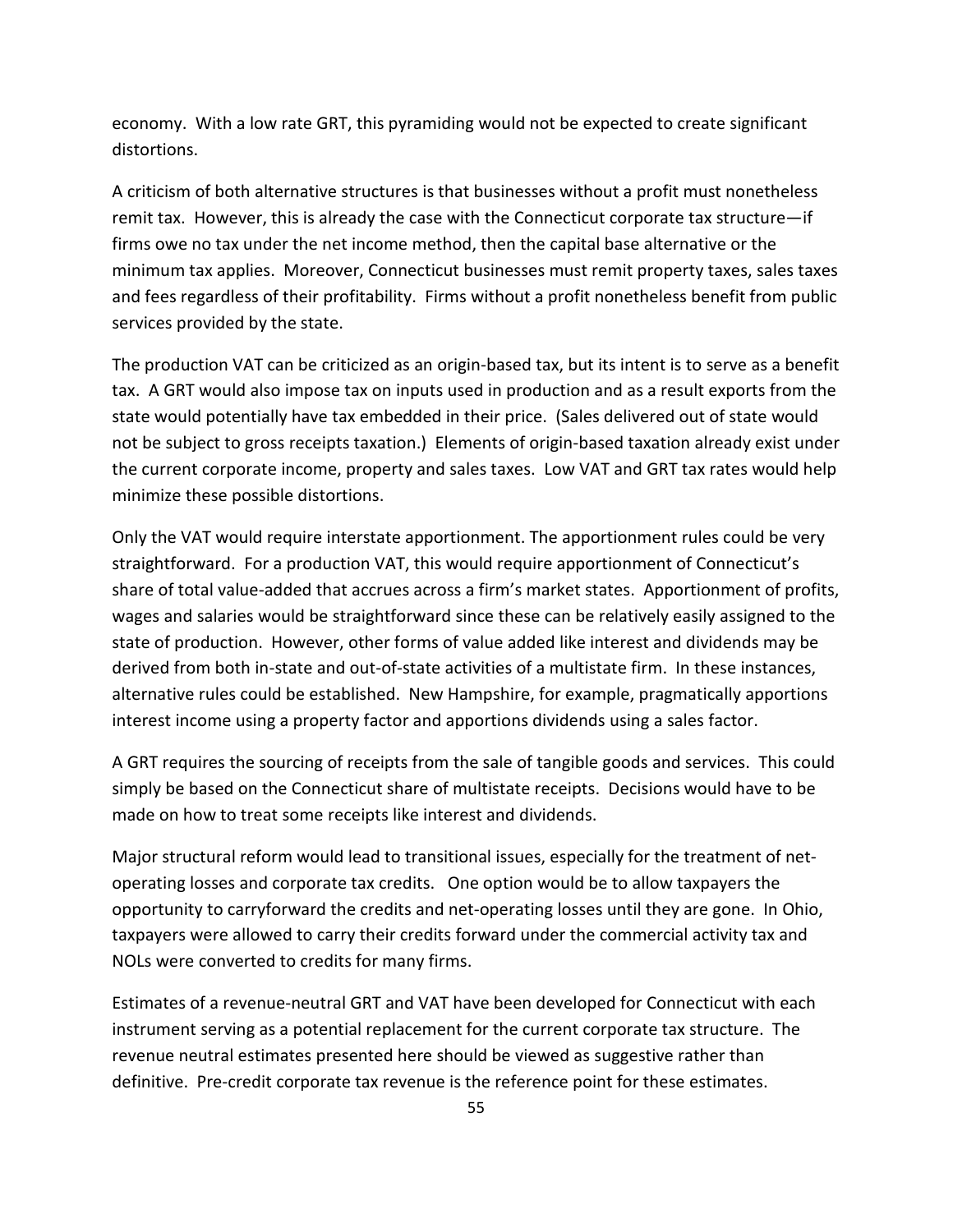Data from Ohio's commercial activity tax are used as a foundation for estimation of the base and rate of a GRT for Connecticut.<sup>19</sup> The starting point is taxable gross receipts by industry for the Ohio tax commercial activity tax. This is a policy neutral measure of the base in the sense that it does not reflect anything other than the measure of potentially taxable gross receipts sitused in the state. In practice, Ohio excludes some business activity from the commercial activity tax, notably insurance companies and financial institutions. These and other exemptions mean that net taxable receipts in 2014 were 87.9 percent of taxable gross receipts. Note that exemptions from the base will necessitate a higher tax rate unless the exempt activity is subject to an alternative tax instrument.

Gross domestic product data by industry sector for each state are used to calculate ratios of Connecticut-to-Ohio gross domestic product. These ratios are applied to Ohio taxable gross receipts yielding a proxy for the sectoral tax bases of a Connecticut GRT. A revenue neutral tax rate is then determined that produces a yield commensurate with Connecticut corporation business tax revenues due before application of credits.

For the VAT, the starting point is a recent study evaluating a federal VAT for the U.S. (Toder, Nunns and Rosenburg, 2012). While the study considers a consumption VAT, the conceptual similarities to a production VAT allow application to Connecticut. The broad base of the VAT is estimated to be 39.8 percent of U.S. GDP. This figure is applied to Connecticut's GDP to arrive at an estimate of the state production VAT base.

Table 12 shows the pre-credit revenue neutral tax rates as well as the Connecticut corporate income tax rate inclusive of the corporate surcharge for 2006-2012. The revenue neutral GRT rate in 2012 is estimated to be 0.22 percent and the VAT rate is estimated to be 0.64 percent. Both of these rates compare very favorably to the 9.0 percent corporate income tax rate. It is important to note that the variability of the VAT and GRT rates reflects the variability of corporate income tax collections since these are constructed as revenue-neutral rates.

The estimated distribution of the 2012 GRT tax liability across industry sectors is presented in Table 13, along with the 2012 distribution of pre-credit corporate tax liability. Some sectors, like wholesale and retail trade, are estimated to have significantly larger tax liabilities under the GRT than the current corporate income tax. Other sectors, including finance and insurance and the management of companies and enterprises would see falling liabilities.

While it has not proven possible to provide a detailed breakdown of estimated sectoral liabilities under the VAT alternative, suggestive evidence based on GDP data is presented in Table 14. The government sector would not be taxed under either alternative and thus is

<span id="page-55-0"></span><sup>&</sup>lt;sup>19</sup> See [http://www.tax.ohio.gov/tax\\_analysis/tax\\_data\\_series/cat/publications\\_tds\\_cat.aspx](http://www.tax.ohio.gov/tax_analysis/tax_data_series/cat/publications_tds_cat.aspx)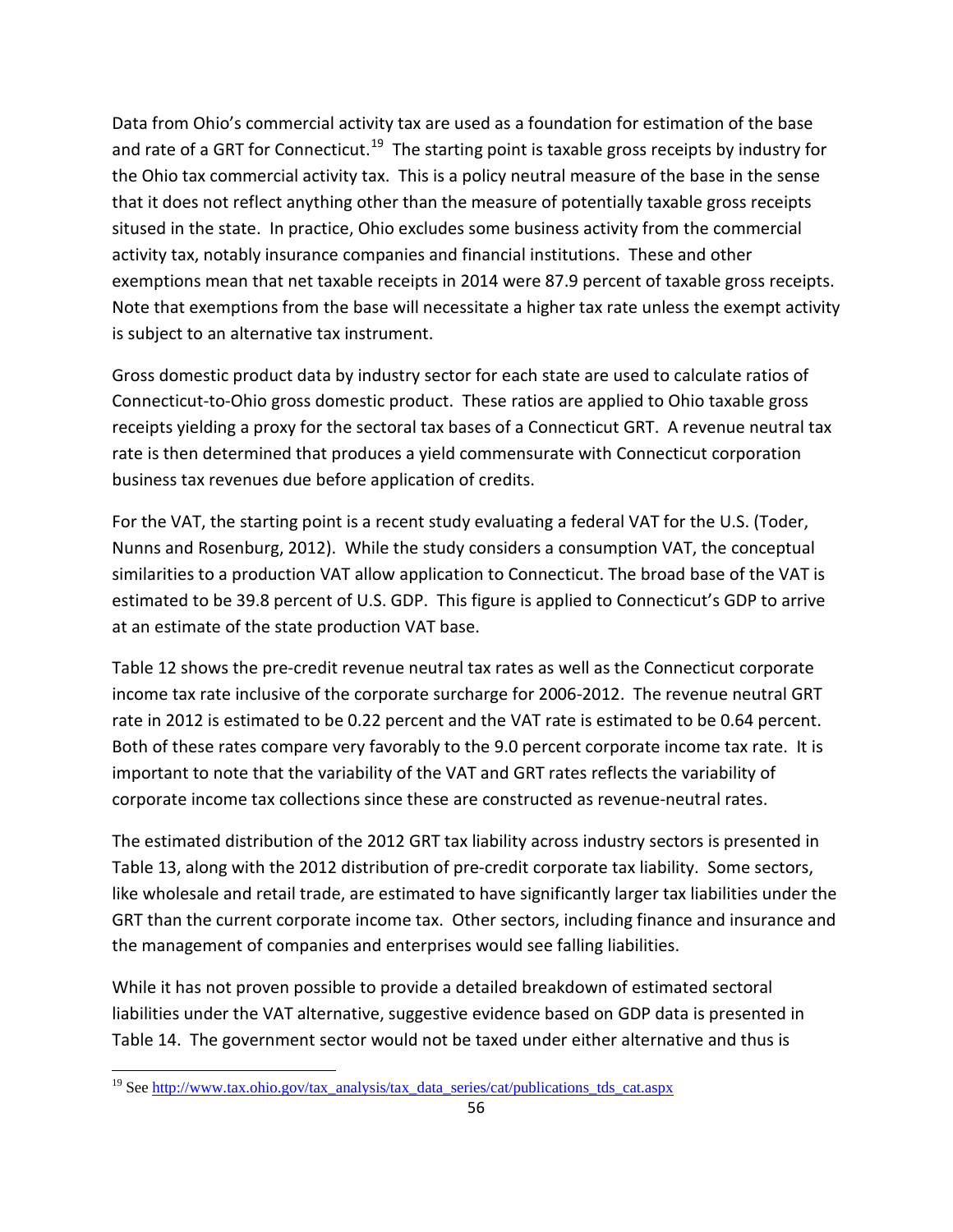omitted. Similarly, the education, health and social assistance sector has been removed from the state GDP data since most of this sector would presumably be exempt. Together the remaining sectors represent about 80 percent of GDP, which is much larger than the simulated VAT at 39.8 percent of GDP.

An important question is whether the bases of the VAT and GRT alternatives are more or less responsive to economic growth than the corporate income tax. This question cannot be answered definitively since a measure of the corporate income tax base is not available. However, corporate income tax collections had a -0.2 percent compound annual growth rate between 2007 and 2012. In contrast, the GRT base grew 1.5 percent and the VAT base grew 0.4 percent over this same time period. (As measured here, the VAT base is total GDP minus government and minus education, health and social assistance. Simply using 39.8 percent of GDP would produce growth rates commensurate with GDP growth.)

Another important consideration is the relative stability of the respective tax instruments. All taxes showed volatility over the 2007-2012 period because of the Great Recession. Connecticut corporate income tax revenue was highly volatile over this time frame with a 32.4 percent contraction in 2008 and a 34.2 percent jump in 2011. The GRT base showed its strongest growth in 2008 (11.2 percent) and sharpest contraction in 2010 (10.6 percent); corporate tax collections were more volatile than the GRT base in five of six years. The VAT base had peak growth of 2.5 percent in 2012 and its largest setback of 2.0 percent in 2009. (Again, the VAT base as measured here is total GDP minus government and minus education, health and social assistance.) The VAT clearly offers the more stable base over this short window of time.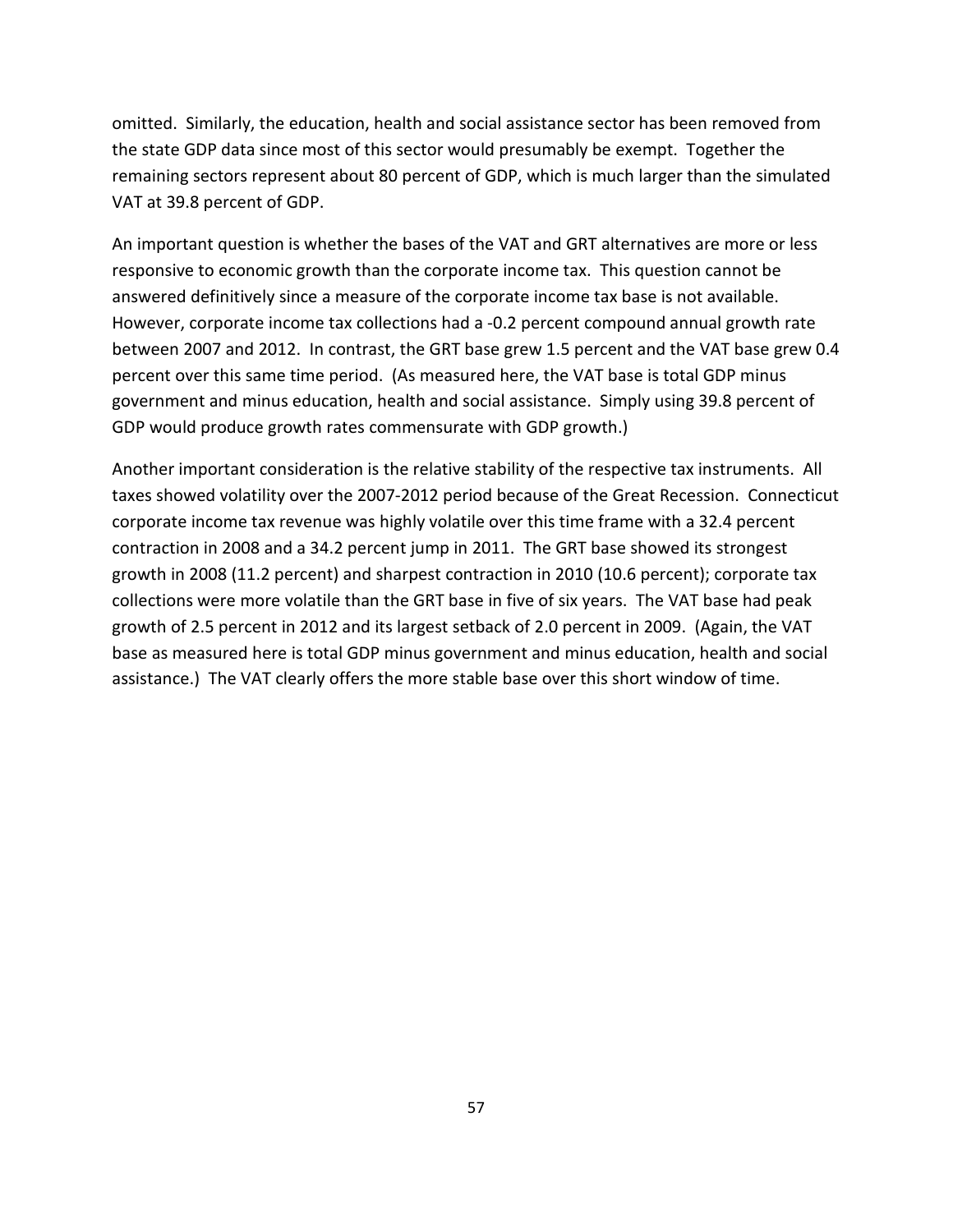|  |  |  | TABLE 12: Corporate Tax Rates and Revenue Neutral VAT and GRT Rates |  |  |  |
|--|--|--|---------------------------------------------------------------------|--|--|--|
|--|--|--|---------------------------------------------------------------------|--|--|--|

| VAT Tax Rate 0.589% 0.531% 0.571% 0.633% 0.618% 0.640%  |  |  |  |
|---------------------------------------------------------|--|--|--|
| GRT Tax Rate 0.215% 0.172% 0.190% 0.242% 0.226% 0.221%  |  |  |  |
| CIT Tax Rate* 7.500% 7.500% 8.250% 8.250% 8.250% 9.000% |  |  |  |

\*Includes surcharge tax rate.

Source: Bureau of Economic Analysis.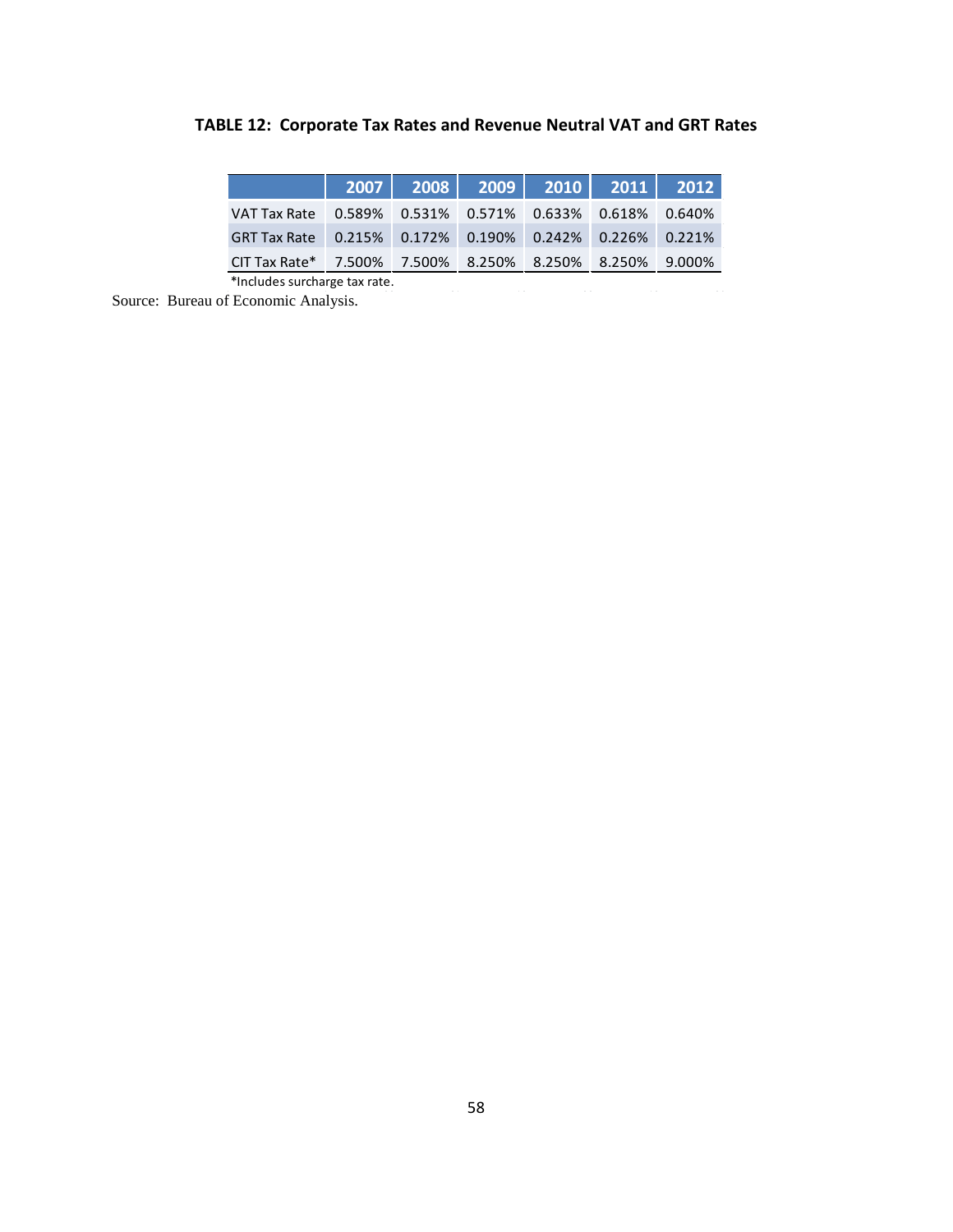# <span id="page-58-0"></span>**TABLE 13: Revenue Neutral Gross Receipts Tax: Liabilities by Sector**

|                                            | <b>Corporate Income Tax</b> |                 | <b>Gross Receipts Tax</b> |                 |
|--------------------------------------------|-----------------------------|-----------------|---------------------------|-----------------|
|                                            |                             | <b>Share of</b> |                           | <b>Share of</b> |
| <b>Industrial Sector</b>                   | <b>Revenues</b>             | <b>Total</b>    | <b>Revenues</b>           | <b>Total</b>    |
| Agriculture, Forestry, Fishing & Hunting   | \$745,819                   | 0.12%           | \$1,243,784               | 0.20%           |
| Mining                                     | 767,454                     | 0.13%           | 734,716                   | 0.12%           |
| Utilities                                  | 22,384,245                  | 3.67%           | 10,004,699                | 1.64%           |
| Construction                               | 6,149,270                   | 1.01%           | 29,932,330                | 4.90%           |
| Manufacturing                              | 129,775,757                 | 21.25%          | 121,650,730               | 19.92%          |
| <b>Wholesale Trade</b>                     | 34,191,938                  | 5.60%           | 96,549,990                | 15.81%          |
| <b>Retail Trade</b>                        | 58,766,357                  | 9.62%           | 116, 192, 148             | 19.03%          |
| Transporting & Warehousing                 | 9,860,731                   | 1.61%           | 9,787,274                 | 1.60%           |
| Information                                | 52,987,640                  | 8.68%           | 46,909,184                | 7.68%           |
| Finance & Insurance                        | 70,783,394                  | 11.59%          | 16,385,062                | 2.68%           |
| Real Estate & Rental & Leasing             | 11,823,562                  | 1.94%           | 21,768,065                | 3.57%           |
| Professional, Scientific & Tech Services   | 40,406,171                  | 6.62%           | 44,030,126                | 7.21%           |
| Management of Companies & Enterprises      | 60,552,149                  | 9.92%           | 27,064,636                | 4.43%           |
| Administrative & Support Services          | 16,550,669                  | 2.71%           | 7,791,309                 | 1.28%           |
| Education, Health Care & Social Assistance | 7,999,913                   | 1.31%           | 25,696,653                | 4.21%           |
| Arts, Entertainment, & Recreation          | 1,766,568                   | 0.29%           | 2,277,281                 | 0.37%           |
| <b>Accommodation &amp; Food Services</b>   | 4,147,938                   | 0.68%           | 13,634,882                | 2.23%           |
| <b>Other Services</b>                      | 7,205,434                   | 1.18%           | 7,312,574                 | 1.20%           |
| Unclassified                               | 73,724,717                  | 12.07%          | 11,624,282                | 1.90%           |
| <b>TOTAL</b>                               | 610,589,725                 | 100.00%         | 610,589,725               | 100.00%         |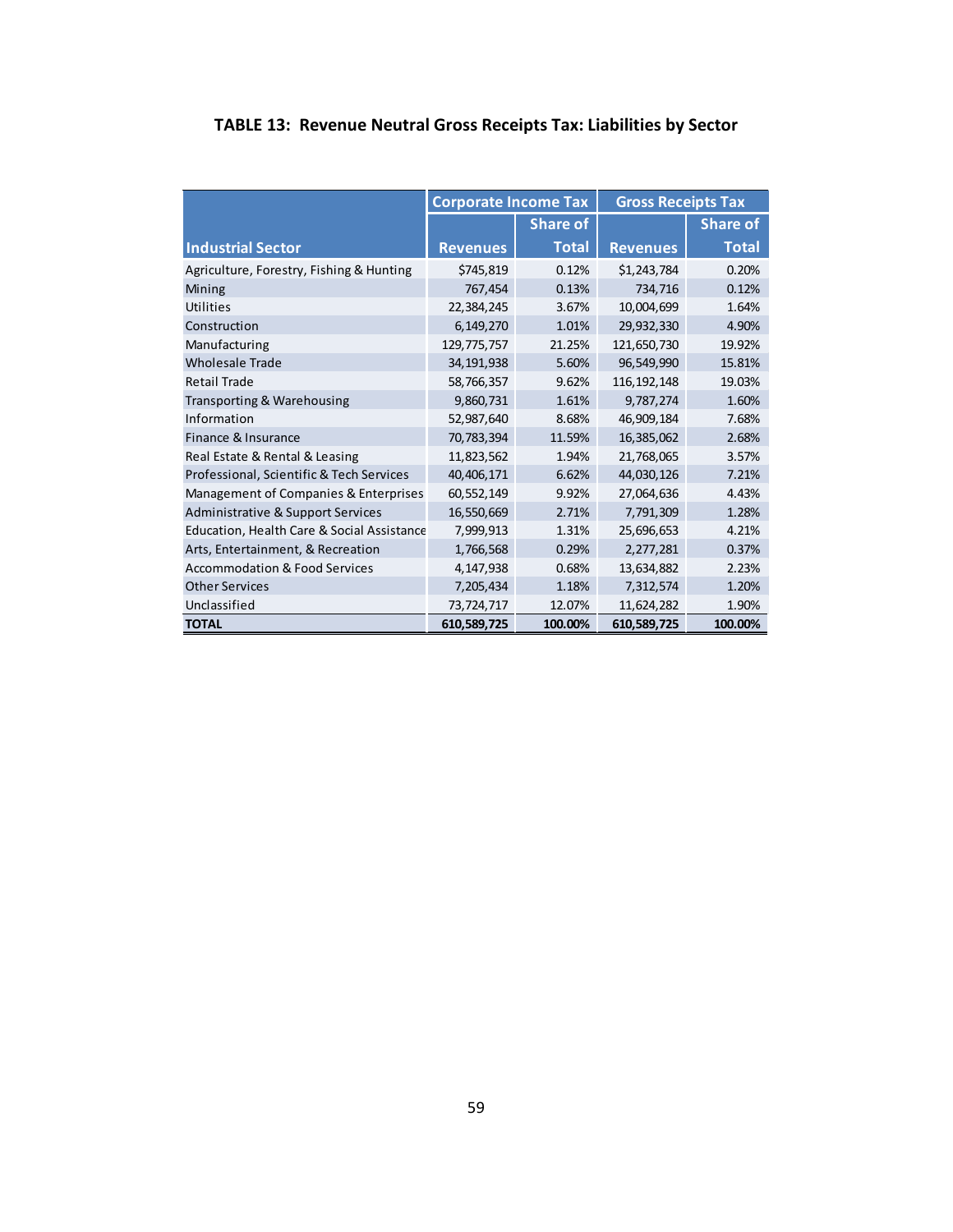# <span id="page-59-0"></span>**TABLE 14: Connecticut Gross Domestic Product, Distribution of Selected Sectors, 2012 (millions \$)**

| <b>Industry</b>                                | <b>Amount</b> | <b>Share</b> |
|------------------------------------------------|---------------|--------------|
| Agriculture, Forestry, Fishing, Hunting        | 332           | 0.2%         |
| Mining                                         | 185           | 0.1%         |
| Utilities                                      | 3,484         | 1.8%         |
| Construction                                   | 7,051         | 3.7%         |
| Manufacturing                                  | 27,126        | 14.2%        |
| <b>Wholesale Trade</b>                         | 14,229        | 7.4%         |
| <b>Retail Trade</b>                            | 12,636        | 6.6%         |
| Transportation & Warehousing                   | 4,318         | 2.3%         |
| Information                                    | 11,080        | 5.8%         |
| Finance & Insurance                            | 34,708        | 18.2%        |
| Real Estate & Rental & Leasing                 | 36,529        | 19.1%        |
| Professional, Scientific, & Technical Services | 14,885        | 7.8%         |
| Management Of Companies & Enterprises          | 6,499         | 3.4%         |
| Administrative & Support Services              | 6,634         | 3.5%         |
| Arts, Entertainment, Recreation                | 1,772         | 0.9%         |
| <b>Accommodation &amp; Food Services</b>       | 4,894         | 2.6%         |
| <b>Other Services</b>                          | 4,792         | 2.5%         |
| Total                                          | 191,154       | 100.0%       |

Source: Bureau of Economic Analysis. Excludes the government and education, health and social assistance sectors.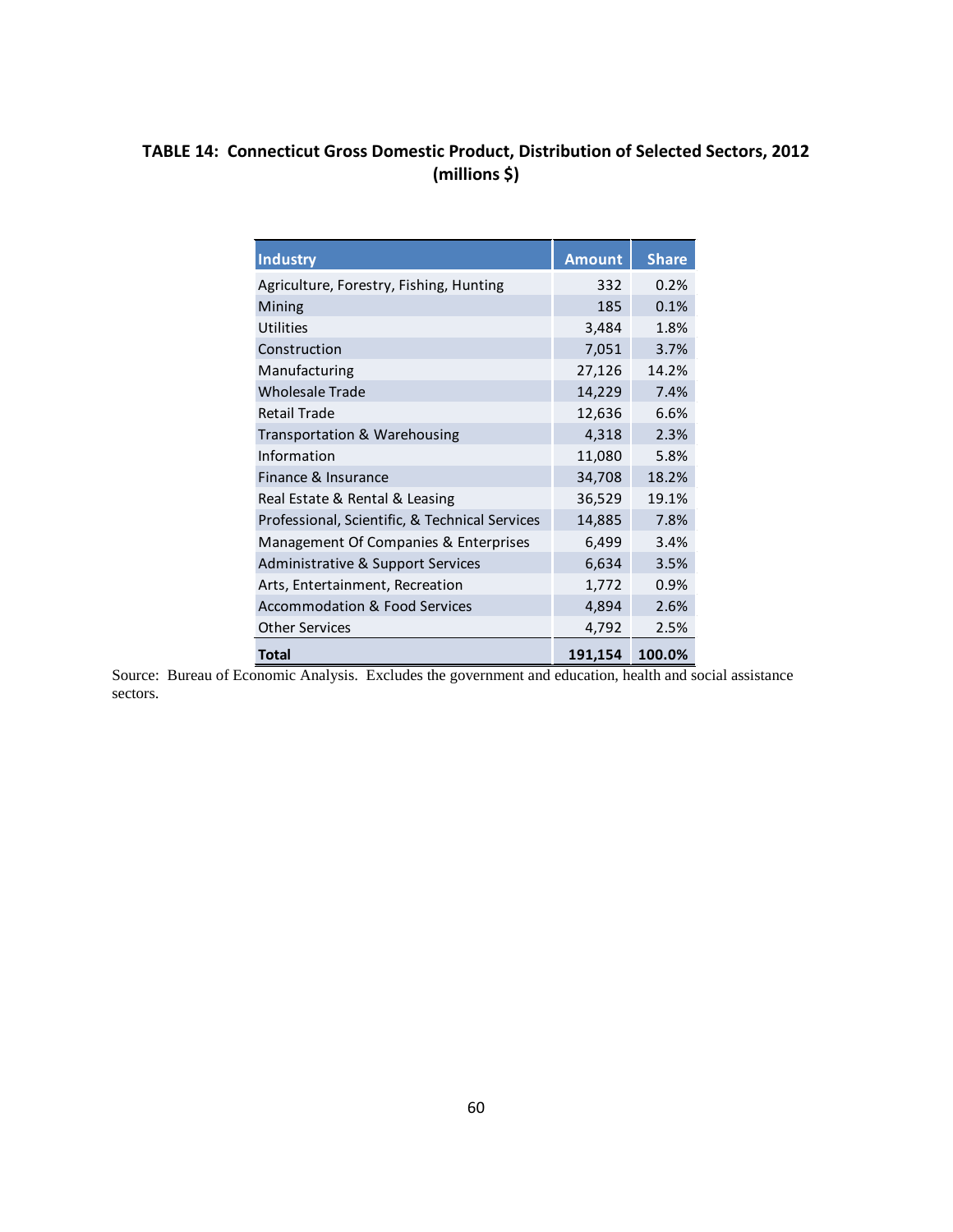### <span id="page-60-0"></span>**REFERENCES**

Bartik, Timothy (1991). *Who Benefits from State and Local Development Policies?* W.E. UpJohn Institute for Employment Research, Kalamazoo, MI.

Bruce, Donald, Xiaowen Liu and Matthew N. Murray (2015, September). "State Tax Policy and Entrepreneurship." *National Tax Journal* 68: 803-837.

Cooper, Michael, John McClelland, James Pearce, Richard Prisinzano, Joseph Sullivan, Danny Yagan, Owen Zidar and Eric Zwick (2015). "Business in the United States: Who Owns it and How Much Tax They Pay."

Connecticut Department of Economic and Community Development (2014). *An Assessment of Connecticut's Tax Credit and Abatement Programs*.

del Valle, Manuel (2005, September). "Pyramiding Transaction Taxes in New Mexico: A Report on the Gross Receipts Tax. New Mexico Tax Research Institute.

Fox, William F. and LeAnn Luna (2005). "Do Limited Liability Companies Explain Declining State Tax Revenues?" *Public Finance Review* 33 No. 6: 690-720.

Fox, William F. and Zhou Yang. (2015) "Destination Taxation" Road to Economic Success?" Unpublished working paper.

Fox, William F., LeAnn Luna and Matthew N. Murray (2002). "Issues in the Design and Implementation of Production and Consumption VATs for the American States." *Proceedings of the Ninety-Fourth Annual Conference*, National Tax Association: 188-194.

Gugl, Elisabeth and George R. Zodrow (2015, September). "Competition for Business Taxes and Public Services: Are Production-Based Taxes Superior to Capital Taxes?" *National Tax Journal* 68: 767-802.

Luna, LeAnn and Matthew N. Murray (2012). "Entity Taxation of Business Enterprises." In *The Oxford Handbook of State and Local Finance*, edited by Robert D. Ebel and John E. Petersen. Oxford, Oxford University Press: 352-379.

Luna, LeAnn and Matthew N. Murray (2010, December). "The Effects of State Tax Structure on Business Organizational Form." *National Tax Journal* 63: 995-1022.

Testa, William A. and Richard Mattoon (2007, December). "Is There a Role for Gross Receipts Taxation?" *National Tax Journal* 55: 821-840.